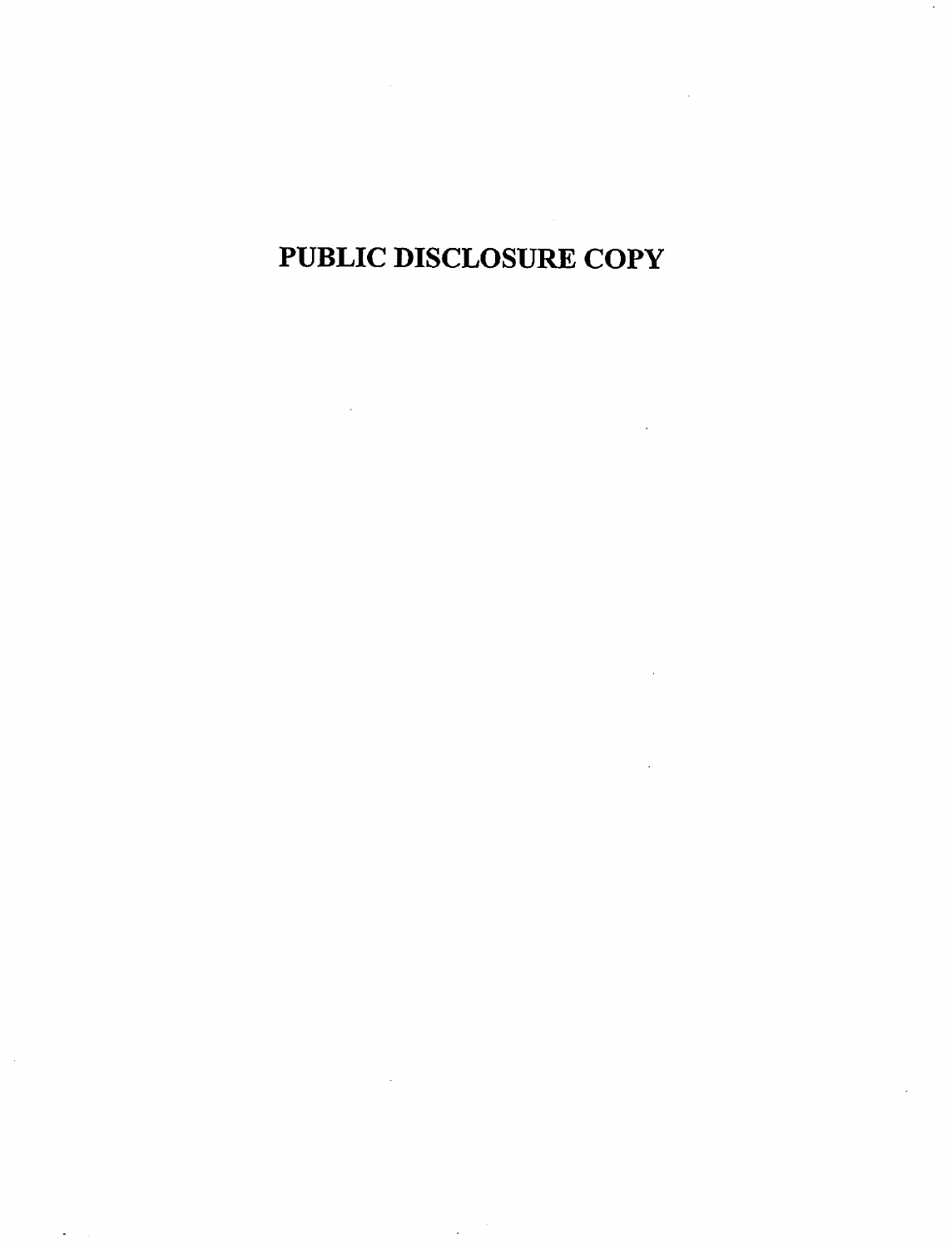Form **990**

# **Return of Organization Exempt From Income Tax**

**Under section 501(c), 527, or 4947(a)(1)** of the Internal Revenue Code (except private foundations) **A** → **Do not enter social security numbers on this form as it may be made public.** 

Department of the Treasury

 $\blacktriangleright$  Do not enter social security numbers on this form as it may be made public. Go to www.irs.gov/Form990 for instructions and the latest information

|                                 |                               | $\overline{07/01}$ , 2017, and ending<br>A For the 2017 calendar year, or tax year beginning                                                                               |                                                        |            | 06/30, 2018                                |
|---------------------------------|-------------------------------|----------------------------------------------------------------------------------------------------------------------------------------------------------------------------|--------------------------------------------------------|------------|--------------------------------------------|
|                                 |                               | C Name of organization                                                                                                                                                     |                                                        |            | D Employer identification number           |
|                                 | <b>B</b> Check if applicable: | THIRD FUTURE SCHOOLS                                                                                                                                                       |                                                        | 81-2937922 |                                            |
| Χ                               | Address<br>change             | Doing business as ACADEMY OF ADVANCED LEARNING                                                                                                                             |                                                        |            |                                            |
|                                 |                               | Number and street (or P.O. box if mail is not delivered to street address)<br>Room/suite<br>Name change                                                                    | E Telephone number                                     |            |                                            |
|                                 |                               | 441 N SABLE BLVD<br>Initial return                                                                                                                                         | $(720)$ 500-5252                                       |            |                                            |
|                                 |                               | Final return/<br>City or town, state or province, country, and ZIP or foreign postal code                                                                                  |                                                        |            |                                            |
|                                 | terminated<br>Amended         | AURORA, CO 80011                                                                                                                                                           | <b>G</b> Gross receipts \$                             |            | 5, 100, 113.                               |
|                                 | return                        | Application<br>F Name and address of principal officer:<br>FLOYD MIKE MILES                                                                                                | $H(a)$ is this a group return for                      |            | $X \mid$ No<br>Yes                         |
|                                 | pending                       | 431 N SABLE BLVD AURORA, CO 80011                                                                                                                                          | subordinates?<br>H(b) Are all subordinates included?   |            | Yes<br>No                                  |
|                                 |                               | X<br>Tax-exempt status:<br>501(c)(3)<br>$501(c)$ (<br>$4947(a)(1)$ or<br>527<br>$) \triangleleft$ (insert no.)                                                             |                                                        |            | If "No," attach a list. (see instructions) |
|                                 |                               | Website: WWW.AALK8.ORG                                                                                                                                                     | $H(c)$ Group exemption number $\triangleright$         |            |                                            |
| ĸ                               |                               | $X \vert$ Corporation<br>Form of organization:<br>Other $\blacktriangleright$<br>Trust<br>Association                                                                      | L Year of formation: $2016$ M State of legal domicile: |            | CO                                         |
|                                 | Part I                        | <b>Summary</b>                                                                                                                                                             |                                                        |            |                                            |
|                                 | 1.                            | Briefly describe the organization's mission or most significant activities: CHARTER SCHOOL THAT IS A MODEL FOR THE                                                         |                                                        |            |                                            |
|                                 |                               | NEXT GENERATION OF SCHOOLS, WORKING TO PREPARE STUDENTS, ESPECIALLY                                                                                                        |                                                        |            |                                            |
|                                 |                               | POOR AND MINORITY STUDENTS FOR THE WORKPLACE AND COLLEGE.                                                                                                                  |                                                        |            |                                            |
|                                 |                               |                                                                                                                                                                            |                                                        |            |                                            |
|                                 | $\mathbf{2}$                  | Check this box $\blacktriangleright$  <br>if the organization discontinued its operations or disposed of more than 25% of its net assets.                                  |                                                        |            | 5.                                         |
| Activities & Governance         | 3                             |                                                                                                                                                                            |                                                        | 3          | $\overline{5}$ .                           |
|                                 | 4                             | Number of independent voting members of the governing body (Part VI, line 1b)                                                                                              |                                                        | 4          | 41.                                        |
|                                 | 5                             |                                                                                                                                                                            |                                                        | 5          | 50.                                        |
|                                 | 6                             |                                                                                                                                                                            |                                                        | 6          | 0.                                         |
|                                 |                               |                                                                                                                                                                            |                                                        | 7a         |                                            |
|                                 |                               | <b>b</b> Net unrelated business taxable income from Form 990-T, line 34                                                                                                    | <b>Prior Year</b>                                      | 7b         | <b>Current Year</b>                        |
|                                 |                               |                                                                                                                                                                            |                                                        |            |                                            |
|                                 | 8                             | Contributions and grants (Part VIII, line 1h)                                                                                                                              |                                                        | 931,074.   | 1,157,452.                                 |
|                                 | 9                             |                                                                                                                                                                            |                                                        | 0.         | 3,910,677.                                 |
| Revenue                         | 10                            | Investment income (Part VIII, column (A), lines 3, 4, and 7d)<br>x, and 7d)                                                                                                |                                                        | 0.         | 2.                                         |
|                                 | 11                            |                                                                                                                                                                            |                                                        | 0.         | 31,982.                                    |
|                                 | 12                            | Total revenue - add lines 8 through 11 (must equal Part VIII, column (A), line 12)                                                                                         |                                                        | 931,074.   | 5,100,113.                                 |
|                                 | 13                            | Grants and similar amounts paid (Part IX, column (A), lines 1-3)                                                                                                           |                                                        | 0.         | 1,025,601.                                 |
|                                 | 14                            | Benefits paid to or for members (Part IX, column (A), line 4)                                                                                                              |                                                        | 0.         | 0.                                         |
|                                 | 15                            | Salaries, other compensation, employee benefits (Part IX, column (A), lines 5-10).                                                                                         |                                                        | 0.         | 8,079,371.                                 |
| Expenses                        |                               | 16a Professional fundraising fees (Part IX, column (A), line 11e)                                                                                                          |                                                        | 0.         | 0.                                         |
|                                 |                               | 0.<br><b>b</b> Total fundraising expenses (Part IX, column (D), line 25) $\blacktriangleright$                                                                             |                                                        |            |                                            |
|                                 |                               | 17 Other expenses (Part IX, column (A), lines 11a-11d, 11f-24e)                                                                                                            |                                                        | 572,506.   | 1,266,215.                                 |
|                                 | 18                            | Total expenses. Add lines 13-17 (must equal Part IX, column (A), line 25)                                                                                                  |                                                        | 572,506.   | $\overline{10}$ , 371, 187.                |
|                                 | 19                            | Revenue less expenses. Subtract line 18 from line 12.                                                                                                                      |                                                        | 358,568.   | $-5, 271, 074.$                            |
|                                 |                               |                                                                                                                                                                            | <b>Beginning of Current Year</b>                       |            | <b>End of Year</b>                         |
|                                 | 20                            | Total assets (Part X, line 16) Contained the Containing Total assets (Part X, line 16)                                                                                     |                                                        | 844,607.   | 1,077,695.                                 |
| Net Assets or<br>Fund Balances  | 21                            | Total liabilities (Part X, line 26)                                                                                                                                        |                                                        | 486,039.   | 15,607,975.                                |
|                                 | 22                            | Net assets or fund balances. Subtract line 21 from line 20                                                                                                                 |                                                        | 358,568.   | $-14,530,280.$                             |
|                                 |                               | <b>Signature Block</b>                                                                                                                                                     |                                                        |            |                                            |
|                                 |                               |                                                                                                                                                                            |                                                        |            |                                            |
|                                 |                               | Under penalties of perjury, I declare that I have examined this return, including accompanying schedules and statements, and to the best of my knowledge and belief, it is |                                                        |            |                                            |
|                                 |                               | true, correct, and complete. Declaration of preparer (other than officer) is based on all information of which preparer has any knowledge.                                 |                                                        |            |                                            |
|                                 |                               |                                                                                                                                                                            |                                                        |            |                                            |
|                                 |                               | Signature of officer                                                                                                                                                       | Date                                                   |            |                                            |
|                                 |                               |                                                                                                                                                                            |                                                        |            |                                            |
|                                 |                               | Type or print name and title                                                                                                                                               |                                                        |            |                                            |
|                                 |                               | Print/Type preparer's name<br>Preparer's signature<br>Date                                                                                                                 | Check                                                  | if         | <b>PTIN</b>                                |
|                                 |                               | ADAM R SMITH<br>CPA                                                                                                                                                        | self-employed                                          |            | P00958966                                  |
|                                 | Preparer                      |                                                                                                                                                                            |                                                        |            |                                            |
| Part II<br>Sign<br>Here<br>Paid | <b>Use Only</b>               | $\blacktriangleright$ BKD, LLP<br>Firm's name                                                                                                                              |                                                        |            | Firm's EIN $\triangleright$ 44-0160260     |
|                                 |                               | Firm's address 111 SOUTH TEJON, SUITE 800 COLORADO SPRINGS, CO 80903-9848<br>May the IRS discuss this return with the preparer shown above? (see instructions)             | Phone no.                                              |            | 719 471-4290<br>Χ<br>Yes<br>No             |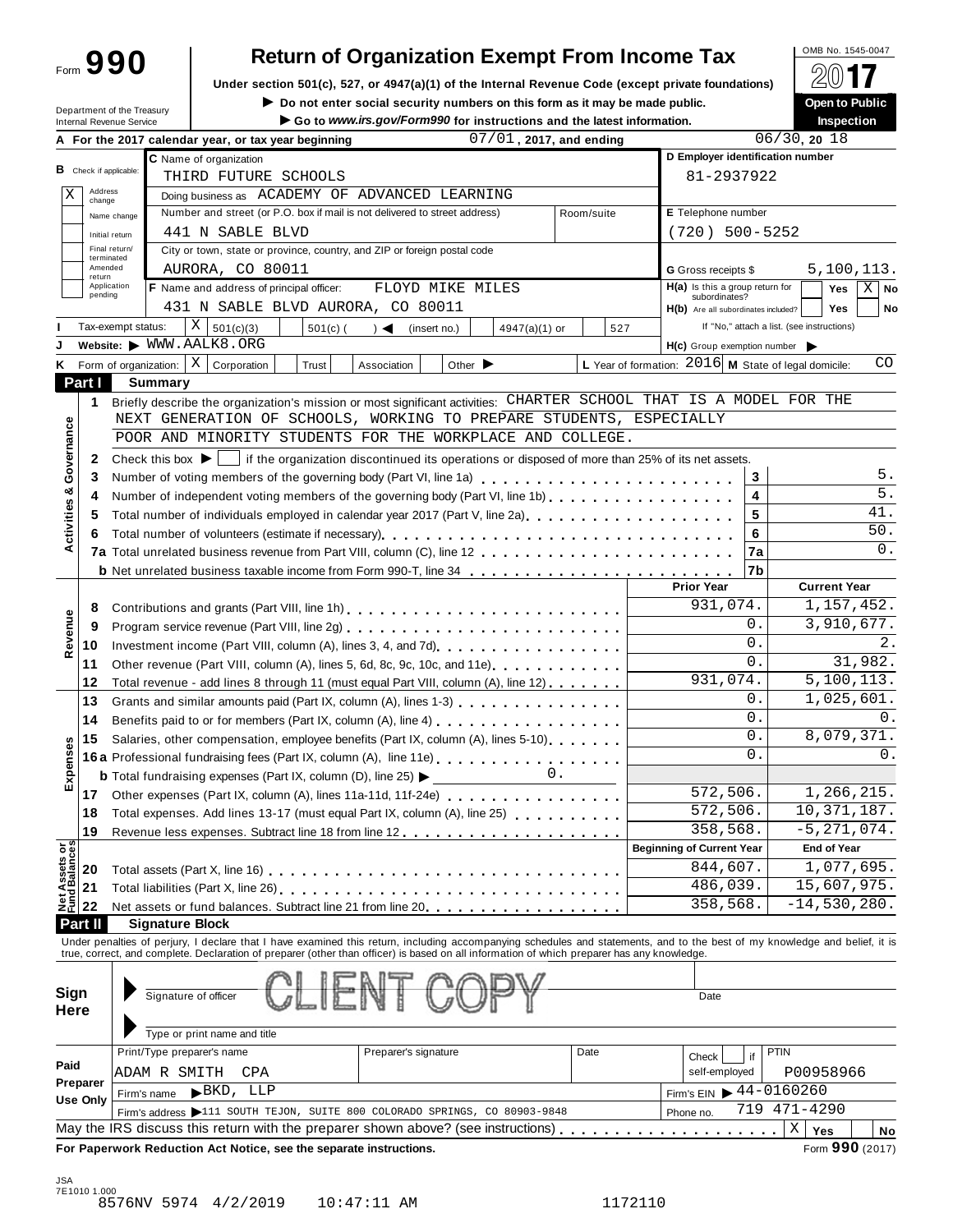|  | THIRD FUTURE SCHOOLS | 81-2937922 |
|--|----------------------|------------|

|            | Form 990 (2017)                                                                                                                                                                                                                                                                                                                                   | Page 2                                                        |
|------------|---------------------------------------------------------------------------------------------------------------------------------------------------------------------------------------------------------------------------------------------------------------------------------------------------------------------------------------------------|---------------------------------------------------------------|
|            | Part III<br><b>Statement of Program Service Accomplishments</b>                                                                                                                                                                                                                                                                                   | $\mathbf{X}$                                                  |
|            | 1 Briefly describe the organization's mission:<br>ATTACHMENT 1                                                                                                                                                                                                                                                                                    |                                                               |
|            |                                                                                                                                                                                                                                                                                                                                                   |                                                               |
| 3          | 2 Did the organization undertake any significant program services during the year which were not listed on the<br>If "Yes," describe these new services on Schedule O.<br>Did the organization cease conducting, or make significant changes in how it conducts, any program<br>If "Yes," describe these changes on Schedule O.                   | $ X $ No<br>Yes<br>$\overline{\mathbb{X}}$   No<br><b>Yes</b> |
|            | 4 Describe the organization's program service accomplishments for each of its three largest program services, as measured by<br>expenses. Section $501(c)(3)$ and $501(c)(4)$ organizations are required to report the amount of grants and allocations to others,<br>the total expenses, and revenue, if any, for each program service reported. |                                                               |
|            | (Expenses \$9,551,262. including grants of \$1,010,040. ) (Revenue \$3,910,677. )<br>4a (Code:<br>ATTACHMENT 2                                                                                                                                                                                                                                    |                                                               |
|            |                                                                                                                                                                                                                                                                                                                                                   |                                                               |
|            |                                                                                                                                                                                                                                                                                                                                                   |                                                               |
|            |                                                                                                                                                                                                                                                                                                                                                   |                                                               |
|            | 4b (Code: ) (Expenses \$ including grants of \$ ) (Revenue \$                                                                                                                                                                                                                                                                                     |                                                               |
|            |                                                                                                                                                                                                                                                                                                                                                   |                                                               |
|            |                                                                                                                                                                                                                                                                                                                                                   |                                                               |
|            |                                                                                                                                                                                                                                                                                                                                                   |                                                               |
|            | 4c (Code: ) (Expenses \$ including grants of \$ ) (Revenue \$                                                                                                                                                                                                                                                                                     |                                                               |
|            |                                                                                                                                                                                                                                                                                                                                                   |                                                               |
|            |                                                                                                                                                                                                                                                                                                                                                   |                                                               |
|            |                                                                                                                                                                                                                                                                                                                                                   |                                                               |
|            | 4d Other program services (Describe in Schedule O.)<br>(Expenses \$<br>including grants of \$<br>) (Revenue \$                                                                                                                                                                                                                                    |                                                               |
| <b>JSA</b> | 9,551,262.<br>4e Total program service expenses<br>7E1020 1.000                                                                                                                                                                                                                                                                                   | Form 990 (2017)                                               |
|            | 8576NV 5974 4/2/2019<br>1172110<br>$10:47:11$ AM                                                                                                                                                                                                                                                                                                  |                                                               |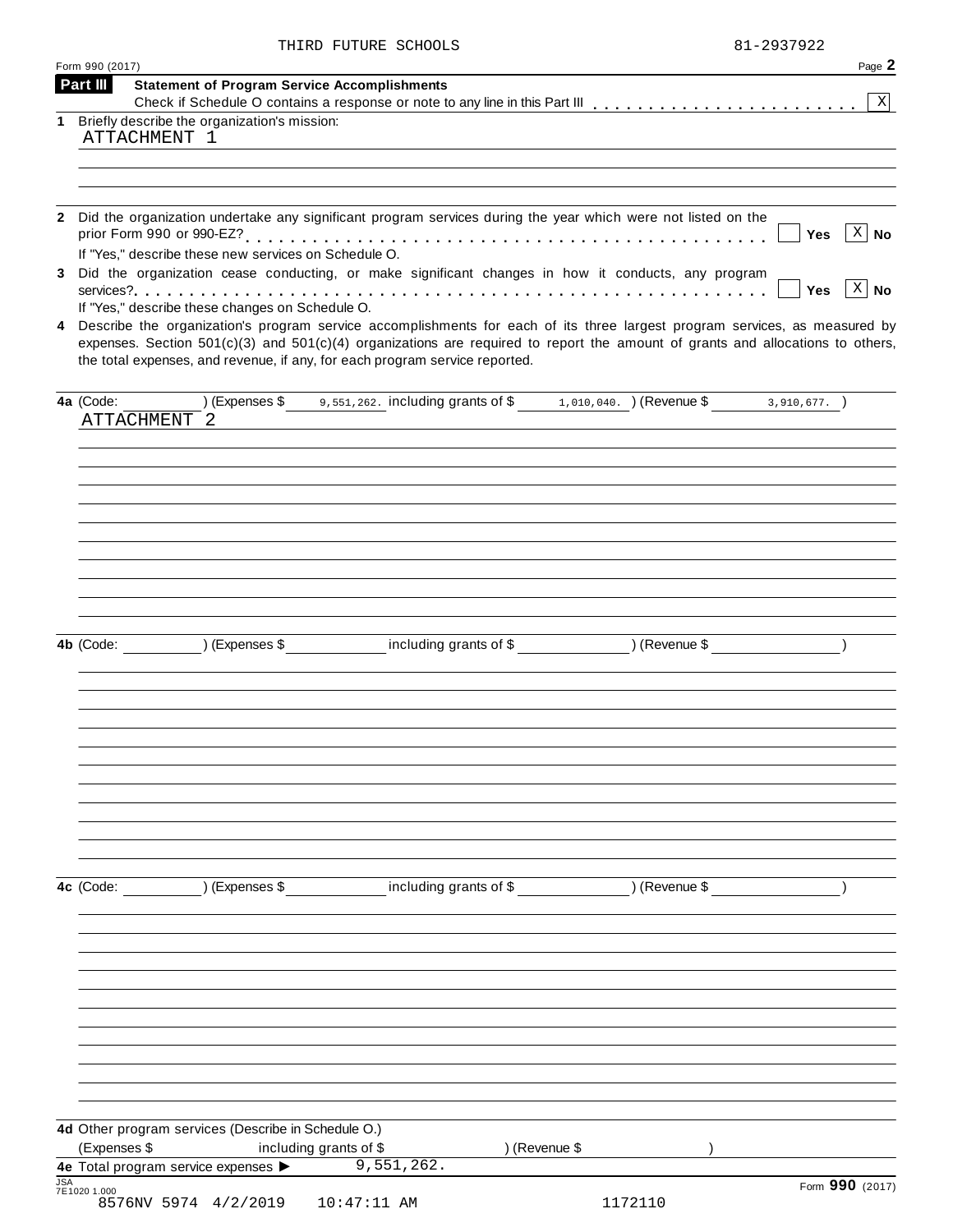|         | Form 990 (2017)                                                                                                                                                                                                                                                                                                                                                                                                                                                                                            |                 |                  | Page 3       |
|---------|------------------------------------------------------------------------------------------------------------------------------------------------------------------------------------------------------------------------------------------------------------------------------------------------------------------------------------------------------------------------------------------------------------------------------------------------------------------------------------------------------------|-----------------|------------------|--------------|
| Part IV | <b>Checklist of Required Schedules</b>                                                                                                                                                                                                                                                                                                                                                                                                                                                                     |                 |                  |              |
|         |                                                                                                                                                                                                                                                                                                                                                                                                                                                                                                            |                 | Yes              | No           |
| 1       | Is the organization described in section $501(c)(3)$ or $4947(a)(1)$ (other than a private foundation)? If "Yes,"                                                                                                                                                                                                                                                                                                                                                                                          |                 |                  |              |
|         |                                                                                                                                                                                                                                                                                                                                                                                                                                                                                                            | 1               | Χ<br>$\mathbf X$ |              |
| 2       | Is the organization required to complete Schedule B, Schedule of Contributors (see instructions)?.                                                                                                                                                                                                                                                                                                                                                                                                         | $\mathbf{2}$    |                  |              |
| 3       | Did the organization engage in direct or indirect political campaign activities on behalf of or in opposition to                                                                                                                                                                                                                                                                                                                                                                                           |                 |                  | Χ            |
|         | candidates for public office? If "Yes," complete Schedule C, Part I.                                                                                                                                                                                                                                                                                                                                                                                                                                       | 3               |                  |              |
| 4       | Section 501(c)(3) organizations. Did the organization engage in lobbying activities, or have a section 501(h)                                                                                                                                                                                                                                                                                                                                                                                              |                 |                  | Χ            |
|         |                                                                                                                                                                                                                                                                                                                                                                                                                                                                                                            | $\overline{4}$  |                  |              |
| 5       | Is the organization a section $501(c)(4)$ , $501(c)(5)$ , or $501(c)(6)$ organization that receives membership dues,                                                                                                                                                                                                                                                                                                                                                                                       |                 |                  |              |
|         | assessments, or similar amounts as defined in Revenue Procedure 98-19? If "Yes," complete Schedule C,                                                                                                                                                                                                                                                                                                                                                                                                      | 5               |                  | Χ            |
|         |                                                                                                                                                                                                                                                                                                                                                                                                                                                                                                            |                 |                  |              |
| 6       | Did the organization maintain any donor advised funds or any similar funds or accounts for which donors<br>have the right to provide advice on the distribution or investment of amounts in such funds or accounts? If                                                                                                                                                                                                                                                                                     |                 |                  |              |
|         |                                                                                                                                                                                                                                                                                                                                                                                                                                                                                                            |                 |                  | Χ            |
|         | "Yes," complete Schedule D, Part $l_1, \ldots, l_k, \ldots, l_k, \ldots, l_k, \ldots, l_k, \ldots, l_k, \ldots, l_k, \ldots, l_k, \ldots, l_k, \ldots, l_k, \ldots, l_k, \ldots, l_k, \ldots, l_k, \ldots, l_k, \ldots, l_k, \ldots, l_k, \ldots, l_k, \ldots, l_k, \ldots, l_k, \ldots, l_k, \ldots, l_k, \ldots, l_k, \ldots, l_k, \ldots, l_k, \ldots, l_k, \ldots, l_k, \ldots, l_k, \ld$<br>Did the organization receive or hold a conservation easement, including easements to preserve open space, | 6               |                  |              |
| 7       |                                                                                                                                                                                                                                                                                                                                                                                                                                                                                                            | $\overline{7}$  |                  | Χ            |
|         | the environment, historic land areas, or historic structures? If "Yes," complete Schedule D, Part II.<br>Did the organization maintain collections of works of art, historical treasures, or other similar assets? If "Yes,"                                                                                                                                                                                                                                                                               |                 |                  |              |
| 8       |                                                                                                                                                                                                                                                                                                                                                                                                                                                                                                            | 8               |                  | Χ            |
| 9       | Did the organization report an amount in Part X, line 21, for escrow or custodial account liability, serve as a                                                                                                                                                                                                                                                                                                                                                                                            |                 |                  |              |
|         |                                                                                                                                                                                                                                                                                                                                                                                                                                                                                                            |                 |                  |              |
|         | custodian for amounts not listed in Part X; or provide credit counseling, debt management, credit repair, or                                                                                                                                                                                                                                                                                                                                                                                               | 9               |                  | Χ            |
|         | Did the organization, directly or through a related organization, hold assets in temporarily restricted                                                                                                                                                                                                                                                                                                                                                                                                    |                 |                  |              |
| 10      | endowments, permanent endowments, or quasi-endowments? If "Yes," complete Schedule D, Part V.                                                                                                                                                                                                                                                                                                                                                                                                              | 10              |                  | X            |
|         | If the organization's answer to any of the following questions is "Yes," then complete Schedule D, Parts VI,                                                                                                                                                                                                                                                                                                                                                                                               |                 |                  |              |
| 11      | VII, VIII, IX, or X as applicable.                                                                                                                                                                                                                                                                                                                                                                                                                                                                         |                 |                  |              |
|         | a Did the organization report an amount for land, buildings, and equipment in Part X, line 10? If "Yes,"                                                                                                                                                                                                                                                                                                                                                                                                   |                 |                  |              |
|         |                                                                                                                                                                                                                                                                                                                                                                                                                                                                                                            | 11a             | Χ                |              |
|         | <b>b</b> Did the organization report an amount for investments-other securities in Part X, line 12 that is 5% or more                                                                                                                                                                                                                                                                                                                                                                                      |                 |                  |              |
|         |                                                                                                                                                                                                                                                                                                                                                                                                                                                                                                            | 11 <sub>b</sub> |                  | Χ            |
|         | c Did the organization report an amount for investments-program related in Part X, line 13 that is 5% or more                                                                                                                                                                                                                                                                                                                                                                                              |                 |                  |              |
|         |                                                                                                                                                                                                                                                                                                                                                                                                                                                                                                            | 11c             |                  | Χ            |
|         | d Did the organization report an amount for other assets in Part X, line 15 that is 5% or more of its total assets                                                                                                                                                                                                                                                                                                                                                                                         |                 |                  |              |
|         | reported in Part X, line 16? If "Yes," complete Schedule D, Part IX.                                                                                                                                                                                                                                                                                                                                                                                                                                       | 11d             | Χ                |              |
|         | e Did the organization report an amount for other liabilities in Part X, line 25? If "Yes," complete Schedule D, Part X                                                                                                                                                                                                                                                                                                                                                                                    | 11e             | Χ                |              |
|         | f Did the organization's separate or consolidated financial statements for the tax year include a footnote that addresses                                                                                                                                                                                                                                                                                                                                                                                  |                 |                  |              |
|         | the organization's liability for uncertain tax positions under FIN 48 (ASC 740)? If "Yes," complete Schedule D, Part X                                                                                                                                                                                                                                                                                                                                                                                     | 11f             |                  | Χ            |
|         | 12a Did the organization obtain separate, independent audited financial statements for the tax year? If "Yes," complete                                                                                                                                                                                                                                                                                                                                                                                    |                 |                  |              |
|         |                                                                                                                                                                                                                                                                                                                                                                                                                                                                                                            | 12a             |                  | Χ            |
|         | <b>b</b> Was the organization included in consolidated, independent audited financial statements for the tax year? If                                                                                                                                                                                                                                                                                                                                                                                      |                 |                  |              |
|         | "Yes," and if the organization answered "No" to line 12a, then completing Schedule D, Parts XI and XII is optional 1                                                                                                                                                                                                                                                                                                                                                                                       | 12 <sub>b</sub> | Χ                |              |
| 13      | Is the organization a school described in section $170(b)(1)(A)(ii)?$ If "Yes," complete Schedule E.                                                                                                                                                                                                                                                                                                                                                                                                       | 13              | Χ                |              |
|         | 14a Did the organization maintain an office, employees, or agents outside of the United States?.                                                                                                                                                                                                                                                                                                                                                                                                           | 14a             |                  | $\mathbf{X}$ |
|         | <b>b</b> Did the organization have aggregate revenues or expenses of more than \$10,000 from grantmaking,                                                                                                                                                                                                                                                                                                                                                                                                  |                 |                  |              |
|         | fundraising, business, investment, and program service activities outside the United States, or aggregate                                                                                                                                                                                                                                                                                                                                                                                                  |                 |                  |              |
|         | foreign investments valued at \$100,000 or more? If "Yes," complete Schedule F, Parts I and IV                                                                                                                                                                                                                                                                                                                                                                                                             | 14 <sub>b</sub> |                  | Χ            |
| 15      | Did the organization report on Part IX, column (A), line 3, more than \$5,000 of grants or other assistance to or                                                                                                                                                                                                                                                                                                                                                                                          |                 |                  |              |
|         |                                                                                                                                                                                                                                                                                                                                                                                                                                                                                                            | 15              |                  | Χ            |
| 16      | Did the organization report on Part IX, column (A), line 3, more than \$5,000 of aggregate grants or other                                                                                                                                                                                                                                                                                                                                                                                                 |                 |                  |              |
|         | assistance to or for foreign individuals? If "Yes," complete Schedule F, Parts III and IV                                                                                                                                                                                                                                                                                                                                                                                                                  | 16              |                  | Χ            |
| 17      | Did the organization report a total of more than \$15,000 of expenses for professional fundraising services on                                                                                                                                                                                                                                                                                                                                                                                             |                 |                  |              |
|         | Part IX, column (A), lines 6 and 11e? If "Yes," complete Schedule G, Part I (see instructions)                                                                                                                                                                                                                                                                                                                                                                                                             | 17              |                  | Χ            |
| 18      | Did the organization report more than \$15,000 total of fundraising event gross income and contributions on                                                                                                                                                                                                                                                                                                                                                                                                |                 |                  |              |
|         |                                                                                                                                                                                                                                                                                                                                                                                                                                                                                                            | 18              |                  | Χ            |
| 19      | Did the organization report more than \$15,000 of gross income from gaming activities on Part VIII, line 9a?                                                                                                                                                                                                                                                                                                                                                                                               |                 |                  |              |
|         |                                                                                                                                                                                                                                                                                                                                                                                                                                                                                                            | 19              |                  | Χ            |

Form **990** (2017)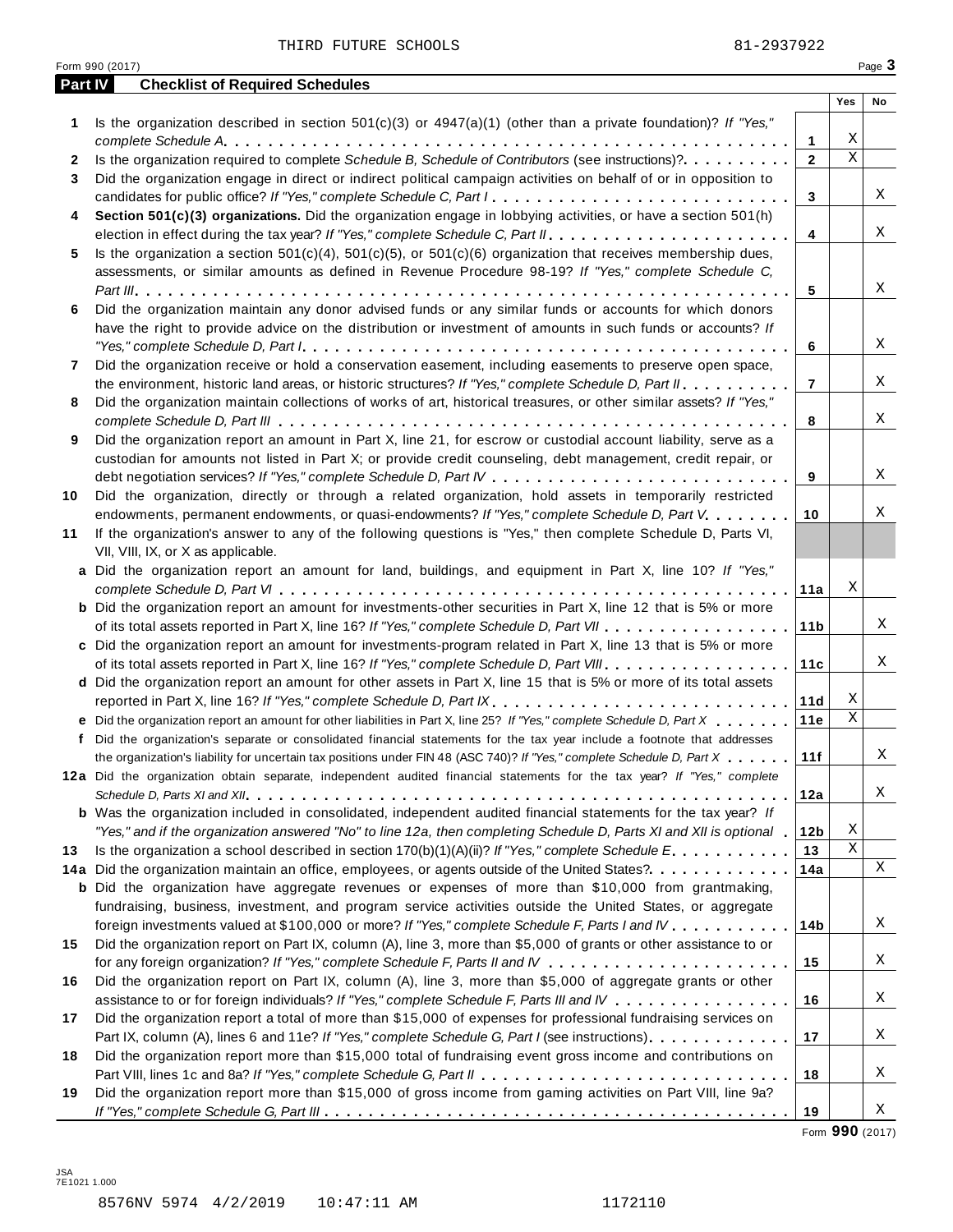| <b>Part IV</b> | <b>Checklist of Required Schedules (continued)</b>                                                                                                                                                                       |                 |             |    |
|----------------|--------------------------------------------------------------------------------------------------------------------------------------------------------------------------------------------------------------------------|-----------------|-------------|----|
|                |                                                                                                                                                                                                                          |                 | Yes         | No |
| 20 a           | Did the organization operate one or more hospital facilities? If "Yes," complete Schedule H.                                                                                                                             | 20a             |             | X  |
| b              | If "Yes" to line 20a, did the organization attach a copy of its audited financial statements to this return?                                                                                                             | 20 <sub>b</sub> |             |    |
| 21             | Did the organization report more than \$5,000 of grants or other assistance to any domestic organization or                                                                                                              |                 |             |    |
|                | domestic government on Part IX, column (A), line 1? If "Yes," complete Schedule I, Parts I and II.                                                                                                                       | 21              | Χ           |    |
| 22             | Did the organization report more than \$5,000 of grants or other assistance to or for domestic individuals on                                                                                                            |                 |             |    |
|                |                                                                                                                                                                                                                          | 22              |             | X  |
| 23             | Did the organization answer "Yes" to Part VII, Section A, line 3, 4, or 5 about compensation of the                                                                                                                      |                 |             |    |
|                | organization's current and former officers, directors, trustees, key employees, and highest compensated                                                                                                                  |                 |             |    |
|                |                                                                                                                                                                                                                          | 23              |             | X  |
| 24 a           | Did the organization have a tax-exempt bond issue with an outstanding principal amount of more than                                                                                                                      |                 |             |    |
|                | \$100,000 as of the last day of the year, that was issued after December 31, 2002? If "Yes," answer lines 24b                                                                                                            |                 |             |    |
|                | through 24d and complete Schedule K. If "No," go to line 25a                                                                                                                                                             | 24a             |             | Χ  |
| b              | Did the organization invest any proceeds of tax-exempt bonds beyond a temporary period exception?                                                                                                                        | 24b             |             |    |
| c              | Did the organization maintain an escrow account other than a refunding escrow at any time during the year                                                                                                                |                 |             |    |
|                |                                                                                                                                                                                                                          | 24c             |             |    |
| d              | Did the organization act as an "on behalf of" issuer for bonds outstanding at any time during the year?                                                                                                                  | 24d             |             |    |
| 25 a           | Section 501(c)(3), 501(c)(4), and 501(c)(29) organizations. Did the organization engage in an excess benefit                                                                                                             |                 |             |    |
|                | transaction with a disqualified person during the year? If "Yes," complete Schedule L, Part $1, \ldots, \ldots, \ldots$                                                                                                  | 25a             |             | Χ  |
| b              | Is the organization aware that it engaged in an excess benefit transaction with a disqualified person in a prior                                                                                                         |                 |             |    |
|                | year, and that the transaction has not been reported on any of the organization's prior Forms 990 or 990-EZ?                                                                                                             |                 |             |    |
|                |                                                                                                                                                                                                                          | 25 <sub>b</sub> |             | X  |
| 26             | Did the organization report any amount on Part X, line 5, 6, or 22 for receivables from or payables to any                                                                                                               |                 |             |    |
|                | current or former officers, directors, trustees, key employees, highest compensated employees, or                                                                                                                        |                 |             |    |
|                |                                                                                                                                                                                                                          | 26              | Χ           |    |
| 27             | Did the organization provide a grant or other assistance to an officer, director, trustee, key employee,                                                                                                                 |                 |             |    |
|                | substantial contributor or employee thereof, a grant selection committee member, or to a 35% controlled                                                                                                                  |                 |             |    |
|                | entity or family member of any of these persons? If "Yes," complete Schedule L, Part III.                                                                                                                                | 27              |             | Χ  |
| 28             | Was the organization a party to a business transaction with one of the following parties (see Schedule L,                                                                                                                |                 |             |    |
|                | Part IV instructions for applicable filing thresholds, conditions, and exceptions):                                                                                                                                      |                 |             |    |
| a              | A current or former officer, director, trustee, or key employee? If "Yes," complete Schedule L, Part IV                                                                                                                  | 28a             |             | Χ  |
| b              | A family member of a current or former officer, director, trustee, or key employee? If "Yes," complete                                                                                                                   |                 |             |    |
|                | Schedule L. Part IV et al.                                                                                                                                                                                               | 28b             | Χ           |    |
| c              | An entity of which a current or former officer, director, trustee, or key employee (or a family member thereof)                                                                                                          |                 |             |    |
|                | was an officer, director, trustee, or direct or indirect owner? If "Yes," complete Schedule L, Part IV.                                                                                                                  | 28c             |             | Χ  |
| 29             | Did the organization receive more than \$25,000 in non-cash contributions? If "Yes," complete Schedule M                                                                                                                 | 29              |             | Χ  |
| 30             | Did the organization receive contributions of art, historical treasures, or other similar assets, or qualified                                                                                                           |                 |             |    |
|                |                                                                                                                                                                                                                          | 30              |             | Χ  |
| 31             | Did the organization liquidate, terminate, or dissolve and cease operations? If "Yes," complete Schedule N,                                                                                                              |                 |             |    |
|                |                                                                                                                                                                                                                          | 31              |             | Χ  |
| 32             | Did the organization sell, exchange, dispose of, or transfer more than 25% of its net assets? If "Yes,"                                                                                                                  |                 |             |    |
|                |                                                                                                                                                                                                                          | 32              |             | Χ  |
| 33             | Did the organization own 100% of an entity disregarded as separate from the organization under Regulations                                                                                                               |                 |             |    |
|                | sections 301.7701-2 and 301.7701-3? If "Yes," complete Schedule R, Part $1, \ldots, \ldots, \ldots, \ldots, \ldots, \ldots$                                                                                              | 33              |             | Χ  |
| 34             | Was the organization related to any tax-exempt or taxable entity? If "Yes," complete Schedule R, Part II, III,                                                                                                           |                 | Χ           |    |
|                |                                                                                                                                                                                                                          | 34              | $\mathbf X$ |    |
| 35 a           | Did the organization have a controlled entity within the meaning of section $512(b)(13)? \ldots \ldots \ldots \ldots$                                                                                                    | 35a             |             |    |
| b              | If "Yes" to line 35a, did the organization receive any payment from or engage in any transaction with a                                                                                                                  | 35 <sub>b</sub> | Χ           |    |
|                | controlled entity within the meaning of section 512(b)(13)? If "Yes," complete Schedule R, Part V, line 2                                                                                                                |                 |             |    |
| 36             | Section 501(c)(3) organizations. Did the organization make any transfers to an exempt non-charitable                                                                                                                     | 36              |             | Χ  |
|                |                                                                                                                                                                                                                          |                 |             |    |
| 37             | Did the organization conduct more than 5% of its activities through an entity that is not a related organization<br>and that is treated as a partnership for federal income tax purposes? If "Yes," complete Schedule R, |                 |             |    |
|                |                                                                                                                                                                                                                          | 37              |             | Χ  |
| 38             | Did the organization complete Schedule O and provide explanations in Schedule O for Part VI, lines 11b and                                                                                                               |                 |             |    |
|                | 19? Note. All Form 990 filers are required to complete Schedule O.                                                                                                                                                       | 38              | Χ           |    |

Form **990** (2017)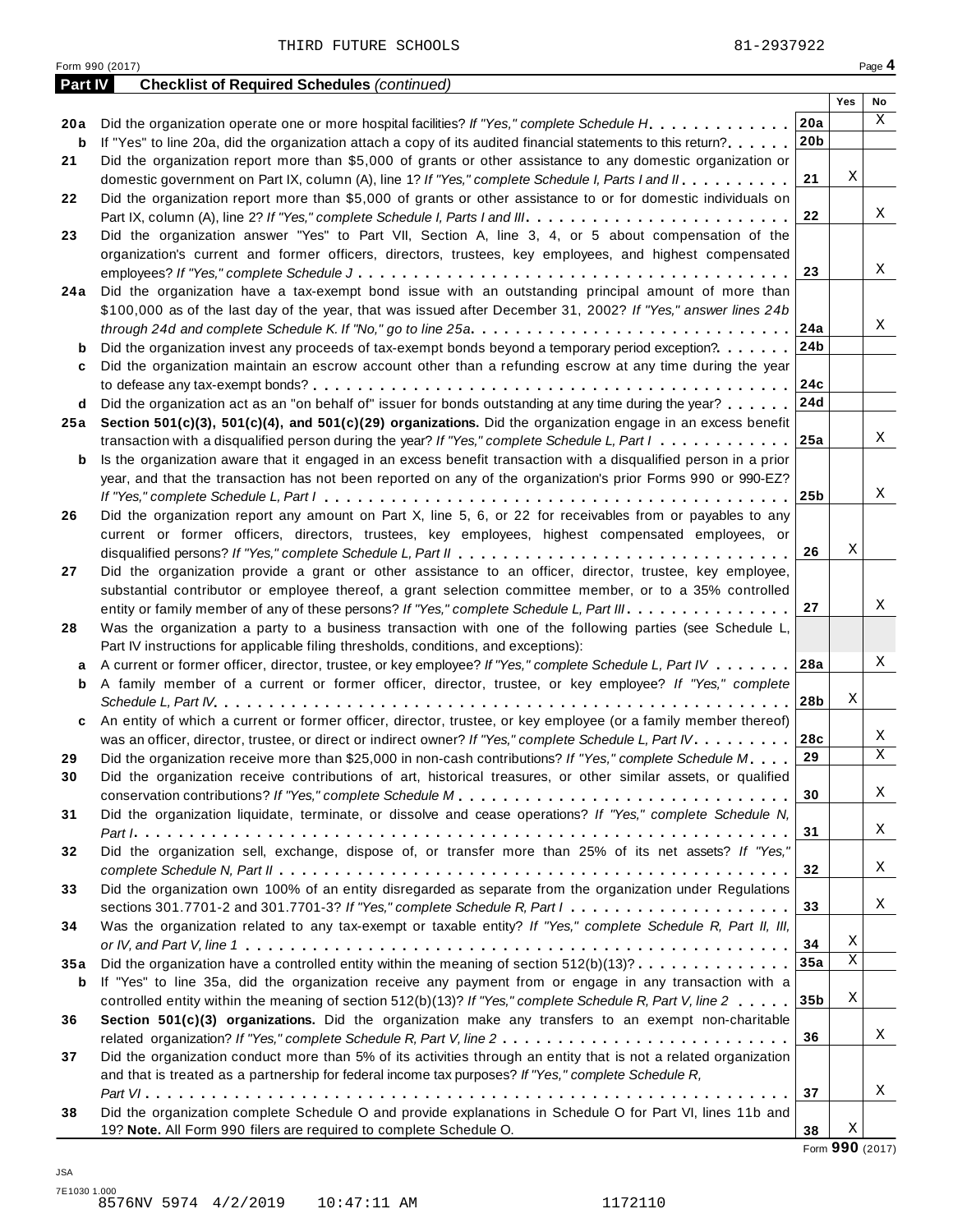Form <sup>990</sup> (2017) Page **5**

| <b>Part V</b> | <b>Statements Regarding Other IRS Filings and Tax Compliance</b>                                                                                                                                                                     |                        |            |    |
|---------------|--------------------------------------------------------------------------------------------------------------------------------------------------------------------------------------------------------------------------------------|------------------------|------------|----|
|               | Check if Schedule O contains a response or note to any line in this Part $V_1, \ldots, V_k, \ldots, V_k, \ldots$                                                                                                                     |                        |            |    |
|               | 43                                                                                                                                                                                                                                   |                        | <b>Yes</b> | No |
|               | 1a Enter the number reported in Box 3 of Form 1096. Enter -0- if not applicable 1a<br>0.<br>1b                                                                                                                                       |                        |            |    |
|               | <b>b</b> Enter the number of Forms W-2G included in line 1a. Enter -0- if not applicable. $\dots \dots \dots$<br>c Did the organization comply with backup withholding rules for reportable payments to vendors and                  |                        |            |    |
|               |                                                                                                                                                                                                                                      | 1c                     |            |    |
|               | 2a Enter the number of employees reported on Form W-3, Transmittal of Wage and Tax                                                                                                                                                   |                        |            |    |
|               | 41<br>2a<br>Statements, filed for the calendar year ending with or within the year covered by this return.                                                                                                                           |                        |            |    |
|               | <b>b</b> If at least one is reported on line 2a, did the organization file all required federal employment tax returns?                                                                                                              | 2b                     | Χ          |    |
|               | Note. If the sum of lines 1a and 2a is greater than 250, you may be required to e-file (see instructions)                                                                                                                            |                        |            |    |
|               | 3a Did the organization have unrelated business gross income of \$1,000 or more during the year?                                                                                                                                     | 3a                     |            | Χ  |
|               | <b>b</b> If "Yes," has it filed a Form 990-T for this year? If "No" to line 3b, provide an explanation in Schedule O                                                                                                                 | 3 <sub>b</sub>         |            |    |
|               | 4a At any time during the calendar year, did the organization have an interest in, or a signature or other authority                                                                                                                 |                        |            |    |
|               | over, a financial account in a foreign country (such as a bank account, securities account, or other financial                                                                                                                       |                        |            |    |
|               |                                                                                                                                                                                                                                      | 4a                     |            | Х  |
|               |                                                                                                                                                                                                                                      |                        |            |    |
|               | See instructions for filing requirements for FinCEN Form 114, Report of Foreign Bank and Financial Accounts                                                                                                                          |                        |            |    |
|               | (FBAR).                                                                                                                                                                                                                              |                        |            |    |
|               | 5a Was the organization a party to a prohibited tax shelter transaction at any time during the tax year?                                                                                                                             | 5a                     |            | Χ  |
|               | <b>b</b> Did any taxable party notify the organization that it was or is a party to a prohibited tax shelter transaction?                                                                                                            | 5b                     |            | Χ  |
|               |                                                                                                                                                                                                                                      | 5c                     |            |    |
|               | 6a Does the organization have annual gross receipts that are normally greater than \$100,000, and did the                                                                                                                            |                        |            |    |
|               | organization solicit any contributions that were not tax deductible as charitable contributions?                                                                                                                                     | 6a                     |            | Χ  |
|               | <b>b</b> If "Yes," did the organization include with every solicitation an express statement that such contributions or                                                                                                              |                        |            |    |
|               |                                                                                                                                                                                                                                      | 6b                     |            |    |
| 7             | Organizations that may receive deductible contributions under section 170(c).                                                                                                                                                        |                        |            |    |
|               | a Did the organization receive a payment in excess of \$75 made partly as a contribution and partly for goods                                                                                                                        |                        |            |    |
|               |                                                                                                                                                                                                                                      | 7a                     |            | Χ  |
|               | <b>b</b> If "Yes," did the organization notify the donor of the value of the goods or services provided?                                                                                                                             | 7b                     |            |    |
|               | c Did the organization sell, exchange, or otherwise dispose of tangible personal property for which it was                                                                                                                           |                        |            |    |
|               |                                                                                                                                                                                                                                      | 7c                     |            | X  |
|               |                                                                                                                                                                                                                                      |                        |            |    |
|               | e Did the organization receive any funds, directly or indirectly, to pay premiums on a personal benefit contract?                                                                                                                    | 7e                     |            | Χ  |
|               | f Did the organization, during the year, pay premiums, directly or indirectly, on a personal benefit contract?                                                                                                                       | 7f                     |            | Χ  |
|               | g If the organization received a contribution of qualified intellectual property, did the organization file Form 8899 as required?                                                                                                   | 7g                     |            |    |
|               | h If the organization received a contribution of cars, boats, airplanes, or other vehicles, did the organization file a Form 1098-C?. .                                                                                              | 7h                     |            |    |
|               | Sponsoring organizations maintaining donor advised funds. Did a donor advised fund maintained by the                                                                                                                                 |                        |            |    |
|               | sponsoring organization have excess business holdings at any time during the year?                                                                                                                                                   | 8                      |            |    |
| 9             | Sponsoring organizations maintaining donor advised funds.                                                                                                                                                                            |                        |            |    |
|               | a Did the sponsoring organization make any taxable distributions under section 4966?                                                                                                                                                 | 9a                     |            |    |
|               | <b>b</b> Did the sponsoring organization make a distribution to a donor, donor advisor, or related person?                                                                                                                           | 9b                     |            |    |
| 10            | Section 501(c)(7) organizations. Enter:                                                                                                                                                                                              |                        |            |    |
|               | 10a<br>a Initiation fees and capital contributions included on Part VIII, line 12                                                                                                                                                    |                        |            |    |
|               | 10b<br><b>b</b> Gross receipts, included on Form 990, Part VIII, line 12, for public use of club facilities. $\ldots$ .                                                                                                              |                        |            |    |
| 11            | Section 501(c)(12) organizations. Enter:                                                                                                                                                                                             |                        |            |    |
|               | 11a<br>a Gross income from members or shareholders                                                                                                                                                                                   |                        |            |    |
|               | <b>b</b> Gross income from other sources (Do not net amounts due or paid to other sources                                                                                                                                            |                        |            |    |
|               | 11b                                                                                                                                                                                                                                  |                        |            |    |
|               | 12a Section 4947(a)(1) non-exempt charitable trusts. Is the organization filing Form 990 in lieu of Form 1041?                                                                                                                       | 12a                    |            |    |
|               | <b>b</b> If "Yes," enter the amount of tax-exempt interest received or accrued during the year  12b                                                                                                                                  |                        |            |    |
| 13.           | Section 501(c)(29) qualified nonprofit health insurance issuers.                                                                                                                                                                     |                        |            |    |
|               | a Is the organization licensed to issue qualified health plans in more than one state?                                                                                                                                               | 13a                    |            |    |
|               | Note. See the instructions for additional information the organization must report on Schedule O.                                                                                                                                    |                        |            |    |
|               | <b>b</b> Enter the amount of reserves the organization is required to maintain by the states in which                                                                                                                                |                        |            |    |
|               | 13 <sub>b</sub><br>the organization is licensed to issue qualified health plans $\ldots \ldots \ldots \ldots \ldots \ldots \ldots$                                                                                                   |                        |            |    |
|               | 13c                                                                                                                                                                                                                                  |                        |            | Χ  |
|               |                                                                                                                                                                                                                                      |                        |            |    |
|               | 14a Did the organization receive any payments for indoor tanning services during the tax year?<br><b>b</b> If "Yes," has it filed a Form 720 to report these payments? If "No," provide an explanation in Schedule $0 \ldots \ldots$ | 14a<br>14 <sub>b</sub> |            |    |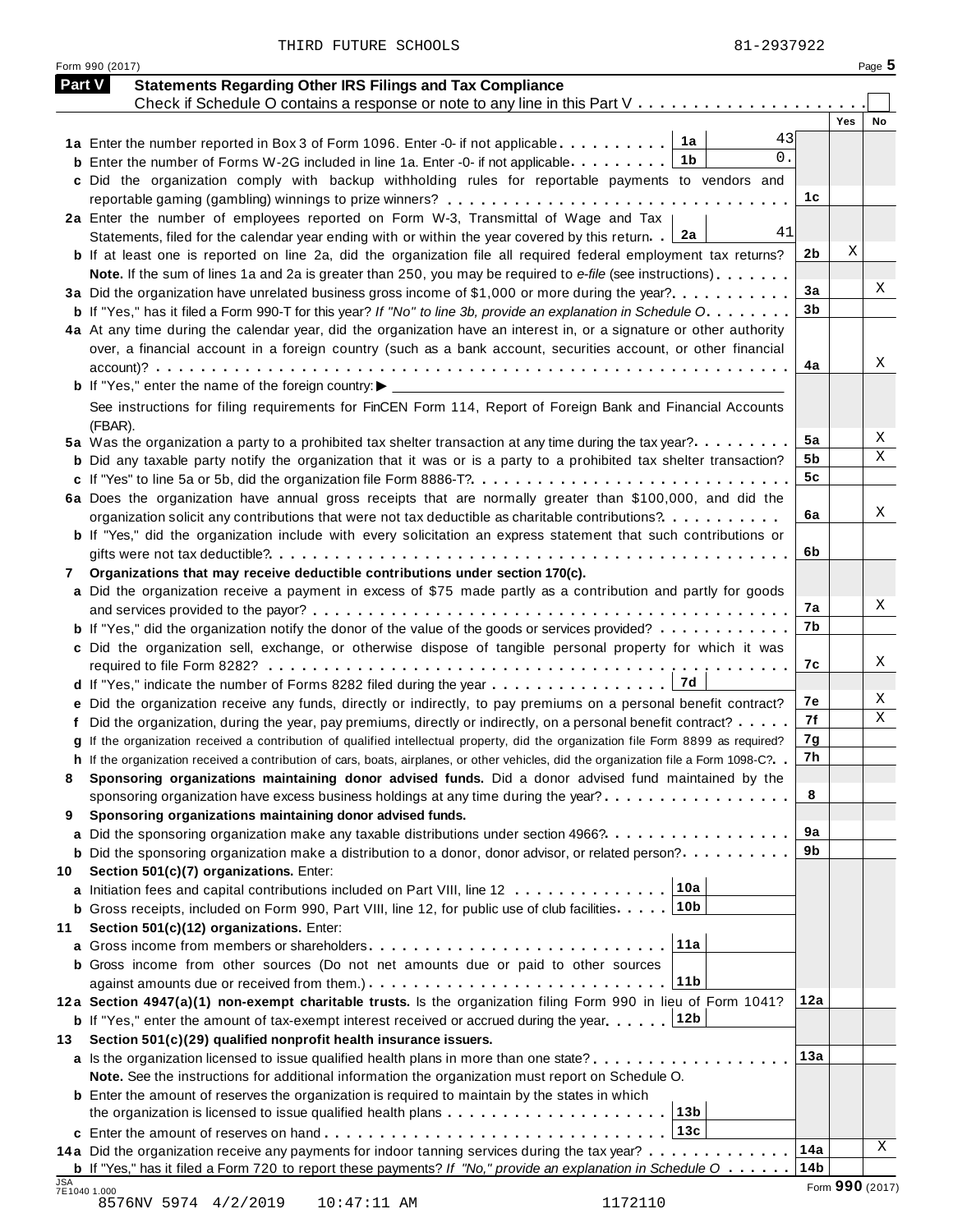|                | THIRD FUTURE SCHOOLS<br>81-2937922<br>Form 990 (2017)                                                                                                                                                                           |              |            | Page 6      |
|----------------|---------------------------------------------------------------------------------------------------------------------------------------------------------------------------------------------------------------------------------|--------------|------------|-------------|
| <b>Part VI</b> | Governance, Management, and Disclosure For each "Yes" response to lines 2 through 7b below, and for a "No"                                                                                                                      |              |            |             |
|                | response to line 8a, 8b, or 10b below, describe the circumstances, processes, or changes in Schedule O. See instructions.                                                                                                       |              |            |             |
|                |                                                                                                                                                                                                                                 |              |            | Χ           |
|                | <b>Section A. Governing Body and Management</b>                                                                                                                                                                                 |              |            |             |
|                |                                                                                                                                                                                                                                 |              | <b>Yes</b> | No          |
|                | 1a<br>1a Enter the number of voting members of the governing body at the end of the tax year                                                                                                                                    |              |            |             |
|                | If there are material differences in voting rights among members of the governing body, or                                                                                                                                      |              |            |             |
|                | if the governing body delegated broad authority to an executive committee or similar                                                                                                                                            |              |            |             |
|                | committee, explain in Schedule O.<br>1b<br><b>b</b> Enter the number of voting members included in line 1a, above, who are independent                                                                                          |              |            |             |
| $\mathbf{2}$   | Did any officer, director, trustee, or key employee have a family relationship or a business relationship with                                                                                                                  |              |            |             |
|                |                                                                                                                                                                                                                                 | $\mathbf{2}$ |            | Χ           |
| 3              | Did the organization delegate control over management duties customarily performed by or under the direct                                                                                                                       |              |            |             |
|                |                                                                                                                                                                                                                                 | 3            |            | Χ           |
| 4              | supervision of officers, directors, or trustees, or key employees to a management company or other person?                                                                                                                      | 4            |            | X           |
|                | Did the organization make any significant changes to its governing documents since the prior Form 990 was filed?.                                                                                                               | 5            |            | X           |
| 5              | Did the organization become aware during the year of a significant diversion of the organization's assets?                                                                                                                      | 6            |            | $\mathbf x$ |
| 6              |                                                                                                                                                                                                                                 |              |            |             |
| 7a             | Did the organization have members, stockholders, or other persons who had the power to elect or appoint                                                                                                                         | 7a           | Χ          |             |
|                |                                                                                                                                                                                                                                 |              |            |             |
|                | b Are any governance decisions of the organization reserved to (or subject to approval by) members,                                                                                                                             | 7b           |            | Χ           |
|                |                                                                                                                                                                                                                                 |              |            |             |
| 8              | Did the organization contemporaneously document the meetings held or written actions undertaken during                                                                                                                          |              |            |             |
|                | the year by the following:                                                                                                                                                                                                      |              |            |             |
| a              |                                                                                                                                                                                                                                 | 8a           | X          |             |
| b              | Each committee with authority to act on behalf of the governing body?                                                                                                                                                           | 8b           | Χ          |             |
| 9              | Is there any officer, director, trustee, or key employee listed in Part VII, Section A, who cannot be reached at                                                                                                                |              |            |             |
|                | the organization's mailing address? If "Yes," provide the names and addresses in Schedule O                                                                                                                                     | 9            |            | X           |
|                | Section B. Policies (This Section B requests information about policies not required by the Internal Revenue Code.)                                                                                                             |              |            |             |
|                |                                                                                                                                                                                                                                 |              | Yes        | No          |
|                | 10a Did the organization have local chapters, branches, or affiliates?                                                                                                                                                          | 10a          |            | X           |
|                | <b>b</b> If "Yes," did the organization have written policies and procedures governing the activities of such chapters,                                                                                                         |              |            |             |
|                | affiliates, and branches to ensure their operations are consistent with the organization's exempt purposes?                                                                                                                     | 10b          |            |             |
|                | 11a Has the organization provided a complete copy of this Form 990 to all members of its governing body before filing the form?                                                                                                 | 11a          | X          |             |
| b              | Describe in Schedule O the process, if any, used by the organization to review this Form 990.                                                                                                                                   |              |            |             |
|                | 12a Did the organization have a written conflict of interest policy? If "No," go to line 13                                                                                                                                     | 12a          | Χ          |             |
|                | <b>b</b> Were officers, directors, or trustees, and key employees required to disclose annually interests that could give                                                                                                       |              |            |             |
|                |                                                                                                                                                                                                                                 | 12b          |            | Χ           |
| c              | Did the organization regularly and consistently monitor and enforce compliance with the policy? If "Yes,"                                                                                                                       |              |            |             |
|                |                                                                                                                                                                                                                                 | 12c          |            | Χ           |
| 13             |                                                                                                                                                                                                                                 | 13           |            | X           |
| 14             | Did the organization have a written document retention and destruction policy?                                                                                                                                                  | 14           | Χ          |             |
| 15             | Did the process for determining compensation of the following persons include a review and approval by                                                                                                                          |              |            |             |
|                | independent persons, comparability data, and contemporaneous substantiation of the deliberation and decision?                                                                                                                   |              |            |             |
| a              |                                                                                                                                                                                                                                 | 15a          |            | Χ           |
| b              |                                                                                                                                                                                                                                 | 15b          |            | X           |
|                | If "Yes" to line 15a or 15b, describe the process in Schedule O (see instructions).                                                                                                                                             |              |            |             |
|                | 16a Did the organization invest in, contribute assets to, or participate in a joint venture or similar arrangement                                                                                                              |              |            |             |
|                |                                                                                                                                                                                                                                 | 16a          |            | Χ           |
|                | <b>b</b> If "Yes," did the organization follow a written policy or procedure requiring the organization to evaluate its                                                                                                         |              |            |             |
|                | participation in joint venture arrangements under applicable federal tax law, and take steps to safeguard the                                                                                                                   |              |            |             |
|                |                                                                                                                                                                                                                                 | 16b          |            |             |
|                | <b>Section C. Disclosure</b>                                                                                                                                                                                                    |              |            |             |
|                |                                                                                                                                                                                                                                 |              |            |             |
| 17             | List the states with which a copy of this Form 990 is required to be filed $\blacktriangleright$                                                                                                                                |              |            |             |
| 18             | Section 6104 requires an organization to make its Forms 1023 (or 1024 if applicable), 990, and 990-T (Section 501(c)(3)s only)<br>available for public inspection. Indicate how you made these available. Check all that apply. |              |            |             |
|                | Own website<br>Another's website<br>$X$ Upon request<br>Other (explain in Schedule O)                                                                                                                                           |              |            |             |
|                |                                                                                                                                                                                                                                 |              |            |             |
| 19             | Describe in Schedule O whether (and if so, how) the organization made its governing documents, conflict of interest policy, and                                                                                                 |              |            |             |
|                | financial statements available to the public during the tax year.                                                                                                                                                               |              |            |             |
| 20             | State the name, address, and telephone number of the person who possesses the organization's books and records: $\blacktriangleright$<br>FLOYD MIKE MILES 441 N SABLE BLVD AURORA, CO 80011                                     |              |            |             |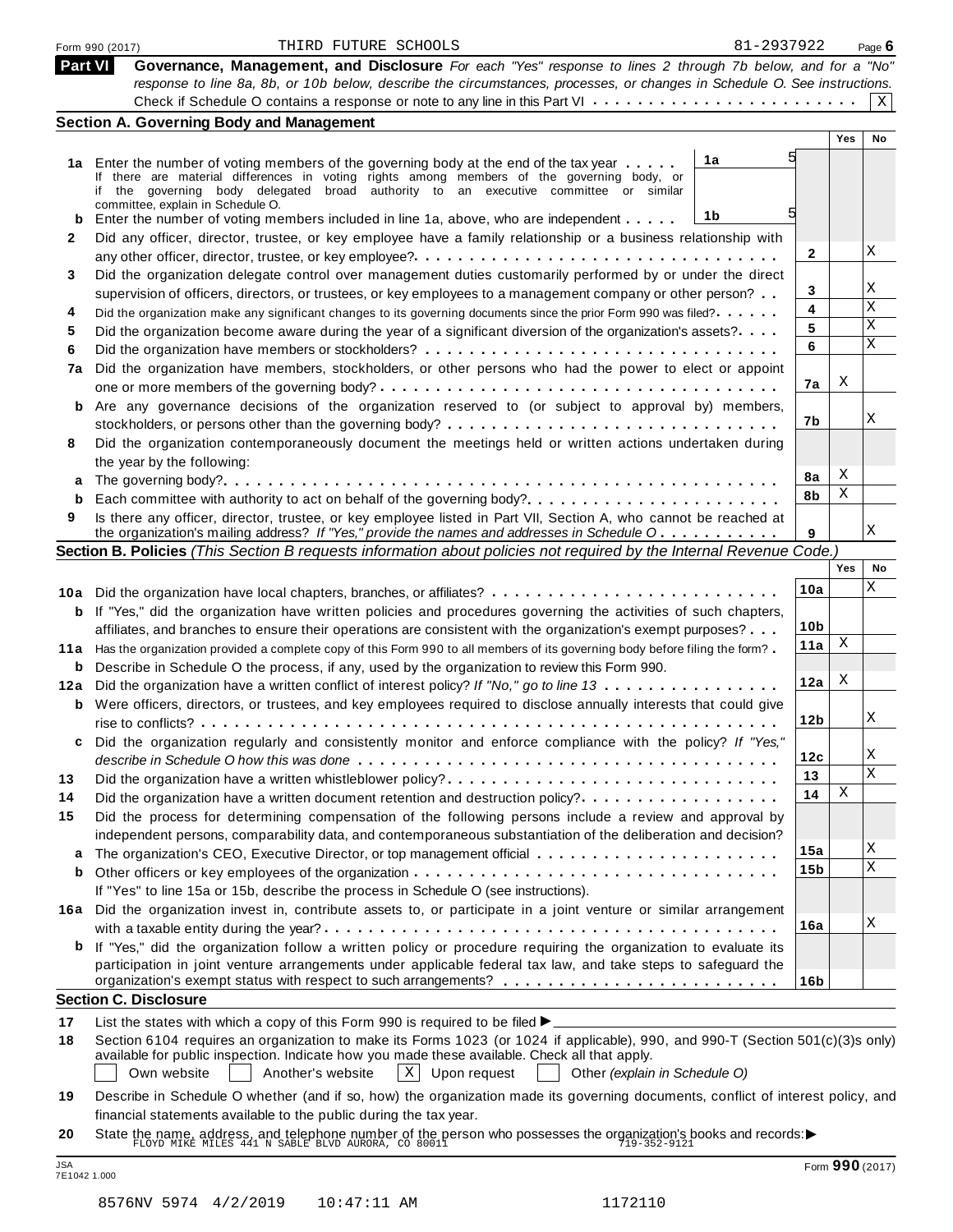⊤

| Part VII Compensation of Officers, Directors, Trustees, Key Employees, Highest Compensated Employees, and<br><b>Independent Contractors</b> |  |
|---------------------------------------------------------------------------------------------------------------------------------------------|--|
|                                                                                                                                             |  |
| Section A. Officers, Directors, Trustees, Key Employees, and Highest Compensated Employees                                                  |  |

**1a** Complete this table for all persons required to be listed. Report compensation for the calendar year ending with or within the organization's tax year.

anization's lax year.<br>● List all of the organization's **current** officers, directors, trustees (whether individuals or organizations), regardless of amount of<br>nnensation Enter -0- in columns (D) (E) and (E) if no compensa compensation. Enter -0- in columns (D), (E), and (F) if no compensation was paid.

• List all of the organization's **current** key employees, if any. See instructions for definition of "key employee."<br>● List the experientials five expect highest expressed explores (other than an efficer director of

**Example in the organization's current** key employees, if any. See instructions for definition of key employee.<br>• List the organization's five **current** highest compensated employees (other than an officer, director, trust who received reportable compensation (Box 5 of Form W-2 and/or Box 7 of Form 1099-MISC) of more than \$100,000 from the

organization and any related organizations.<br>• List all of the organization's **former** officers, key employees, and highest compensated employees who received more than<br>\$1.00.000 of reportable componention from the erganiza \$100,000 of reportable compensation from the organization and any related organizations.

% List all of the organization's **former directors or trustees** that received, in the capacity as a former director or trustee of the organization, more than \$10,000 of reportable compensation from the organization and any related organizations.

List persons in the following order: individual trustees or directors; institutional trustees; officers; key employees; highest compensated employees; and former such persons.

┱

Т

Check this box if neither the organization nor any related organization compensated any current officer, director, or trustee.

┰

| (A)<br>Name and Title     | (B)<br>Average<br>hours per<br>week (list any<br>hours for<br>related<br>organizations<br>below dotted<br>line) | Individual trustee<br>or director | Institutional trustee | Officer | (C)<br>Position<br>Key employee | (do not check more than one<br>box, unless person is both an<br>officer and a director/trustee)<br>Highest compensated<br>employee | Former | (D)<br>Reportable<br>compensation<br>from<br>the<br>organization<br>(W-2/1099-MISC) | (E)<br>Reportable<br>compensation from<br>related<br>organizations<br>(W-2/1099-MISC) | (F)<br>Estimated<br>amount of<br>other<br>compensation<br>from the<br>organization<br>and related<br>organizations |
|---------------------------|-----------------------------------------------------------------------------------------------------------------|-----------------------------------|-----------------------|---------|---------------------------------|------------------------------------------------------------------------------------------------------------------------------------|--------|-------------------------------------------------------------------------------------|---------------------------------------------------------------------------------------|--------------------------------------------------------------------------------------------------------------------|
| (1) DR. TAMMY CLEMENTI    | 2.00                                                                                                            |                                   |                       |         |                                 |                                                                                                                                    |        |                                                                                     |                                                                                       |                                                                                                                    |
| <b>BOARD PRESIDENT</b>    | 0.                                                                                                              | Χ                                 |                       | Χ       |                                 |                                                                                                                                    |        | 0.                                                                                  | 0.                                                                                    | $0$ .                                                                                                              |
| (2) RACHEL NGOLA          | 2.00                                                                                                            |                                   |                       |         |                                 |                                                                                                                                    |        |                                                                                     |                                                                                       |                                                                                                                    |
| BOARD VICE PRESIDENT      | 1.00                                                                                                            | Χ                                 |                       | Χ       |                                 |                                                                                                                                    |        | 0.                                                                                  | $0$ .                                                                                 | $0$ .                                                                                                              |
| (3) ALJEAN TUCKER         | 2.00                                                                                                            |                                   |                       |         |                                 |                                                                                                                                    |        |                                                                                     |                                                                                       |                                                                                                                    |
| BOARD SECRETARY/TREASURER | 1.00                                                                                                            | Χ                                 |                       | Χ       |                                 |                                                                                                                                    |        | $0$ .                                                                               | 0.                                                                                    | 0.                                                                                                                 |
| (4) DR. DWIGHT JONES      | 2.00                                                                                                            |                                   |                       |         |                                 |                                                                                                                                    |        |                                                                                     |                                                                                       |                                                                                                                    |
| <b>DIRECTOR</b>           | 0.                                                                                                              | X                                 |                       | Χ       |                                 |                                                                                                                                    |        | $0$ .                                                                               | $0$ .                                                                                 | $0$ .                                                                                                              |
| (5) PATI MONTGOMERY       | 2.00                                                                                                            |                                   |                       |         |                                 |                                                                                                                                    |        |                                                                                     |                                                                                       |                                                                                                                    |
| <b>DIRECTOR</b>           | $0$ .                                                                                                           | $\mathbf X$                       |                       |         |                                 |                                                                                                                                    |        | $0$ .                                                                               | $0$ .                                                                                 | $\mathsf 0$ .                                                                                                      |
| (6) FLOYD M. MILES        | 60.00                                                                                                           |                                   |                       |         |                                 |                                                                                                                                    |        |                                                                                     |                                                                                       |                                                                                                                    |
| CEO                       | 2.00                                                                                                            |                                   |                       | Χ       |                                 |                                                                                                                                    |        | 109,990.                                                                            | $\mathsf 0$ .                                                                         | 7,671.                                                                                                             |
| (7)                       |                                                                                                                 |                                   |                       |         |                                 |                                                                                                                                    |        |                                                                                     |                                                                                       |                                                                                                                    |
| (8)                       |                                                                                                                 |                                   |                       |         |                                 |                                                                                                                                    |        |                                                                                     |                                                                                       |                                                                                                                    |
| (9)                       |                                                                                                                 |                                   |                       |         |                                 |                                                                                                                                    |        |                                                                                     |                                                                                       |                                                                                                                    |
| (10)                      |                                                                                                                 |                                   |                       |         |                                 |                                                                                                                                    |        |                                                                                     |                                                                                       |                                                                                                                    |
| (11)                      |                                                                                                                 |                                   |                       |         |                                 |                                                                                                                                    |        |                                                                                     |                                                                                       |                                                                                                                    |
| (12)                      |                                                                                                                 |                                   |                       |         |                                 |                                                                                                                                    |        |                                                                                     |                                                                                       |                                                                                                                    |
| (13)                      |                                                                                                                 |                                   |                       |         |                                 |                                                                                                                                    |        |                                                                                     |                                                                                       |                                                                                                                    |
| (14)                      |                                                                                                                 |                                   |                       |         |                                 |                                                                                                                                    |        |                                                                                     |                                                                                       |                                                                                                                    |

7E1041 1.000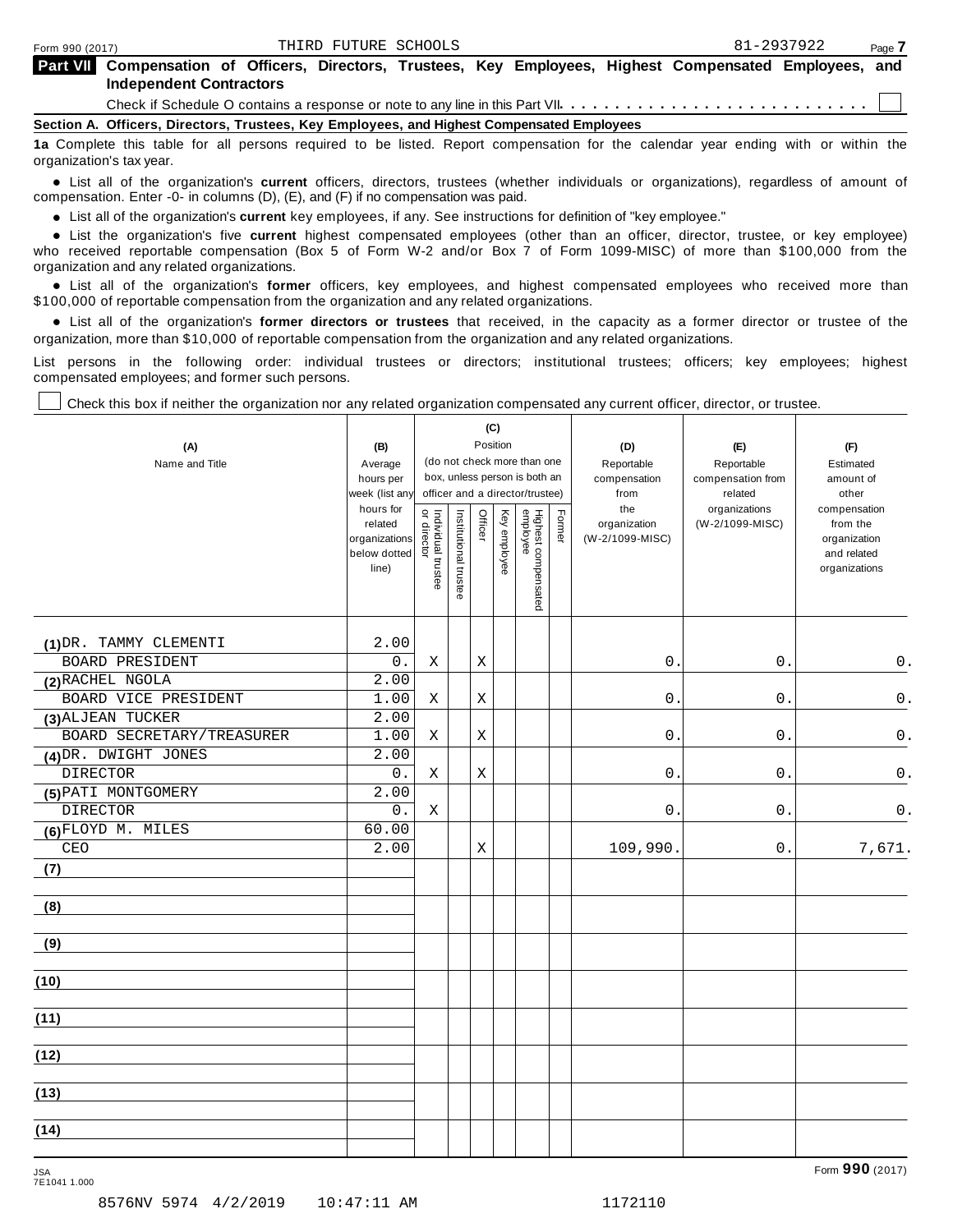| Form 990 (2017)                                                                                                                                                                                                                                                                                              |                                                                                                                                                                                  |                                     |                       |         |              |                                 |        |                                                  |                                                                    | Page 8                                                   |
|--------------------------------------------------------------------------------------------------------------------------------------------------------------------------------------------------------------------------------------------------------------------------------------------------------------|----------------------------------------------------------------------------------------------------------------------------------------------------------------------------------|-------------------------------------|-----------------------|---------|--------------|---------------------------------|--------|--------------------------------------------------|--------------------------------------------------------------------|----------------------------------------------------------|
| <b>Part VII</b><br>Section A. Officers, Directors, Trustees, Key Employees, and Highest Compensated Employees (continued)                                                                                                                                                                                    |                                                                                                                                                                                  |                                     |                       |         |              |                                 |        |                                                  |                                                                    |                                                          |
| (A)<br>Name and title                                                                                                                                                                                                                                                                                        | (B)<br>(C)<br>Position<br>Average<br>(do not check more than one<br>hours per<br>box, unless person is both an<br>week (list any<br>officer and a director/trustee)<br>hours for |                                     |                       |         |              |                                 |        | (D)<br>Reportable<br>compensation<br>from<br>the | (E)<br>Reportable<br>compensation from<br>related<br>organizations | (F)<br>Estimated<br>amount of<br>other<br>compensation   |
|                                                                                                                                                                                                                                                                                                              | related<br>organizations<br>below dotted<br>line)                                                                                                                                | Individual trustee<br>  or director | Institutional trustee | Officer | Key employee | Highest compensated<br>employee | Former | organization<br>(W-2/1099-MISC)                  | (W-2/1099-MISC)                                                    | from the<br>organization<br>and related<br>organizations |
|                                                                                                                                                                                                                                                                                                              |                                                                                                                                                                                  |                                     |                       |         |              |                                 |        |                                                  |                                                                    |                                                          |
|                                                                                                                                                                                                                                                                                                              |                                                                                                                                                                                  |                                     |                       |         |              |                                 |        |                                                  |                                                                    |                                                          |
|                                                                                                                                                                                                                                                                                                              |                                                                                                                                                                                  |                                     |                       |         |              |                                 |        |                                                  |                                                                    |                                                          |
|                                                                                                                                                                                                                                                                                                              |                                                                                                                                                                                  |                                     |                       |         |              |                                 |        |                                                  |                                                                    |                                                          |
|                                                                                                                                                                                                                                                                                                              |                                                                                                                                                                                  |                                     |                       |         |              |                                 |        |                                                  |                                                                    |                                                          |
|                                                                                                                                                                                                                                                                                                              |                                                                                                                                                                                  |                                     |                       |         |              |                                 |        |                                                  |                                                                    |                                                          |
|                                                                                                                                                                                                                                                                                                              |                                                                                                                                                                                  |                                     |                       |         |              |                                 |        |                                                  |                                                                    |                                                          |
|                                                                                                                                                                                                                                                                                                              |                                                                                                                                                                                  |                                     |                       |         |              |                                 |        |                                                  |                                                                    |                                                          |
|                                                                                                                                                                                                                                                                                                              |                                                                                                                                                                                  |                                     |                       |         |              |                                 |        |                                                  |                                                                    |                                                          |
|                                                                                                                                                                                                                                                                                                              |                                                                                                                                                                                  |                                     |                       |         |              |                                 |        |                                                  |                                                                    |                                                          |
|                                                                                                                                                                                                                                                                                                              |                                                                                                                                                                                  |                                     |                       |         |              |                                 |        |                                                  |                                                                    |                                                          |
| 1b Sub-total<br>c Total from continuation sheets to Part VII, Section A                                                                                                                                                                                                                                      |                                                                                                                                                                                  |                                     |                       |         |              |                                 |        | 109,990.<br>$\mathbf 0$ .<br>109,990.            | $\mathsf{O}$ .<br>$\mathsf{O}$ .<br>$\mathbf 0$ .                  | 7,671.<br>0.<br>7,671.                                   |
| 2 Total number of individuals (including but not limited to those listed above) who received more than \$100,000 of<br>reportable compensation from the organization ▶                                                                                                                                       |                                                                                                                                                                                  |                                     | 1                     |         |              |                                 |        |                                                  |                                                                    |                                                          |
| Did the organization list any former officer, director, or trustee, key employee, or highest compensated<br>3<br>employee on line 1a? If "Yes," complete Schedule J for such individual                                                                                                                      |                                                                                                                                                                                  |                                     |                       |         |              |                                 |        |                                                  |                                                                    | Yes<br>No<br>X<br>3                                      |
| 4 For any individual listed on line 1a, is the sum of reportable compensation and other compensation from the<br>organization and related organizations greater than \$150,000? If "Yes," complete Schedule J for such                                                                                       |                                                                                                                                                                                  |                                     |                       |         |              |                                 |        |                                                  |                                                                    | Χ<br>4                                                   |
| Did any person listed on line 1a receive or accrue compensation from any unrelated organization or individual<br>5<br>for services rendered to the organization? If "Yes," complete Schedule J for such person                                                                                               |                                                                                                                                                                                  |                                     |                       |         |              |                                 |        |                                                  |                                                                    | Χ<br>5                                                   |
| <b>Section B. Independent Contractors</b><br>Complete this table for your five highest compensated independent contractors that received more than \$100,000 of<br>1.<br>compensation from the organization. Report compensation for the calendar year ending with or within the organization's tax<br>year. |                                                                                                                                                                                  |                                     |                       |         |              |                                 |        |                                                  |                                                                    |                                                          |
| (A)<br>Name and business address                                                                                                                                                                                                                                                                             |                                                                                                                                                                                  |                                     |                       |         |              |                                 |        | (B)<br>Description of services                   |                                                                    | (C)<br>Compensation                                      |
| ATTACHMENT 3                                                                                                                                                                                                                                                                                                 |                                                                                                                                                                                  |                                     |                       |         |              |                                 |        |                                                  |                                                                    |                                                          |
|                                                                                                                                                                                                                                                                                                              |                                                                                                                                                                                  |                                     |                       |         |              |                                 |        |                                                  |                                                                    |                                                          |
| Total number of independent contractors (including but not limited to those listed above) who received<br>2                                                                                                                                                                                                  |                                                                                                                                                                                  |                                     |                       |         |              |                                 |        |                                                  |                                                                    |                                                          |
| more than \$100,000 in compensation from the organization $\blacktriangleright$<br>$\overline{10A}$                                                                                                                                                                                                          |                                                                                                                                                                                  |                                     |                       |         |              | 2                               |        |                                                  |                                                                    |                                                          |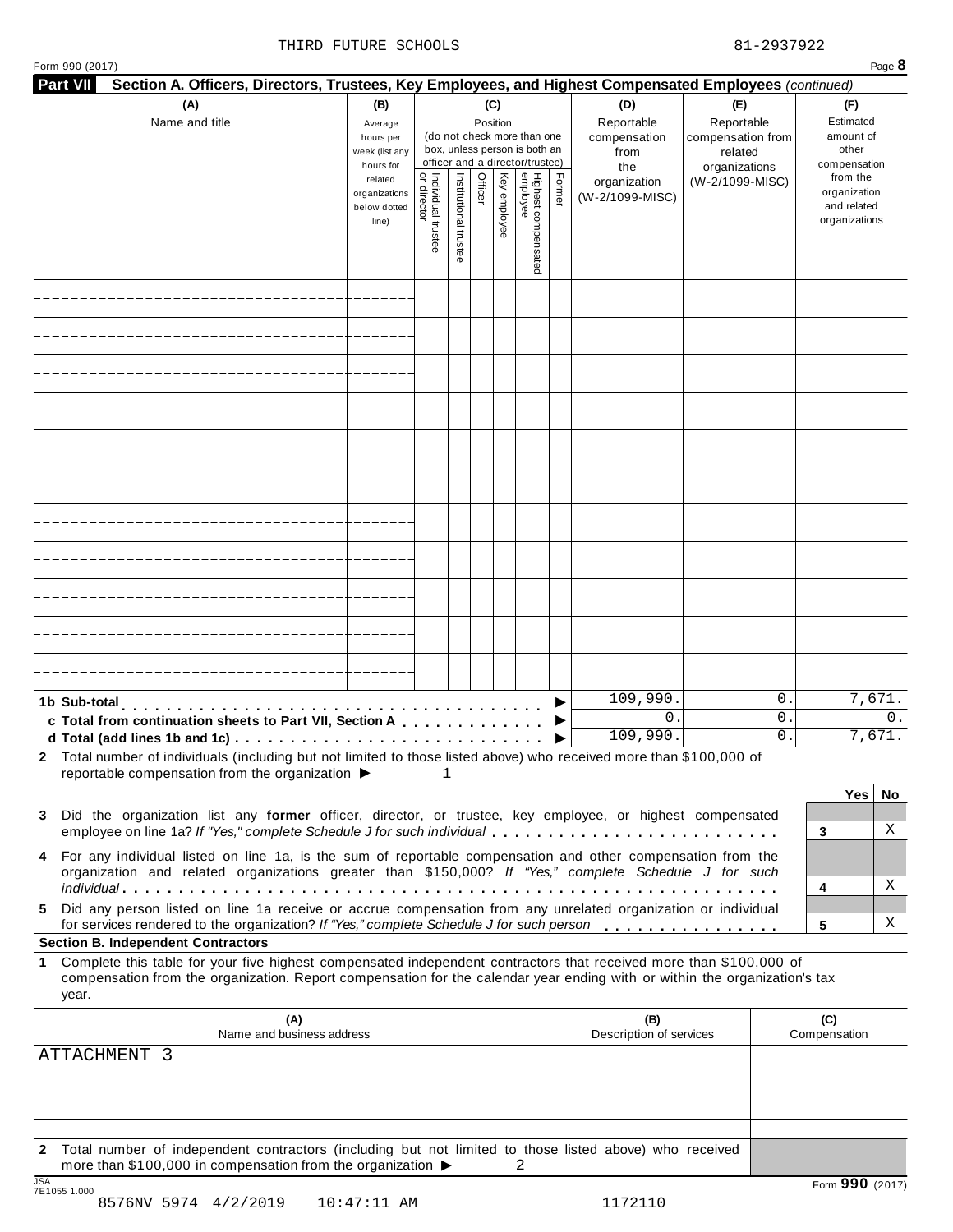|                                                                |                                                                                                                                                                                                                                                                        |                                                                                                                       | (A)<br>Total revenue | (B)<br>Related or<br>exempt<br>function<br>revenue | (C)<br>Unrelated<br>business<br>revenue | (D)<br>Revenue<br>excluded from tax<br>under sections<br>512-514 |
|----------------------------------------------------------------|------------------------------------------------------------------------------------------------------------------------------------------------------------------------------------------------------------------------------------------------------------------------|-----------------------------------------------------------------------------------------------------------------------|----------------------|----------------------------------------------------|-----------------------------------------|------------------------------------------------------------------|
| 1а                                                             | 1a<br>Federated campaigns                                                                                                                                                                                                                                              |                                                                                                                       |                      |                                                    |                                         |                                                                  |
| Contributions, Gifts, Grants<br>and Other Similar Amounts<br>b | 1 b<br>Membership dues                                                                                                                                                                                                                                                 |                                                                                                                       |                      |                                                    |                                         |                                                                  |
| c                                                              | 1с<br>Fundraising events <b>Fundraising</b>                                                                                                                                                                                                                            |                                                                                                                       |                      |                                                    |                                         |                                                                  |
| d                                                              | 1d<br>Related organizations <b>contains</b>                                                                                                                                                                                                                            |                                                                                                                       |                      |                                                    |                                         |                                                                  |
| е                                                              | 1е<br>Government grants (contributions)                                                                                                                                                                                                                                | 305,717.                                                                                                              |                      |                                                    |                                         |                                                                  |
| f                                                              | All other contributions, gifts, grants,                                                                                                                                                                                                                                |                                                                                                                       |                      |                                                    |                                         |                                                                  |
|                                                                | 1f<br>and similar amounts not included above                                                                                                                                                                                                                           | 851,735.                                                                                                              |                      |                                                    |                                         |                                                                  |
| g                                                              | Noncash contributions included in lines 1a-1f: \$                                                                                                                                                                                                                      |                                                                                                                       |                      |                                                    |                                         |                                                                  |
| h                                                              |                                                                                                                                                                                                                                                                        |                                                                                                                       | 1,157,452.           |                                                    |                                         |                                                                  |
|                                                                |                                                                                                                                                                                                                                                                        | <b>Business Code</b>                                                                                                  |                      |                                                    |                                         |                                                                  |
| 2a                                                             | PER PUPIL REVENUE                                                                                                                                                                                                                                                      | 611710                                                                                                                | 3,681,076.           | 3,681,076.                                         |                                         |                                                                  |
| b                                                              | MILL LEVY                                                                                                                                                                                                                                                              | 611710                                                                                                                | 229,601.             | 229,601.                                           |                                         |                                                                  |
| c                                                              | <u> 1989 - Johann John Stone, markin film yn y brening yn y brening yn y brening yn y brening y brening yn y bre</u>                                                                                                                                                   |                                                                                                                       |                      |                                                    |                                         |                                                                  |
| d                                                              | <u> 1989 - Johann Harry Harry Harry Harry Harry Harry Harry Harry Harry Harry Harry Harry Harry Harry Harry Harry</u>                                                                                                                                                  |                                                                                                                       |                      |                                                    |                                         |                                                                  |
| е                                                              |                                                                                                                                                                                                                                                                        |                                                                                                                       |                      |                                                    |                                         |                                                                  |
| Program Service Revenue<br>f                                   | All other program service revenue                                                                                                                                                                                                                                      |                                                                                                                       |                      |                                                    |                                         |                                                                  |
| g                                                              |                                                                                                                                                                                                                                                                        |                                                                                                                       | 3,910,677.           |                                                    |                                         |                                                                  |
| 3                                                              | Investment<br>income<br>(including dividends,                                                                                                                                                                                                                          | interest,                                                                                                             |                      |                                                    |                                         |                                                                  |
|                                                                | and other similar amounts).                                                                                                                                                                                                                                            |                                                                                                                       | $2$ .                |                                                    |                                         | 2.                                                               |
| 4                                                              | Income from investment of tax-exempt bond proceeds $\triangleright$                                                                                                                                                                                                    |                                                                                                                       | $\mathbf{0}$ .       |                                                    |                                         |                                                                  |
| 5                                                              | Royalties <u>.</u> ▶<br>(i) Real                                                                                                                                                                                                                                       | (ii) Personal                                                                                                         | 0.                   |                                                    |                                         |                                                                  |
|                                                                |                                                                                                                                                                                                                                                                        |                                                                                                                       |                      |                                                    |                                         |                                                                  |
| 6a                                                             | Gross rents                                                                                                                                                                                                                                                            |                                                                                                                       |                      |                                                    |                                         |                                                                  |
| b                                                              | Less: rental expenses                                                                                                                                                                                                                                                  |                                                                                                                       |                      |                                                    |                                         |                                                                  |
| c                                                              | Rental income or (loss)                                                                                                                                                                                                                                                |                                                                                                                       |                      |                                                    |                                         |                                                                  |
| d                                                              | Net rental income or (loss) ▶<br>(i) Securities                                                                                                                                                                                                                        | (ii) Other                                                                                                            | 0.                   |                                                    |                                         |                                                                  |
| 7а                                                             | Gross amount from sales of                                                                                                                                                                                                                                             |                                                                                                                       |                      |                                                    |                                         |                                                                  |
|                                                                | assets other than inventory                                                                                                                                                                                                                                            |                                                                                                                       |                      |                                                    |                                         |                                                                  |
| b                                                              | Less: cost or other basis                                                                                                                                                                                                                                              |                                                                                                                       |                      |                                                    |                                         |                                                                  |
|                                                                | and sales expenses                                                                                                                                                                                                                                                     |                                                                                                                       |                      |                                                    |                                         |                                                                  |
| c                                                              | Gain or (loss) $\cdots$ $\cdots$                                                                                                                                                                                                                                       |                                                                                                                       | 0.                   |                                                    |                                         |                                                                  |
| d                                                              | Net gain or (loss) $\cdots$ $\cdots$ $\cdots$ $\cdots$ $\cdots$ $\cdots$ $\cdots$                                                                                                                                                                                      |                                                                                                                       |                      |                                                    |                                         |                                                                  |
| 8а                                                             | Gross income from fundraising                                                                                                                                                                                                                                          |                                                                                                                       |                      |                                                    |                                         |                                                                  |
|                                                                | events (not including \$                                                                                                                                                                                                                                               |                                                                                                                       |                      |                                                    |                                         |                                                                  |
|                                                                | of contributions reported on line 1c).                                                                                                                                                                                                                                 |                                                                                                                       |                      |                                                    |                                         |                                                                  |
| Other Revenue                                                  | See Part IV, line 18 a                                                                                                                                                                                                                                                 |                                                                                                                       |                      |                                                    |                                         |                                                                  |
| b                                                              | Less: direct expenses $\ldots$ $\mathbf{b}$<br>Net income or (loss) from fundraising events $\blacksquare$                                                                                                                                                             |                                                                                                                       | 0.                   |                                                    |                                         |                                                                  |
| c                                                              |                                                                                                                                                                                                                                                                        |                                                                                                                       |                      |                                                    |                                         |                                                                  |
| 9а                                                             | Gross income from gaming activities.<br>See Part IV, line 19 and the set of the set of the set of the set of the set of the set of the set of the set of the set of the set of the set of the set of the set of the set of the set of the set of the set of the set of |                                                                                                                       |                      |                                                    |                                         |                                                                  |
|                                                                |                                                                                                                                                                                                                                                                        |                                                                                                                       |                      |                                                    |                                         |                                                                  |
| b<br>c                                                         | Less: direct expenses $\ldots$ , $\mathbf{b}$<br>Net income or (loss) from gaming activities <u></u> ▶                                                                                                                                                                 |                                                                                                                       | 0.                   |                                                    |                                         |                                                                  |
|                                                                |                                                                                                                                                                                                                                                                        |                                                                                                                       |                      |                                                    |                                         |                                                                  |
| 10a                                                            | Gross sales of inventory, less<br>returns and allowances and all allowances                                                                                                                                                                                            | 31,982.                                                                                                               |                      |                                                    |                                         |                                                                  |
|                                                                | Less: cost of goods sold b                                                                                                                                                                                                                                             |                                                                                                                       |                      |                                                    |                                         |                                                                  |
| b                                                              | c Net income or (loss) from sales of inventory entitled by                                                                                                                                                                                                             |                                                                                                                       | 31,982.              |                                                    |                                         | 31,982.                                                          |
|                                                                | Miscellaneous Revenue                                                                                                                                                                                                                                                  | <b>Business Code</b>                                                                                                  |                      |                                                    |                                         |                                                                  |
| 11a                                                            | <u> 1989 - John Stone, Amerikaans en Stone (</u>                                                                                                                                                                                                                       |                                                                                                                       |                      |                                                    |                                         |                                                                  |
| b                                                              | <u> 1989 - Johann Barn, mars and de Branch Barn, mars and de Branch Barn, mars and de Branch Barn, mars and de Br</u>                                                                                                                                                  |                                                                                                                       |                      |                                                    |                                         |                                                                  |
| c                                                              | <u> 1989 - Johann Barbara, martxa alemaniar a</u>                                                                                                                                                                                                                      | <u> 1980 - John Stein, mars and de la partie de la partie de la partie de la partie de la partie de la partie de </u> |                      |                                                    |                                         |                                                                  |
| d                                                              | All other revenue entitled and a series of the series of the series of the series of the series of the series                                                                                                                                                          |                                                                                                                       |                      |                                                    |                                         |                                                                  |
|                                                                | Total. Add lines 11a-11d ▶                                                                                                                                                                                                                                             |                                                                                                                       | 0.                   |                                                    |                                         |                                                                  |
| е<br>12                                                        |                                                                                                                                                                                                                                                                        |                                                                                                                       | 5,100,113.           | 3,910,677.                                         |                                         | 31,984.                                                          |
| JSA                                                            |                                                                                                                                                                                                                                                                        |                                                                                                                       |                      |                                                    |                                         | Form 990 (2017)                                                  |

Statement of Revenue<br>Check if Schedule O contains a response or note to any line in this Part VIII**...................**...

**(D)**

**Part VIII Statement of Revenue**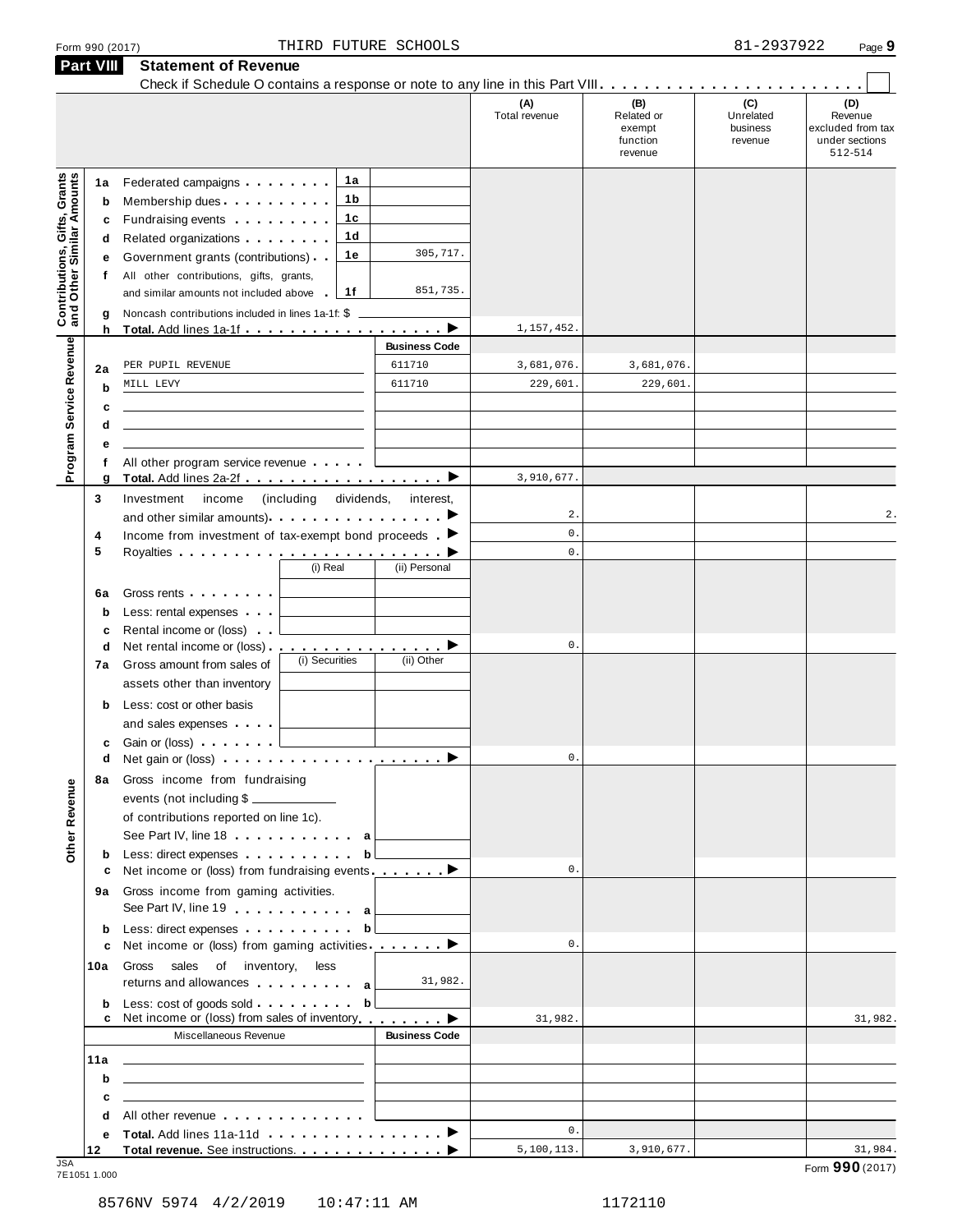| Section 501(c)(3) and 501(c)(4) organizations must complete all columns. All other organizations must complete column (A).                                                                                                           |                       |                                    |                                    |                                |
|--------------------------------------------------------------------------------------------------------------------------------------------------------------------------------------------------------------------------------------|-----------------------|------------------------------------|------------------------------------|--------------------------------|
|                                                                                                                                                                                                                                      |                       |                                    |                                    |                                |
| Do not include amounts reported on lines 6b, 7b,<br>8b, 9b, and 10b of Part VIII.                                                                                                                                                    | (A)<br>Total expenses | (B)<br>Program service<br>expenses | Management and<br>general expenses | (D)<br>Fundraising<br>expenses |
| 1 Grants and other assistance to domestic organizations                                                                                                                                                                              |                       |                                    |                                    |                                |
| and domestic governments. See Part IV, line 21                                                                                                                                                                                       | 1,025,101.            | 1,025,101.                         |                                    |                                |
| 2 Grants and other assistance to domestic                                                                                                                                                                                            |                       |                                    |                                    |                                |
| individuals. See Part IV, line 22                                                                                                                                                                                                    | 500.                  | 500.                               |                                    |                                |
| 3 Grants and other assistance to foreign                                                                                                                                                                                             |                       |                                    |                                    |                                |
| organizations, foreign governments, and foreign                                                                                                                                                                                      |                       |                                    |                                    |                                |
| individuals. See Part IV, lines 15 and 16                                                                                                                                                                                            | 0.                    |                                    |                                    |                                |
| 4 Benefits paid to or for members                                                                                                                                                                                                    | $\Omega$              |                                    |                                    |                                |
| 5 Compensation of current officers, directors,                                                                                                                                                                                       |                       |                                    |                                    |                                |
| trustees, and key employees expressed and the set of the set of the set of the set of the set of the set of the                                                                                                                      | 210,785.              |                                    | 210,785.                           |                                |
| 6 Compensation not included above, to disqualified                                                                                                                                                                                   |                       |                                    |                                    |                                |
| persons (as defined under section 4958(f)(1)) and                                                                                                                                                                                    |                       |                                    |                                    |                                |
| persons described in section 4958(c)(3)(B)                                                                                                                                                                                           | 46,683.               | 46,683.                            |                                    |                                |
| 7 Other salaries and wages <b>container and all the salar state of the salar state of the salar state of the salar</b>                                                                                                               | 2,118,832.            | 1,927,690.                         | 191,142.                           |                                |
| 8 Pension plan accruals and contributions (include                                                                                                                                                                                   |                       |                                    |                                    |                                |
| section 401(k) and 403(b) employer contributions)                                                                                                                                                                                    | 5,494,495.            | 5,441,903.                         | 52,592.                            |                                |
| Other employee benefits<br>9                                                                                                                                                                                                         | 175,816.              | 165,465.                           | 10,351.                            |                                |
| 10                                                                                                                                                                                                                                   | 32,760.               | 27,988.                            | 4,772.                             |                                |
| 11 Fees for services (non-employees):                                                                                                                                                                                                |                       |                                    |                                    |                                |
| a Management                                                                                                                                                                                                                         | 0.                    |                                    |                                    |                                |
| b Legal enterprise and the set of the set of the set of the set of the set of the set of the set of the set of                                                                                                                       | 11,765.               |                                    | 11,765.                            |                                |
| c Accounting                                                                                                                                                                                                                         | 100, 262.             |                                    | 100, 262.                          |                                |
|                                                                                                                                                                                                                                      | $\mathbf{0}$ .        |                                    |                                    |                                |
| e Professional fundraising services. See Part IV, line 17                                                                                                                                                                            | 0                     |                                    |                                    |                                |
| f Investment management fees                                                                                                                                                                                                         | $\Omega$ .            |                                    |                                    |                                |
| 9 Other. (If line 11g amount exceeds 10% of line 25, column                                                                                                                                                                          |                       |                                    |                                    |                                |
| (A) amount, list line 11g expenses on Schedule O.).                                                                                                                                                                                  | 82,079.               | 25,540.                            | 56,539.                            |                                |
| 12 Advertising and promotion                                                                                                                                                                                                         | 29,826.               |                                    | 29,826.                            |                                |
| Office expenses expenses<br>13                                                                                                                                                                                                       | 115,226.              | 92,701.                            | 22,525.                            |                                |
| Information technology.<br>14                                                                                                                                                                                                        | 107,869.              | 104,187.                           | 3,682.                             |                                |
| 15                                                                                                                                                                                                                                   | 0.                    |                                    |                                    |                                |
| Occupancy<br>16                                                                                                                                                                                                                      | 39,785.               | 37,796.                            | 1,989.                             |                                |
|                                                                                                                                                                                                                                      | 4,991.                | 1,082.                             | 3,909.                             |                                |
| 18 Payments of travel or entertainment expenses                                                                                                                                                                                      |                       |                                    |                                    |                                |
| for any federal, state, or local public officials                                                                                                                                                                                    | О.                    |                                    |                                    |                                |
| 19 Conferences, conventions, and meetings                                                                                                                                                                                            | 0                     |                                    |                                    |                                |
| 20<br>Interest $\cdots$ , $\cdots$ , $\cdots$ , $\cdots$ , $\cdots$                                                                                                                                                                  | 0                     |                                    |                                    |                                |
| Payments to affiliates <b>All Accords</b> Payments to affiliates<br>21                                                                                                                                                               | 0                     |                                    |                                    |                                |
| Depreciation, depletion, and amortization<br>22                                                                                                                                                                                      | 50,068.               | 47,565.                            | 2,503.                             |                                |
| Insurance experience and the set of the set of the set of the set of the set of the set of the set of the set of the set of the set of the set of the set of the set of the set of the set of the set of the set of the set of<br>23 | 60,330.               | $\overline{55,893}$ .              | 4,437.                             |                                |
| Other expenses. Itemize expenses not covered<br>24                                                                                                                                                                                   |                       |                                    |                                    |                                |
| above (List miscellaneous expenses in line 24e. If                                                                                                                                                                                   |                       |                                    |                                    |                                |
| line 24e amount exceeds 10% of line 25, column                                                                                                                                                                                       |                       |                                    |                                    |                                |
| (A) amount, list line 24e expenses on Schedule O.)                                                                                                                                                                                   |                       |                                    |                                    |                                |
| aFURNITURE/EQUIPMENT                                                                                                                                                                                                                 | 314,505.              | 308,580.                           | 5,925.                             |                                |
| <b>b</b> CHARTER SCHOOL FEES                                                                                                                                                                                                         | 215,500.              | 108,579.                           | 106,921.                           |                                |
| <b>CINSTRUCTIONAL SUPPLIES</b>                                                                                                                                                                                                       | 91,953.               | 91,953.                            |                                    |                                |
| dFIELD TRIPS                                                                                                                                                                                                                         | 23,860.               | 23,860.                            |                                    |                                |
| e All other expenses ________________                                                                                                                                                                                                | 18,196.               | 18,196.                            |                                    |                                |
| 25 Total functional expenses. Add lines 1 through 24e                                                                                                                                                                                | 10, 371, 187.         | 9,551,262.                         | 819,925.                           |                                |
| 26 Joint costs. Complete this line only if the<br>organization reported in column (B) joint costs                                                                                                                                    |                       |                                    |                                    |                                |
| from a combined educational campaign and                                                                                                                                                                                             |                       |                                    |                                    |                                |
| fundraising solicitation. Check here<br>if                                                                                                                                                                                           |                       |                                    |                                    |                                |
| following SOP 98-2 (ASC 958-720)                                                                                                                                                                                                     | 0.                    |                                    |                                    |                                |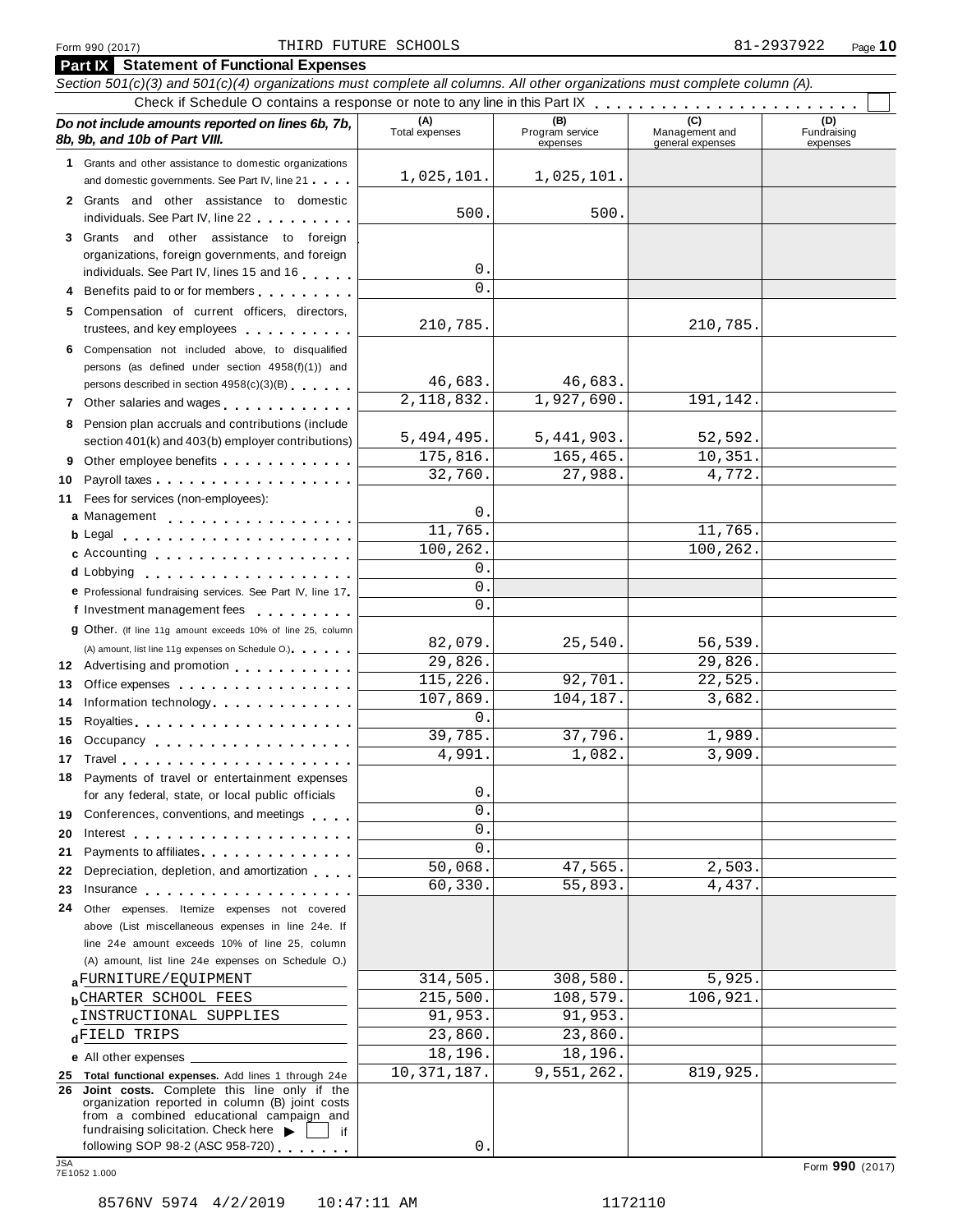|                  | Part X       | Form 990 (2017)<br><b>Balance Sheet</b>                                                                                                                                                                                                                                                                                                                                        |  |                                 |                            |                | Page 11            |
|------------------|--------------|--------------------------------------------------------------------------------------------------------------------------------------------------------------------------------------------------------------------------------------------------------------------------------------------------------------------------------------------------------------------------------|--|---------------------------------|----------------------------|----------------|--------------------|
|                  |              |                                                                                                                                                                                                                                                                                                                                                                                |  |                                 |                            |                |                    |
|                  |              |                                                                                                                                                                                                                                                                                                                                                                                |  |                                 | (A)<br>Beginning of year   |                | (B)<br>End of year |
|                  | 1            |                                                                                                                                                                                                                                                                                                                                                                                |  |                                 | 61,682.                    | $\mathbf{1}$   | 65,938.            |
|                  | $\mathbf{2}$ |                                                                                                                                                                                                                                                                                                                                                                                |  |                                 | 0.1                        | $\mathbf{2}$   | 25,000.            |
|                  | 3            |                                                                                                                                                                                                                                                                                                                                                                                |  |                                 | 13,000.                    | 3              | 14,711.            |
|                  | 4            |                                                                                                                                                                                                                                                                                                                                                                                |  |                                 | 1,600.                     | 4              | 33,831.            |
|                  | 5            | Loans and other receivables from current and former officers, directors,                                                                                                                                                                                                                                                                                                       |  |                                 |                            |                |                    |
|                  |              | trustees, key employees, and highest compensated employees.                                                                                                                                                                                                                                                                                                                    |  |                                 |                            |                |                    |
|                  |              |                                                                                                                                                                                                                                                                                                                                                                                |  |                                 | 0.                         | 5              | 0.                 |
|                  | 6            | Complete Part II of Schedule L<br>Loans and other receivables from other disqualified persons (as defined under section<br>$4958(f)(1)$ , persons described in section $4958(c)(3)(B)$ , and contributing employers<br>and sponsoring organizations of section 501(c)(9) voluntary employees' beneficiary<br>organizations (see instructions). Complete Part II of Schedule L. |  |                                 | 0.                         | 6              | 0.                 |
|                  | 7            |                                                                                                                                                                                                                                                                                                                                                                                |  |                                 | 0.                         | $\overline{7}$ | 0.                 |
| Assets           | 8            |                                                                                                                                                                                                                                                                                                                                                                                |  |                                 | 0.                         | 8              | $0$ .              |
|                  | 9            | Inventories for sale or use enterpreteration of the contract of the contract of the contract of the contract of<br>Prepaid expenses and deferred charges                                                                                                                                                                                                                       |  |                                 | 0.                         | 9              | 15,374.            |
|                  |              | 10a Land, buildings, and equipment: cost or                                                                                                                                                                                                                                                                                                                                    |  |                                 |                            |                |                    |
|                  |              | other basis. Complete Part VI of Schedule D                                                                                                                                                                                                                                                                                                                                    |  | 911,409.<br>$\vert$ 10a $\vert$ |                            |                |                    |
|                  |              |                                                                                                                                                                                                                                                                                                                                                                                |  | 50,068.                         | $706,825.$ 10c             |                | 861,341.           |
|                  | 11           |                                                                                                                                                                                                                                                                                                                                                                                |  |                                 |                            | 0.111          | 0.                 |
|                  |              |                                                                                                                                                                                                                                                                                                                                                                                |  |                                 |                            | 0.112          | $0$ .              |
|                  | 12<br>13     | Investments - other securities. See Part IV, line 11                                                                                                                                                                                                                                                                                                                           |  |                                 | 0.1                        | 13             | $0$ .              |
|                  |              | Investments - program-related. See Part IV, line 11                                                                                                                                                                                                                                                                                                                            |  |                                 | 0.1                        | 14             | $0$ .              |
|                  | 14           |                                                                                                                                                                                                                                                                                                                                                                                |  |                                 | $\overline{61,500}$ .   15 |                | 61,500.            |
|                  | 15           |                                                                                                                                                                                                                                                                                                                                                                                |  |                                 | $\overline{844,}$ 607. 16  |                | 1,077,695.         |
|                  | 16           | Total assets. Add lines 1 through 15 (must equal line 34)                                                                                                                                                                                                                                                                                                                      |  |                                 |                            | $0$ $\vert$ 17 | 533,345.           |
|                  | 17           |                                                                                                                                                                                                                                                                                                                                                                                |  |                                 | $\overline{78,945.}$ 18    |                | 0.                 |
|                  | 18           |                                                                                                                                                                                                                                                                                                                                                                                |  |                                 | 0.1                        | 19             | $0$ .              |
|                  | 19           |                                                                                                                                                                                                                                                                                                                                                                                |  |                                 | 0.                         | 20             | $0$ .              |
|                  | 20<br>21     |                                                                                                                                                                                                                                                                                                                                                                                |  |                                 | 0.                         |                | 0.                 |
|                  |              | Escrow or custodial account liability. Complete Part IV of Schedule D                                                                                                                                                                                                                                                                                                          |  |                                 |                            | 21             |                    |
|                  | 22           | Loans and other payables to current and former officers, directors,<br>trustees, key employees, highest compensated employees, and                                                                                                                                                                                                                                             |  |                                 |                            |                |                    |
| Liabilities      |              |                                                                                                                                                                                                                                                                                                                                                                                |  |                                 | $205,000.$ 22              |                | 205,000.           |
|                  |              | disqualified persons. Complete Part II of Schedule L.                                                                                                                                                                                                                                                                                                                          |  |                                 | 0.                         |                | 0.                 |
|                  | 23           | Secured mortgages and notes payable to unrelated third parties                                                                                                                                                                                                                                                                                                                 |  |                                 | 200,000.                   | 23<br>24       | 200,000.           |
|                  | 24<br>25     |                                                                                                                                                                                                                                                                                                                                                                                |  |                                 |                            |                |                    |
|                  |              | Other liabilities (including federal income tax, payables to related third                                                                                                                                                                                                                                                                                                     |  |                                 |                            |                |                    |
|                  |              | parties, and other liabilities not included on lines 17-24). Complete Part X                                                                                                                                                                                                                                                                                                   |  |                                 | 2,094.                     | 25             | 14,669,630.        |
|                  | 26           |                                                                                                                                                                                                                                                                                                                                                                                |  |                                 | 486,039.                   | 26             | 15,607,975.        |
|                  |              | Organizations that follow SFAS 117 (ASC 958), check here ▶                                                                                                                                                                                                                                                                                                                     |  |                                 |                            |                |                    |
|                  |              | complete lines 27 through 29, and lines 33 and 34.                                                                                                                                                                                                                                                                                                                             |  | and                             |                            |                |                    |
|                  | 27           |                                                                                                                                                                                                                                                                                                                                                                                |  |                                 |                            | 27             |                    |
|                  | 28           |                                                                                                                                                                                                                                                                                                                                                                                |  |                                 |                            | 28             |                    |
|                  | 29           |                                                                                                                                                                                                                                                                                                                                                                                |  | 29                              |                            |                |                    |
| or Fund Balances |              | Organizations that do not follow SFAS 117 (ASC 958), check here ▶<br>complete lines 30 through 34.                                                                                                                                                                                                                                                                             |  | $ X $ and                       |                            |                |                    |
|                  | 30           |                                                                                                                                                                                                                                                                                                                                                                                |  |                                 | 358,568.                   | 30             | 139,350.           |
|                  | 31           |                                                                                                                                                                                                                                                                                                                                                                                |  |                                 | 0.                         | 31             | 0.                 |
| Assets           | 32           | Retained earnings, endowment, accumulated income, or other funds                                                                                                                                                                                                                                                                                                               |  |                                 | 0.                         | 32             | $-14,669,630.$     |
| <b>Net</b>       | 33           |                                                                                                                                                                                                                                                                                                                                                                                |  |                                 | 358,568.                   | 33             | $-14,530,280.$     |
|                  | 34           | Total liabilities and net assets/fund balances                                                                                                                                                                                                                                                                                                                                 |  |                                 | 844,607.                   | 34             | 1,077,695.         |
|                  |              |                                                                                                                                                                                                                                                                                                                                                                                |  |                                 |                            |                |                    |

Form **990** (2017)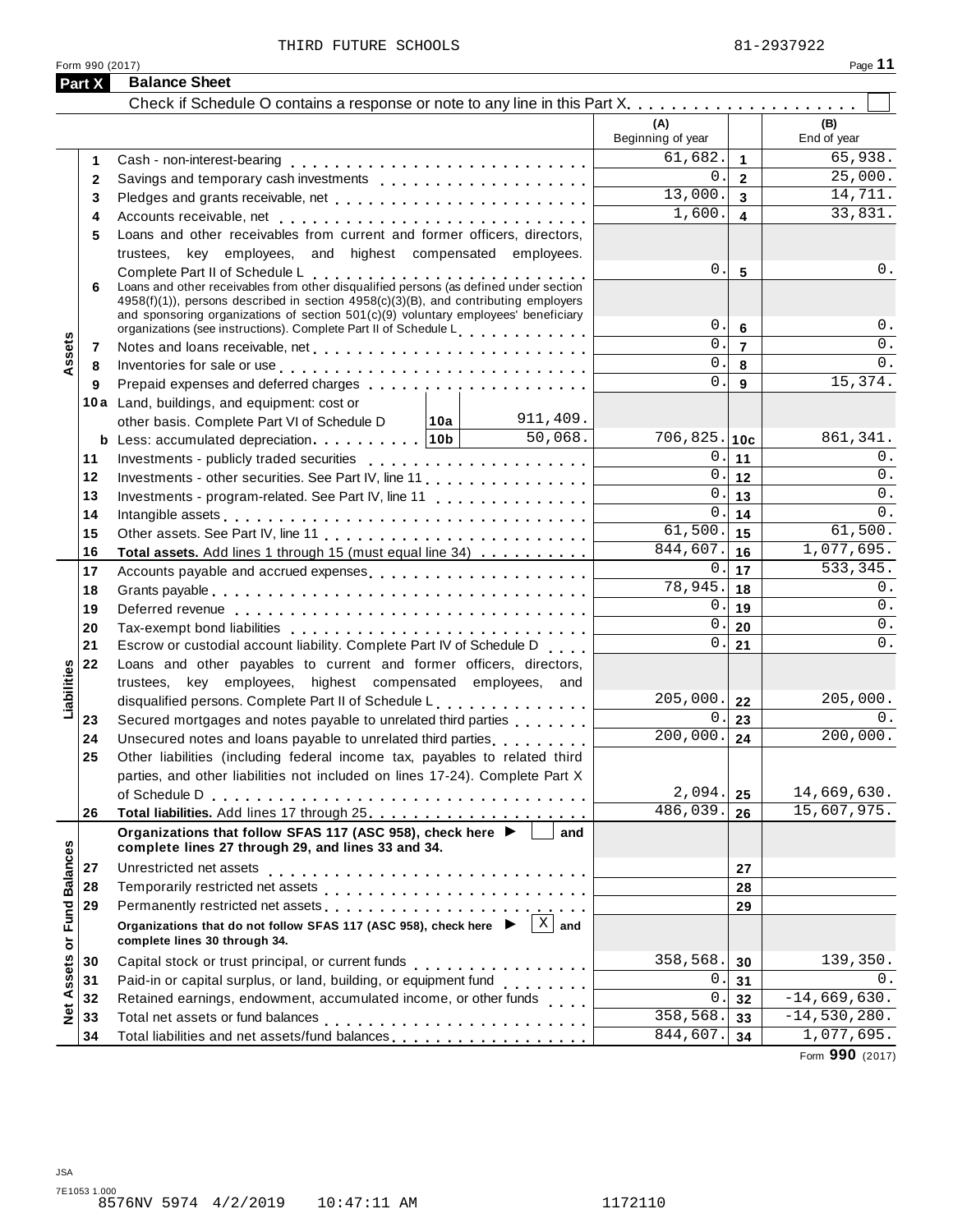|                | Form 990 (2017)                                                                                                                                                                                                                                                                                                                                            |                         |  |                |                  | Page 12      |
|----------------|------------------------------------------------------------------------------------------------------------------------------------------------------------------------------------------------------------------------------------------------------------------------------------------------------------------------------------------------------------|-------------------------|--|----------------|------------------|--------------|
| <b>Part XI</b> | <b>Reconciliation of Net Assets</b>                                                                                                                                                                                                                                                                                                                        |                         |  |                |                  |              |
|                |                                                                                                                                                                                                                                                                                                                                                            |                         |  |                |                  | $\mathbf{x}$ |
| 1              | Total revenue (must equal Part VIII, column (A), line 12)                                                                                                                                                                                                                                                                                                  | $\mathbf{1}$            |  |                | 5, 100, 113.     |              |
| $\mathbf{2}$   | Total expenses (must equal Part IX, column (A), line 25)                                                                                                                                                                                                                                                                                                   | $\mathbf{2}$            |  | 10, 371, 187.  |                  |              |
| 3              | $\overline{-5,271,074}$ .<br>3                                                                                                                                                                                                                                                                                                                             |                         |  |                |                  |              |
| 4              | Net assets or fund balances at beginning of year (must equal Part X, line 33, column (A))                                                                                                                                                                                                                                                                  | $\overline{\mathbf{4}}$ |  |                | 358,568.         |              |
| 5              | Net unrealized gains (losses) on investments                                                                                                                                                                                                                                                                                                               | 5                       |  |                |                  | 0.           |
| 6              |                                                                                                                                                                                                                                                                                                                                                            | 6                       |  |                |                  | 0.           |
| $\overline{7}$ |                                                                                                                                                                                                                                                                                                                                                            | $\overline{7}$          |  |                |                  | 0.           |
| 8              |                                                                                                                                                                                                                                                                                                                                                            | 8                       |  |                |                  | $0$ .        |
| 9              | Other changes in net assets or fund balances (explain in Schedule O)                                                                                                                                                                                                                                                                                       | 9                       |  | $-9,617,774.$  |                  |              |
| 10             | Net assets or fund balances at end of year. Combine lines 3 through 9 (must equal Part X, line                                                                                                                                                                                                                                                             |                         |  |                |                  |              |
|                |                                                                                                                                                                                                                                                                                                                                                            | 10                      |  | $-14,530,280.$ |                  |              |
| Part XII       | <b>Financial Statements and Reporting</b>                                                                                                                                                                                                                                                                                                                  |                         |  |                |                  |              |
|                |                                                                                                                                                                                                                                                                                                                                                            |                         |  |                |                  |              |
| 1              | $\overline{X}$ Accrual<br>Accounting method used to prepare the Form 990:  <br>Cash<br>Other<br>If the organization changed its method of accounting from a prior year or checked "Other," explain in<br>Schedule O.                                                                                                                                       |                         |  |                | Yes <sub>1</sub> | No           |
|                | 2a Were the organization's financial statements compiled or reviewed by an independent accountant?<br>If "Yes," check a box below to indicate whether the financial statements for the year were compiled or<br>reviewed on a separate basis, consolidated basis, or both:<br>Consolidated basis<br>Separate basis<br>Both consolidated and separate basis |                         |  | 2a             |                  | Χ            |
|                | <b>b</b> Were the organization's financial statements audited by an independent accountant?                                                                                                                                                                                                                                                                |                         |  | 2 <sub>b</sub> | X                |              |
|                | If "Yes," check a box below to indicate whether the financial statements for the year were audited on a<br>separate basis, consolidated basis, or both:<br>$X \bigcup$ Consolidated basis<br>Both consolidated and separate basis<br>Separate basis                                                                                                        |                         |  |                |                  |              |
|                | c If "Yes" to line 2a or 2b, does the organization have a committee that assumes responsibility for oversight                                                                                                                                                                                                                                              |                         |  |                |                  |              |
|                | X<br>2c<br>of the audit, review, or compilation of its financial statements and selection of an independent accountant?                                                                                                                                                                                                                                    |                         |  |                |                  |              |
|                | If the organization changed either its oversight process or selection process during the tax year, explain in<br>Schedule O.                                                                                                                                                                                                                               |                         |  |                |                  |              |
|                | 3a As a result of a federal award, was the organization required to undergo an audit or audits as set forth in                                                                                                                                                                                                                                             |                         |  |                |                  |              |
|                |                                                                                                                                                                                                                                                                                                                                                            |                         |  | 3a             |                  |              |
|                | <b>b</b> If "Yes," did the organization undergo the required audit or audits? If the organization did not undergo the                                                                                                                                                                                                                                      |                         |  |                |                  |              |
|                | required audit or audits, explain why in Schedule O and describe any steps taken to undergo such audits.                                                                                                                                                                                                                                                   |                         |  | 3 <sub>b</sub> |                  |              |

Form **990** (2017)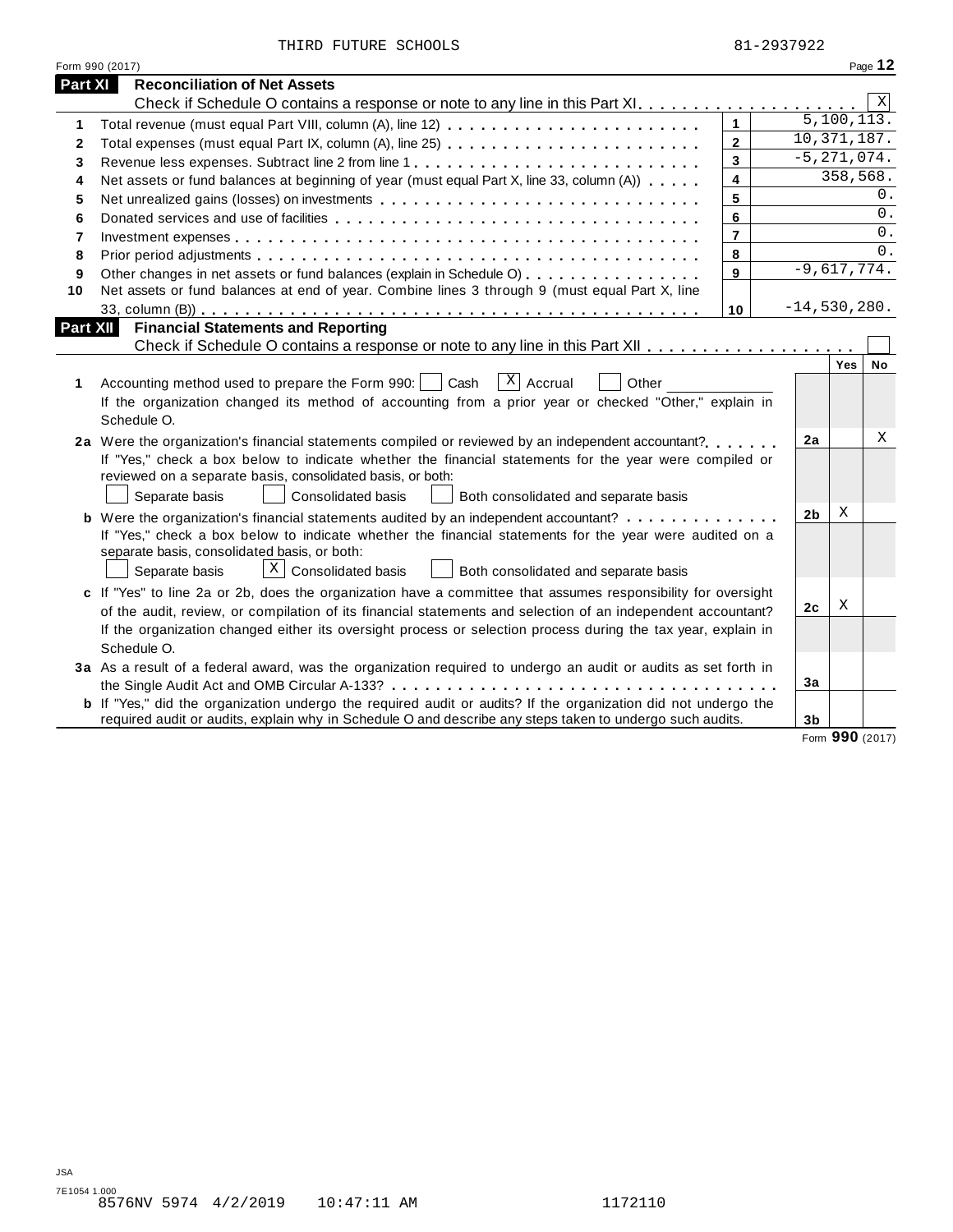# **SCHEDULE A Public Charity Status and Public Support**<br>(Form 990 or 990-EZ) complete if the organization is a section 501(c)(3) organization or a section 4947(a)(1) popeyemet charitable trust  $\bigotimes_{\text{min}} 1$

(Form 990 or 990-EZ) complete if the organization is a section 501(c)(3) organization or a section 4947(a)(1) nonexempt charitable trust.  $2017$ If your section section to the Treasury<br>
Department of the Treasury **Department of the Treasury Department of the Treasury <b>Department** of the Treasury **Department of the Treasury <b>Department** Complete if the organizati

| Department of the Treasury      |  |
|---------------------------------|--|
| <b>Internal Revenue Service</b> |  |

|     | $\triangleright$ Go to www.irs.gov/Form990 for instructions and the latest information.<br><b>Internal Revenue Service</b><br>Inspection |                                                  |  |                                                            |                                                                                                                                                                                                                                                                                                                                                                                                                                                                                  |     |                                                                   |  |                                                         |                                                                                                                                     |
|-----|------------------------------------------------------------------------------------------------------------------------------------------|--------------------------------------------------|--|------------------------------------------------------------|----------------------------------------------------------------------------------------------------------------------------------------------------------------------------------------------------------------------------------------------------------------------------------------------------------------------------------------------------------------------------------------------------------------------------------------------------------------------------------|-----|-------------------------------------------------------------------|--|---------------------------------------------------------|-------------------------------------------------------------------------------------------------------------------------------------|
|     |                                                                                                                                          | Name of the organization<br>THIRD FUTURE SCHOOLS |  |                                                            |                                                                                                                                                                                                                                                                                                                                                                                                                                                                                  |     |                                                                   |  | <b>Employer identification number</b><br>81-2937922     |                                                                                                                                     |
|     | Reason for Public Charity Status (All organizations must complete this part.) See instructions.<br>Part I                                |                                                  |  |                                                            |                                                                                                                                                                                                                                                                                                                                                                                                                                                                                  |     |                                                                   |  |                                                         |                                                                                                                                     |
|     |                                                                                                                                          |                                                  |  |                                                            | The organization is not a private foundation because it is: (For lines 1 through 12, check only one box.)                                                                                                                                                                                                                                                                                                                                                                        |     |                                                                   |  |                                                         |                                                                                                                                     |
| 1   |                                                                                                                                          |                                                  |  |                                                            | A church, convention of churches, or association of churches described in section 170(b)(1)(A)(i).                                                                                                                                                                                                                                                                                                                                                                               |     |                                                                   |  |                                                         |                                                                                                                                     |
| 2   | X                                                                                                                                        |                                                  |  |                                                            | A school described in section 170(b)(1)(A)(ii). (Attach Schedule E (Form 990 or 990-EZ).)                                                                                                                                                                                                                                                                                                                                                                                        |     |                                                                   |  |                                                         |                                                                                                                                     |
| 3   | A hospital or a cooperative hospital service organization described in section 170(b)(1)(A)(iii).                                        |                                                  |  |                                                            |                                                                                                                                                                                                                                                                                                                                                                                                                                                                                  |     |                                                                   |  |                                                         |                                                                                                                                     |
| 4   | A medical research organization operated in conjunction with a hospital described in section 170(b)(1)(A)(iii). Enter the                |                                                  |  |                                                            |                                                                                                                                                                                                                                                                                                                                                                                                                                                                                  |     |                                                                   |  |                                                         |                                                                                                                                     |
|     |                                                                                                                                          | hospital's name, city, and state:                |  |                                                            |                                                                                                                                                                                                                                                                                                                                                                                                                                                                                  |     |                                                                   |  |                                                         |                                                                                                                                     |
| 5   |                                                                                                                                          |                                                  |  |                                                            |                                                                                                                                                                                                                                                                                                                                                                                                                                                                                  |     |                                                                   |  |                                                         | An organization operated for the benefit of a college or university owned or operated by a governmental unit described in           |
|     |                                                                                                                                          |                                                  |  | section 170(b)(1)(A)(iv). (Complete Part II.)              |                                                                                                                                                                                                                                                                                                                                                                                                                                                                                  |     |                                                                   |  |                                                         |                                                                                                                                     |
| 6   |                                                                                                                                          |                                                  |  |                                                            | A federal, state, or local government or governmental unit described in section 170(b)(1)(A)(v).                                                                                                                                                                                                                                                                                                                                                                                 |     |                                                                   |  |                                                         |                                                                                                                                     |
| 7   |                                                                                                                                          |                                                  |  |                                                            |                                                                                                                                                                                                                                                                                                                                                                                                                                                                                  |     |                                                                   |  |                                                         | An organization that normally receives a substantial part of its support from a governmental unit or from the general public        |
|     |                                                                                                                                          |                                                  |  | described in section 170(b)(1)(A)(vi). (Complete Part II.) |                                                                                                                                                                                                                                                                                                                                                                                                                                                                                  |     |                                                                   |  |                                                         |                                                                                                                                     |
| 8   |                                                                                                                                          |                                                  |  |                                                            | A community trust described in section 170(b)(1)(A)(vi). (Complete Part II.)                                                                                                                                                                                                                                                                                                                                                                                                     |     |                                                                   |  |                                                         |                                                                                                                                     |
| 9   |                                                                                                                                          |                                                  |  |                                                            | An agricultural research organization described in section 170(b)(1)(A)(ix) operated in conjunction with a land-grant college                                                                                                                                                                                                                                                                                                                                                    |     |                                                                   |  |                                                         |                                                                                                                                     |
|     |                                                                                                                                          |                                                  |  |                                                            |                                                                                                                                                                                                                                                                                                                                                                                                                                                                                  |     |                                                                   |  |                                                         |                                                                                                                                     |
|     |                                                                                                                                          |                                                  |  |                                                            | or university or a non-land-grant college of agriculture (see instructions). Enter the name, city, and state of the college or                                                                                                                                                                                                                                                                                                                                                   |     |                                                                   |  |                                                         |                                                                                                                                     |
|     |                                                                                                                                          | university:                                      |  |                                                            |                                                                                                                                                                                                                                                                                                                                                                                                                                                                                  |     |                                                                   |  |                                                         |                                                                                                                                     |
| 10  |                                                                                                                                          |                                                  |  |                                                            | An organization that normally receives: (1) more than 331/3% of its support from contributions, membership fees, and gross<br>receipts from activities related to its exempt functions - subject to certain exceptions, and (2) no more than 331/3% of its<br>support from gross investment income and unrelated business taxable income (less section 511 tax) from businesses<br>acquired by the organization after June 30, 1975. See section 509(a)(2). (Complete Part III.) |     |                                                                   |  |                                                         |                                                                                                                                     |
| 11  |                                                                                                                                          |                                                  |  |                                                            | An organization organized and operated exclusively to test for public safety. See section 509(a)(4).                                                                                                                                                                                                                                                                                                                                                                             |     |                                                                   |  |                                                         |                                                                                                                                     |
| 12  |                                                                                                                                          |                                                  |  |                                                            |                                                                                                                                                                                                                                                                                                                                                                                                                                                                                  |     |                                                                   |  |                                                         | An organization organized and operated exclusively for the benefit of, to perform the functions of, or to carry out the purposes    |
|     |                                                                                                                                          |                                                  |  |                                                            |                                                                                                                                                                                                                                                                                                                                                                                                                                                                                  |     |                                                                   |  |                                                         | of one or more publicly supported organizations described in section $509(a)(1)$ or section $509(a)(2)$ . See section $509(a)(3)$ . |
|     |                                                                                                                                          |                                                  |  |                                                            |                                                                                                                                                                                                                                                                                                                                                                                                                                                                                  |     |                                                                   |  |                                                         | Check the box in lines 12a through 12d that describes the type of supporting organization and complete lines 12e, 12f, and 12g.     |
| a   |                                                                                                                                          |                                                  |  |                                                            | Type I. A supporting organization operated, supervised, or controlled by its supported organization(s), typically by giving                                                                                                                                                                                                                                                                                                                                                      |     |                                                                   |  |                                                         |                                                                                                                                     |
|     |                                                                                                                                          |                                                  |  |                                                            | the supported organization(s) the power to regularly appoint or elect a majority of the directors or trustees of the                                                                                                                                                                                                                                                                                                                                                             |     |                                                                   |  |                                                         |                                                                                                                                     |
|     |                                                                                                                                          |                                                  |  |                                                            | supporting organization. You must complete Part IV, Sections A and B.                                                                                                                                                                                                                                                                                                                                                                                                            |     |                                                                   |  |                                                         |                                                                                                                                     |
| b   |                                                                                                                                          |                                                  |  |                                                            | Type II. A supporting organization supervised or controlled in connection with its supported organization(s), by having                                                                                                                                                                                                                                                                                                                                                          |     |                                                                   |  |                                                         |                                                                                                                                     |
|     |                                                                                                                                          |                                                  |  |                                                            | control or management of the supporting organization vested in the same persons that control or manage the supported                                                                                                                                                                                                                                                                                                                                                             |     |                                                                   |  |                                                         |                                                                                                                                     |
|     |                                                                                                                                          |                                                  |  |                                                            |                                                                                                                                                                                                                                                                                                                                                                                                                                                                                  |     |                                                                   |  |                                                         |                                                                                                                                     |
|     |                                                                                                                                          |                                                  |  |                                                            | organization(s). You must complete Part IV, Sections A and C.                                                                                                                                                                                                                                                                                                                                                                                                                    |     |                                                                   |  |                                                         |                                                                                                                                     |
| c   |                                                                                                                                          |                                                  |  |                                                            | Type III functionally integrated. A supporting organization operated in connection with, and functionally integrated with,                                                                                                                                                                                                                                                                                                                                                       |     |                                                                   |  |                                                         |                                                                                                                                     |
|     |                                                                                                                                          |                                                  |  |                                                            | its supported organization(s) (see instructions). You must complete Part IV, Sections A, D, and E.                                                                                                                                                                                                                                                                                                                                                                               |     |                                                                   |  |                                                         |                                                                                                                                     |
| d   |                                                                                                                                          |                                                  |  |                                                            | Type III non-functionally integrated. A supporting organization operated in connection with its supported organization(s)                                                                                                                                                                                                                                                                                                                                                        |     |                                                                   |  |                                                         |                                                                                                                                     |
|     |                                                                                                                                          |                                                  |  |                                                            | that is not functionally integrated. The organization generally must satisfy a distribution requirement and an attentiveness                                                                                                                                                                                                                                                                                                                                                     |     |                                                                   |  |                                                         |                                                                                                                                     |
|     |                                                                                                                                          |                                                  |  |                                                            | requirement (see instructions). You must complete Part IV, Sections A and D, and Part V.                                                                                                                                                                                                                                                                                                                                                                                         |     |                                                                   |  |                                                         |                                                                                                                                     |
| е   |                                                                                                                                          |                                                  |  |                                                            | Check this box if the organization received a written determination from the IRS that it is a Type I, Type II, Type III                                                                                                                                                                                                                                                                                                                                                          |     |                                                                   |  |                                                         |                                                                                                                                     |
|     |                                                                                                                                          |                                                  |  |                                                            | functionally integrated, or Type III non-functionally integrated supporting organization.                                                                                                                                                                                                                                                                                                                                                                                        |     |                                                                   |  |                                                         |                                                                                                                                     |
| Ť.  |                                                                                                                                          |                                                  |  |                                                            |                                                                                                                                                                                                                                                                                                                                                                                                                                                                                  |     |                                                                   |  |                                                         |                                                                                                                                     |
| g   |                                                                                                                                          |                                                  |  |                                                            | Provide the following information about the supported organization(s).                                                                                                                                                                                                                                                                                                                                                                                                           |     |                                                                   |  |                                                         |                                                                                                                                     |
|     |                                                                                                                                          | (i) Name of supported organization               |  | (ii) EIN                                                   | (iii) Type of organization<br>(described on lines 1-10<br>above (see instructions))                                                                                                                                                                                                                                                                                                                                                                                              |     | (iv) Is the organization<br>listed in your governing<br>document? |  | (v) Amount of monetary<br>support (see<br>instructions) | (vi) Amount of<br>other support (see<br>instructions)                                                                               |
|     |                                                                                                                                          |                                                  |  |                                                            |                                                                                                                                                                                                                                                                                                                                                                                                                                                                                  | Yes | No                                                                |  |                                                         |                                                                                                                                     |
| (A) |                                                                                                                                          |                                                  |  |                                                            |                                                                                                                                                                                                                                                                                                                                                                                                                                                                                  |     |                                                                   |  |                                                         |                                                                                                                                     |
|     |                                                                                                                                          |                                                  |  |                                                            |                                                                                                                                                                                                                                                                                                                                                                                                                                                                                  |     |                                                                   |  |                                                         |                                                                                                                                     |
| (B) |                                                                                                                                          |                                                  |  |                                                            |                                                                                                                                                                                                                                                                                                                                                                                                                                                                                  |     |                                                                   |  |                                                         |                                                                                                                                     |
| (C) |                                                                                                                                          |                                                  |  |                                                            |                                                                                                                                                                                                                                                                                                                                                                                                                                                                                  |     |                                                                   |  |                                                         |                                                                                                                                     |
| (D) |                                                                                                                                          |                                                  |  |                                                            |                                                                                                                                                                                                                                                                                                                                                                                                                                                                                  |     |                                                                   |  |                                                         |                                                                                                                                     |
|     |                                                                                                                                          |                                                  |  |                                                            |                                                                                                                                                                                                                                                                                                                                                                                                                                                                                  |     |                                                                   |  |                                                         |                                                                                                                                     |
| (E) |                                                                                                                                          |                                                  |  |                                                            |                                                                                                                                                                                                                                                                                                                                                                                                                                                                                  |     |                                                                   |  |                                                         |                                                                                                                                     |
|     |                                                                                                                                          |                                                  |  |                                                            |                                                                                                                                                                                                                                                                                                                                                                                                                                                                                  |     |                                                                   |  |                                                         |                                                                                                                                     |

For Paperwork Reduction Act Notice, see the Instructions for Form 990 or 990-EZ. Schedule A (Form 990 or 990-EZ) 2017 JSA 7E1210 1.000

**Total**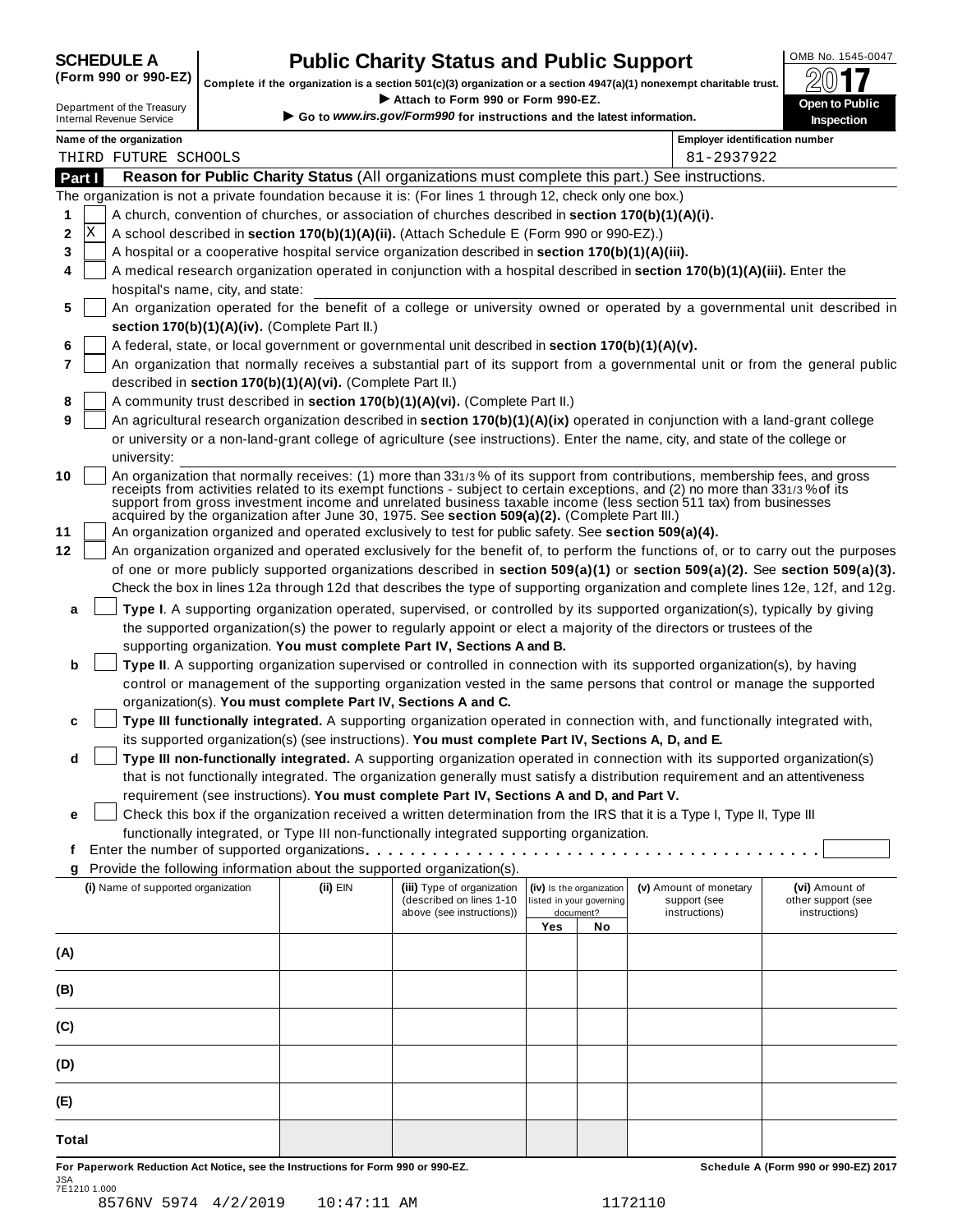Schedule <sup>A</sup> (Form <sup>990</sup> or 990-EZ) <sup>2017</sup> Page **2**

**Support Schedule for Organizations Described in Sections 170(b)(1)(A)(iv) and 170(b)(1)(A)(vi)** (Complete only if you checked the box on line 5, 7, or 8 of Part I or if the organization failed to qualify under Part III. If the organization fails to qualify under the tests listed below, please complete Part III.) **Part II**

|        | <b>Section A. Public Support</b>                                                                                                                                                                                                                                                                                                                                     |            |            |            |            |          |           |
|--------|----------------------------------------------------------------------------------------------------------------------------------------------------------------------------------------------------------------------------------------------------------------------------------------------------------------------------------------------------------------------|------------|------------|------------|------------|----------|-----------|
|        | Calendar year (or fiscal year beginning in) ▶                                                                                                                                                                                                                                                                                                                        | (a) 2013   | (b) $2014$ | $(c)$ 2015 | $(d)$ 2016 | (e) 2017 | (f) Total |
| 1.     | Gifts,<br>grants,<br>contributions,<br>and<br>membership fees received. (Do not<br>include any "unusual grants.")                                                                                                                                                                                                                                                    |            |            |            |            |          |           |
| 2      | levied<br>Tax<br>revenues<br>for<br>the<br>organization's benefit and either paid<br>to or expended on its behalf                                                                                                                                                                                                                                                    |            |            |            |            |          |           |
| 3      | The value of services or facilities<br>furnished by a governmental unit to the<br>organization without charge                                                                                                                                                                                                                                                        |            |            |            |            |          |           |
| 4      | Total. Add lines 1 through 3                                                                                                                                                                                                                                                                                                                                         |            |            |            |            |          |           |
| 5      | The portion of total contributions by<br>each<br>(other<br>person<br>than<br>a<br>unit<br>governmental<br>or<br>publicly<br>supported organization) included on<br>line 1 that exceeds 2% of the amount<br>shown on line 11, column (f)                                                                                                                              |            |            |            |            |          |           |
| 6      | Public support. Subtract line 5 from line 4                                                                                                                                                                                                                                                                                                                          |            |            |            |            |          |           |
|        | <b>Section B. Total Support</b>                                                                                                                                                                                                                                                                                                                                      |            |            |            |            |          |           |
|        | Calendar year (or fiscal year beginning in) ▶                                                                                                                                                                                                                                                                                                                        | (a) $2013$ | (b) 2014   | (c) 2015   | $(d)$ 2016 | (e) 2017 | (f) Total |
| 7<br>8 | Amounts from line 4<br>Gross income from interest, dividends,<br>payments received on securities loans,<br>rents, royalties, and income from<br>similar sources experiences                                                                                                                                                                                          |            |            |            |            |          |           |
| 9      | Net income from unrelated business<br>activities, whether or not the business<br>is regularly carried on the control of the set of the set of the set of the set of the set of the set of the s                                                                                                                                                                      |            |            |            |            |          |           |
| 10     | Other income. Do not include gain or<br>loss from the sale of capital assets<br>(Explain in Part VI.)                                                                                                                                                                                                                                                                |            |            |            |            |          |           |
| 11     | <b>Total support.</b> Add lines 7 through 10                                                                                                                                                                                                                                                                                                                         |            |            |            |            |          |           |
| 12     |                                                                                                                                                                                                                                                                                                                                                                      |            |            |            |            |          |           |
| 13     | First five years. If the Form 990 is for the organization's first, second, third, fourth, or fifth tax year as a section 501(c)(3)<br>organization, check this box and stop here entitled to provide the set of the set of the set of the set of the set of the set of the set of the set of the set of the set of the set of the set of the set of the set of the s |            |            |            |            |          |           |
|        | <b>Section C. Computation of Public Support Percentage</b>                                                                                                                                                                                                                                                                                                           |            |            |            |            |          |           |
| 14     | Public support percentage for 2017 (line 6, column (f) divided by line 11, column (f)).                                                                                                                                                                                                                                                                              |            |            |            |            | 14       | %         |
| 15     |                                                                                                                                                                                                                                                                                                                                                                      |            |            |            |            | 15       | $\%$      |
|        | 16a 331/3% support test - 2017. If the organization did not check the box on line 13, and line 14 is 331/3% or more, check this                                                                                                                                                                                                                                      |            |            |            |            |          |           |
|        | box and stop here. The organization qualifies as a publicly supported organization $\ldots \ldots \ldots \ldots \ldots \ldots$                                                                                                                                                                                                                                       |            |            |            |            |          |           |
|        | b 331/3% support test - 2016. If the organization did not check a box on line 13 or 16a, and line 15 is 331/3% or more, check                                                                                                                                                                                                                                        |            |            |            |            |          |           |
|        |                                                                                                                                                                                                                                                                                                                                                                      |            |            |            |            |          |           |
|        | 17a 10%-facts-and-circumstances test - 2017. If the organization did not check a box on line 13, 16a, or 16b, and line 14 is                                                                                                                                                                                                                                         |            |            |            |            |          |           |
|        | 10% or more, and if the organization meets the "facts-and-circumstances" test, check this box and stop here. Explain in                                                                                                                                                                                                                                              |            |            |            |            |          |           |
|        | Part VI how the organization meets the "facts-and-circumstances" test. The organization qualifies as a publicly supported                                                                                                                                                                                                                                            |            |            |            |            |          |           |
|        |                                                                                                                                                                                                                                                                                                                                                                      |            |            |            |            |          |           |
|        | b 10%-facts-and-circumstances test - 2016. If the organization did not check a box on line 13, 16a, 16b, or 17a, and line                                                                                                                                                                                                                                            |            |            |            |            |          |           |
|        | 15 is 10% or more, and if the organization meets the "facts-and-circumstances" test, check this box and stop here.                                                                                                                                                                                                                                                   |            |            |            |            |          |           |
|        | Explain in Part VI how the organization meets the "facts-and-circumstances" test. The organization qualifies as a publicly                                                                                                                                                                                                                                           |            |            |            |            |          |           |
|        |                                                                                                                                                                                                                                                                                                                                                                      |            |            |            |            |          |           |
| 18     | Private foundation. If the organization did not check a box on line 13, 16a, 16b, 17a, or 17b, check this box and see                                                                                                                                                                                                                                                |            |            |            |            |          |           |
|        |                                                                                                                                                                                                                                                                                                                                                                      |            |            |            |            |          |           |

**Schedule A (Form 990 or 990-EZ) 2017**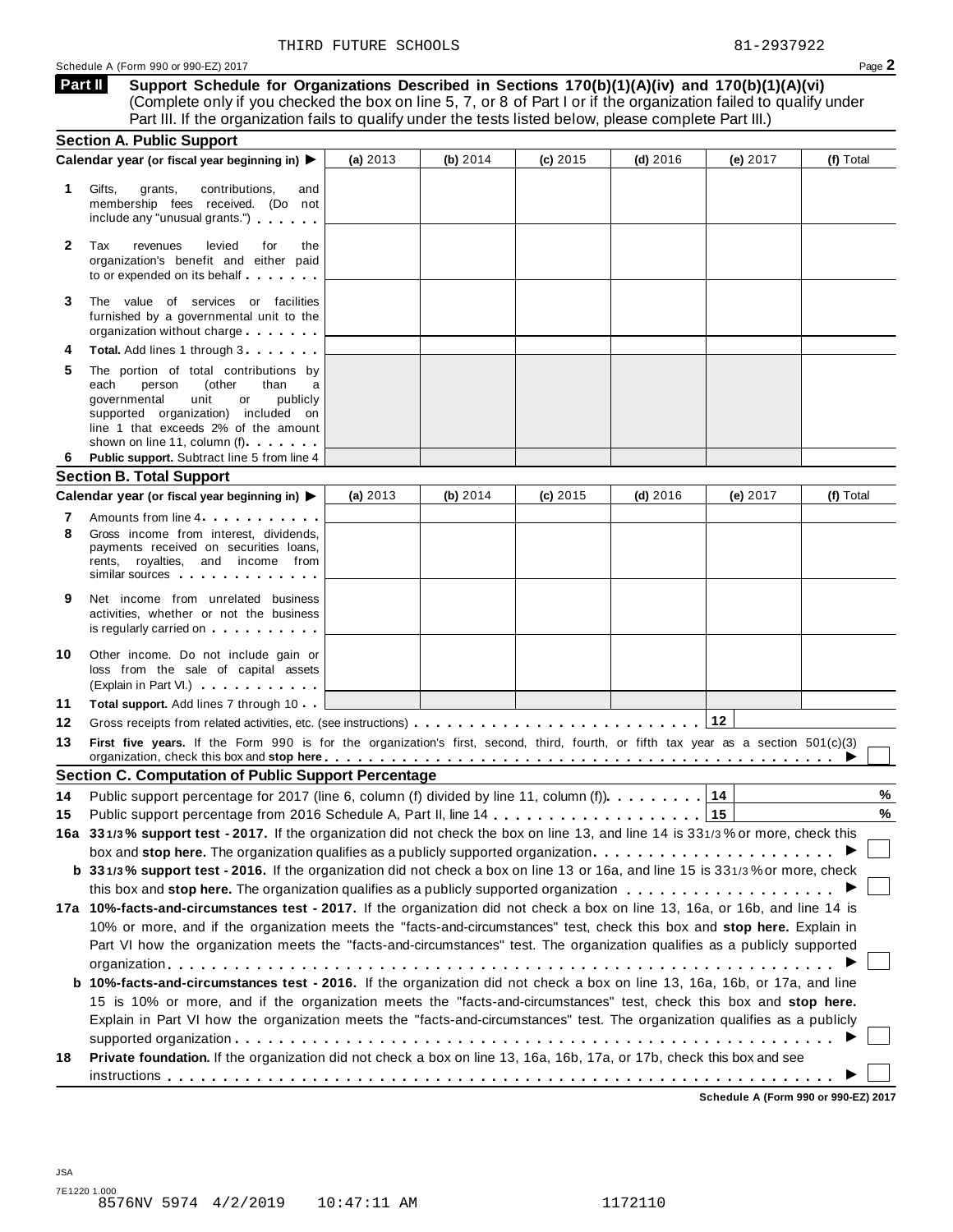#### Schedule A (Form 990 or 990-EZ) 2017 Page 3

#### **Support Schedule for Organizations Described in Section 509(a)(2) Part III**

(Complete only if you checked the box on line 10 of Part I or if the organization failed to qualify under Part II. If the organization fails to qualify under the tests listed below, please complete Part II.)

| 1.<br>2<br>sold<br>3<br>Tax<br>revenues<br>4<br>5<br>6<br>received<br>8<br><b>Section B. Total Support</b><br>9<br>11<br>12<br>13<br>14<br>15<br>16<br>17 | Calendar year (or fiscal year beginning in) $\blacktriangleright$<br>Gifts, grants, contributions, and membership fees<br>received. (Do not include any "unusual grants.")<br>Gross receipts from admissions, merchandise            | (a) $2013$ | (b) $2014$ | $(c)$ 2015 | $(d)$ 2016 | (e) 2017                             | (f) Total |
|-----------------------------------------------------------------------------------------------------------------------------------------------------------|--------------------------------------------------------------------------------------------------------------------------------------------------------------------------------------------------------------------------------------|------------|------------|------------|------------|--------------------------------------|-----------|
|                                                                                                                                                           |                                                                                                                                                                                                                                      |            |            |            |            |                                      |           |
|                                                                                                                                                           |                                                                                                                                                                                                                                      |            |            |            |            |                                      |           |
|                                                                                                                                                           |                                                                                                                                                                                                                                      |            |            |            |            |                                      |           |
|                                                                                                                                                           |                                                                                                                                                                                                                                      |            |            |            |            |                                      |           |
|                                                                                                                                                           | or services performed, or facilities                                                                                                                                                                                                 |            |            |            |            |                                      |           |
|                                                                                                                                                           | furnished in any activity that is related to the                                                                                                                                                                                     |            |            |            |            |                                      |           |
|                                                                                                                                                           | organization's tax-exempt purpose                                                                                                                                                                                                    |            |            |            |            |                                      |           |
|                                                                                                                                                           | Gross receipts from activities that are not an                                                                                                                                                                                       |            |            |            |            |                                      |           |
|                                                                                                                                                           | unrelated trade or business under section 513                                                                                                                                                                                        |            |            |            |            |                                      |           |
|                                                                                                                                                           | levied<br>for<br>the                                                                                                                                                                                                                 |            |            |            |            |                                      |           |
|                                                                                                                                                           | organization's benefit and either paid to                                                                                                                                                                                            |            |            |            |            |                                      |           |
|                                                                                                                                                           | or expended on its behalf <b>contains the set of the set of the set of the set of the set of the set of the set of the set of the set of the set of the set of the set of the set of the set of the set of the set of the set of</b> |            |            |            |            |                                      |           |
|                                                                                                                                                           |                                                                                                                                                                                                                                      |            |            |            |            |                                      |           |
|                                                                                                                                                           | The value of services or facilities                                                                                                                                                                                                  |            |            |            |            |                                      |           |
|                                                                                                                                                           | furnished by a governmental unit to the                                                                                                                                                                                              |            |            |            |            |                                      |           |
|                                                                                                                                                           | organization without charge                                                                                                                                                                                                          |            |            |            |            |                                      |           |
|                                                                                                                                                           | Total. Add lines 1 through 5                                                                                                                                                                                                         |            |            |            |            |                                      |           |
|                                                                                                                                                           | 7a Amounts included on lines 1, 2, and 3                                                                                                                                                                                             |            |            |            |            |                                      |           |
|                                                                                                                                                           | received from disqualified persons                                                                                                                                                                                                   |            |            |            |            |                                      |           |
|                                                                                                                                                           | <b>b</b> Amounts included on lines 2 and 3<br>from other than disqualified                                                                                                                                                           |            |            |            |            |                                      |           |
|                                                                                                                                                           | persons that exceed the greater of \$5,000                                                                                                                                                                                           |            |            |            |            |                                      |           |
|                                                                                                                                                           | or 1% of the amount on line 13 for the year                                                                                                                                                                                          |            |            |            |            |                                      |           |
|                                                                                                                                                           | c Add lines 7a and 7b                                                                                                                                                                                                                |            |            |            |            |                                      |           |
|                                                                                                                                                           | <b>Public support.</b> (Subtract line 7c from                                                                                                                                                                                        |            |            |            |            |                                      |           |
|                                                                                                                                                           | $line 6.)$ $\ldots$ $\ldots$ $\ldots$ $\ldots$ $\ldots$ $\ldots$ $\ldots$                                                                                                                                                            |            |            |            |            |                                      |           |
|                                                                                                                                                           |                                                                                                                                                                                                                                      |            |            |            |            |                                      |           |
|                                                                                                                                                           | Calendar year (or fiscal year beginning in) ▶                                                                                                                                                                                        | (a) $2013$ | (b) $2014$ | $(c)$ 2015 | $(d)$ 2016 | (e) $2017$                           | (f) Total |
|                                                                                                                                                           | Amounts from line 6. The state of the state of the state of the state of the state of the state of the state of the state of the state of the state of the state of the state of the state of the state of the state of the st       |            |            |            |            |                                      |           |
|                                                                                                                                                           | 10 a Gross income from interest, dividends,                                                                                                                                                                                          |            |            |            |            |                                      |           |
|                                                                                                                                                           | payments received on securities loans,                                                                                                                                                                                               |            |            |            |            |                                      |           |
|                                                                                                                                                           | rents, royalties, and income from similar<br>sources                                                                                                                                                                                 |            |            |            |            |                                      |           |
|                                                                                                                                                           | <b>b</b> Unrelated business taxable income (less                                                                                                                                                                                     |            |            |            |            |                                      |           |
|                                                                                                                                                           | section 511 taxes) from businesses                                                                                                                                                                                                   |            |            |            |            |                                      |           |
|                                                                                                                                                           | acquired after June 30, 1975                                                                                                                                                                                                         |            |            |            |            |                                      |           |
|                                                                                                                                                           | c Add lines 10a and 10b                                                                                                                                                                                                              |            |            |            |            |                                      |           |
|                                                                                                                                                           | Net income from unrelated business                                                                                                                                                                                                   |            |            |            |            |                                      |           |
|                                                                                                                                                           | activities not included in line 10b,                                                                                                                                                                                                 |            |            |            |            |                                      |           |
|                                                                                                                                                           | whether or not the business is regularly                                                                                                                                                                                             |            |            |            |            |                                      |           |
|                                                                                                                                                           | carried on the carried on the control of the care of the control of the control of the control of the control o                                                                                                                      |            |            |            |            |                                      |           |
|                                                                                                                                                           | Other income. Do not include gain or                                                                                                                                                                                                 |            |            |            |            |                                      |           |
|                                                                                                                                                           | loss from the sale of capital assets                                                                                                                                                                                                 |            |            |            |            |                                      |           |
|                                                                                                                                                           | (Explain in Part VI.) <b>All Accords</b>                                                                                                                                                                                             |            |            |            |            |                                      |           |
|                                                                                                                                                           | Total support. (Add lines 9, 10c, 11,                                                                                                                                                                                                |            |            |            |            |                                      |           |
|                                                                                                                                                           | and $12.$ ) $\cdots$ $\cdots$ $\cdots$ $\cdots$                                                                                                                                                                                      |            |            |            |            |                                      |           |
|                                                                                                                                                           | First five years. If the Form 990 is for the organization's first, second, third, fourth, or fifth tax year as a section 501(c)(3)                                                                                                   |            |            |            |            |                                      |           |
|                                                                                                                                                           |                                                                                                                                                                                                                                      |            |            |            |            |                                      |           |
|                                                                                                                                                           | Section C. Computation of Public Support Percentage                                                                                                                                                                                  |            |            |            |            |                                      |           |
|                                                                                                                                                           |                                                                                                                                                                                                                                      |            |            |            |            | 15                                   | %         |
|                                                                                                                                                           | Public support percentage from 2016 Schedule A, Part III, line 15.                                                                                                                                                                   |            |            |            |            | 16                                   | %         |
|                                                                                                                                                           | Section D. Computation of Investment Income Percentage                                                                                                                                                                               |            |            |            |            |                                      |           |
|                                                                                                                                                           | Investment income percentage for 2017 (line 10c, column (f) divided by line 13, column (f) $\ldots$ ,,,,,,,                                                                                                                          |            |            |            |            | 17                                   | %         |
| 18                                                                                                                                                        | Investment income percentage from 2016 Schedule A, Part III, line 17                                                                                                                                                                 |            |            |            |            | 18                                   | %         |
|                                                                                                                                                           | 19a 331/3% support tests - 2017. If the organization did not check the box on line 14, and line 15 is more than 331/3%, and line                                                                                                     |            |            |            |            |                                      |           |
|                                                                                                                                                           | 17 is not more than 331/3%, check this box and stop here. The organization qualifies as a publicly supported organization                                                                                                            |            |            |            |            |                                      |           |
|                                                                                                                                                           |                                                                                                                                                                                                                                      |            |            |            |            |                                      |           |
|                                                                                                                                                           | <b>b</b> 331/3% support tests - 2016. If the organization did not check a box on line 14 or line 19a, and line 16 is more than 331/3%, and                                                                                           |            |            |            |            |                                      |           |
|                                                                                                                                                           | line 18 is not more than 331/3%, check this box and stop here. The organization qualifies as a publicly supported organization                                                                                                       |            |            |            |            |                                      |           |
| 20<br><b>JSA</b>                                                                                                                                          | Private foundation. If the organization did not check a box on line 14, 19a, or 19b, check this box and see instructions                                                                                                             |            |            |            |            |                                      |           |
| 7E1221 1.000<br>8576NV 5974 4/2/2019                                                                                                                      |                                                                                                                                                                                                                                      |            |            |            |            | Schedule A (Form 990 or 990-EZ) 2017 |           |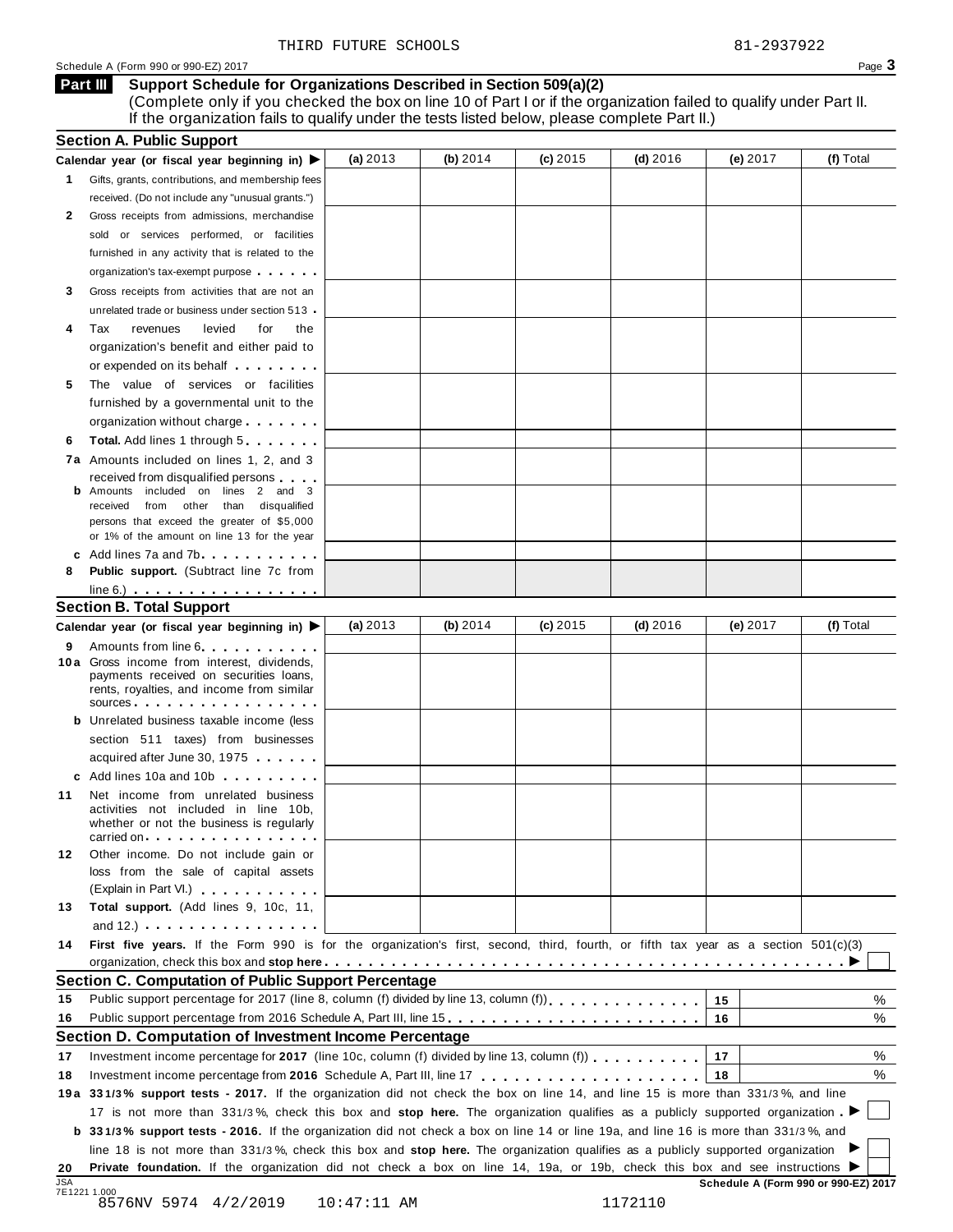**Yes No**

**2**

**3a**

**3b**

**3c**

**4a**

**4b**

**4c**

**5a**

**5b 5c**

**6**

**7**

**8**

**9a**

**9b**

**9c**

**10a**

#### **Part IV Supporting Organizations**

(Complete only if you checked a box in line 12 on Part I. If you checked 12a of Part I, complete Sections A and B. If you checked 12b of Part I, complete Sections A and C. If you checked 12c of Part I, complete Sections A, D, and E. If you checked 12d of Part I, complete Sections A and D, and complete Part V.)

#### **Section A. All Supporting Organizations**

- **1** Are all of the organization's supported organizations listed by name in the organization's governing documents? *If "No," describe in Part VI how the supported organizations are designated. If designated by class or purpose, describe the designation. If historic and continuing relationship, explain.* **1**
- **2** Did the organization have any supported organization that does not have an IRS determination of status under section 509(a)(1) or (2)? *If"Yes," explain in Part VI how the organization determined that the supported organization was described in section 509(a)(1) or (2).*
- **3 a** Did the organization have a supported organization described in section 501(c)(4), (5), or (6)? *If "Yes," answer (b) and (c) below.*
- **b** Did the organization confirm that each supported organization qualified under section 501(c)(4), (5), or (6) and | satisfied the public support tests under section 509(a)(2)? *If "Yes," describe in Part VI when and how the organization made the determination.*
- **c** Did the organization ensure that all support to such organizations was used exclusively for section 170(c)(2)(B) purposes? *If"Yes," explain in Part VI what controls the organization put in place to ensure such use.*
- **4 a** Was any supported organization not organized in the United States ("foreign supported organization")? *If "Yes," and if you checked 12a or 12b in Part I, answer (b) and (c) below.*
- **b** Did the organization have ultimate control and discretion in deciding whether to make grants to the foreign | supported organization? *If "Yes," describe in Part VI how the organization had such control and discretion despite being controlled or supervised by or in connection with its supported organizations.*
- **c** Did the organization support any foreign supported organization that does not have an IRS determination | under sections 501(c)(3) and 509(a)(1) or (2)? *If "Yes," explain in Part VI what controls the organization used to ensure that all support to the foreign supported organization was used exclusively for section 170(c)(2)(B) purposes.*
- **5 a** Did the organization add, substitute, or remove any supported organizations during the tax year? *If "Yes,"* answer (b) and (c) below (if applicable). Also, provide detail in Part VI, including (i) the names and EIN *numbers of the supported organizations added, substituted, or removed; (ii) the reasons for each such action;* (iii) the authority under the organization's organizing document authorizing such action; and (iv) how the action *was accomplished (such as by amendment to the organizing document).*
- **b** Type I or Type II only. Was any added or substituted supported organization part of a class already | designated in the organization's organizing document?
- **c Substitutions only.** Was the substitution the result of an event beyond the organization's control?
- **6** Did the organization provide support (whether in the form of grants or the provision of services or facilities) to anyone other than (i) its supported organizations, (ii) individuals that are part of the charitable class benefited by one or more of its supported organizations, or (iii) other supporting organizations that also support or benefit one or more of the filing organization's supported organizations? *If"Yes," provide detail in Part VI.*
- **7** Did the organization provide a grant, loan, compensation, or other similar payment to a substantial contributor (defined in section 4958(c)(3)(C)), a family member of a substantial contributor, or a 35% controlled entity with regard to a substantial contributor? *If"Yes," complete Part I of Schedule L (Form 990 or 990-EZ).*
- **8** Did the organization make a loan to a disqualified person (as defined in section 4958) not described in line 7? *If "Yes," complete Part I of Schedule L (Form 990 or 990-EZ).*
- **a** Was the organization controlled directly or indirectly at any time during the tax year by one or more | **9** disqualified persons as defined in section 4946 (other than foundation managers and organizations described in section 509(a)(1) or (2))? *If"Yes," provide detail in Part VI.*
- **b** Did one or more disqualified persons (as defined in line 9a) hold a controlling interest in any entity in which | the supporting organization had an interest? *If"Yes," provide detail in Part VI.*
- **c** Did a disqualified person (as defined in line 9a) have an ownership interest in, or derive any personal benefit from, assets in which the supporting organization also had an interest? *If"Yes," provide detail in Part VI.*
- **10a** Was the organization subject to the excess business holdings rules of section 4943 because of section | 4943(f) (regarding certain Type II supporting organizations, and all Type III non-functionally integrated supporting organizations)? *If"Yes," answer 10b below.*
	- **b** Did the organization have any excess business holdings in the tax year? *(Use Schedule C, Form 4720, to determine whether the organization had excess business holdings.)*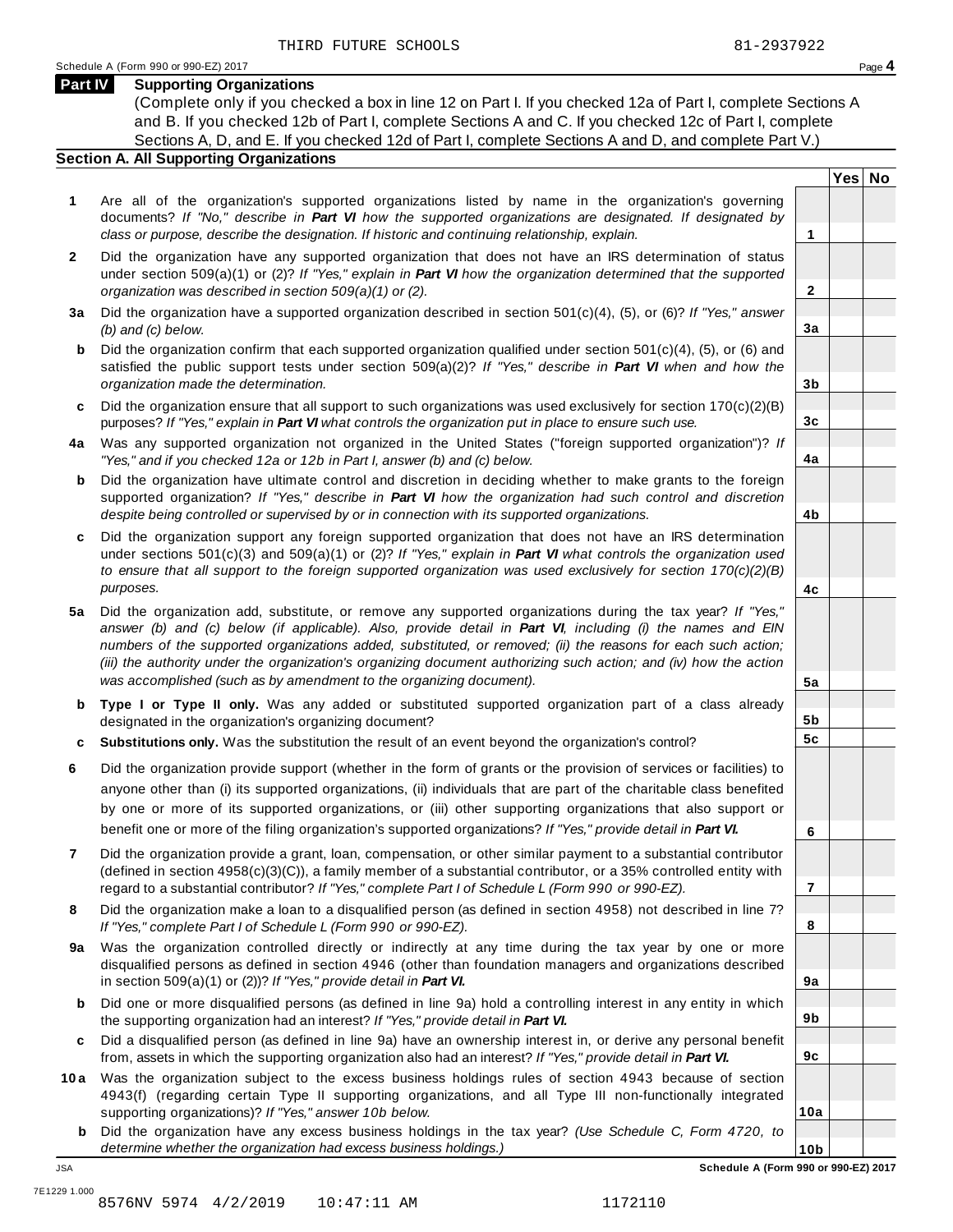|         | Schedule A (Form 990 or 990-EZ) 2017                                                                                                                                                                                                                                                                                                                                                                                                                                                                                                                                                                                                                                         |                 |        | Page 5 |
|---------|------------------------------------------------------------------------------------------------------------------------------------------------------------------------------------------------------------------------------------------------------------------------------------------------------------------------------------------------------------------------------------------------------------------------------------------------------------------------------------------------------------------------------------------------------------------------------------------------------------------------------------------------------------------------------|-----------------|--------|--------|
| Part IV | <b>Supporting Organizations (continued)</b>                                                                                                                                                                                                                                                                                                                                                                                                                                                                                                                                                                                                                                  |                 |        |        |
|         |                                                                                                                                                                                                                                                                                                                                                                                                                                                                                                                                                                                                                                                                              |                 | Yes No |        |
| 11      | Has the organization accepted a gift or contribution from any of the following persons?                                                                                                                                                                                                                                                                                                                                                                                                                                                                                                                                                                                      |                 |        |        |
|         | a A person who directly or indirectly controls, either alone or together with persons described in (b) and (c)                                                                                                                                                                                                                                                                                                                                                                                                                                                                                                                                                               |                 |        |        |
|         | below, the governing body of a supported organization?                                                                                                                                                                                                                                                                                                                                                                                                                                                                                                                                                                                                                       | 11a             |        |        |
| b       | A family member of a person described in (a) above?                                                                                                                                                                                                                                                                                                                                                                                                                                                                                                                                                                                                                          | 11 <sub>b</sub> |        |        |
|         | c A 35% controlled entity of a person described in (a) or (b) above? If "Yes" to a, b, or c, provide detail in Part VI.                                                                                                                                                                                                                                                                                                                                                                                                                                                                                                                                                      | 11c             |        |        |
|         | <b>Section B. Type I Supporting Organizations</b>                                                                                                                                                                                                                                                                                                                                                                                                                                                                                                                                                                                                                            |                 |        |        |
|         |                                                                                                                                                                                                                                                                                                                                                                                                                                                                                                                                                                                                                                                                              |                 | Yes No |        |
| 1       | Did the directors, trustees, or membership of one or more supported organizations have the power to<br>regularly appoint or elect at least a majority of the organization's directors or trustees at all times during the<br>tax year? If "No," describe in Part VI how the supported organization(s) effectively operated, supervised, or<br>controlled the organization's activities. If the organization had more than one supported organization,<br>describe how the powers to appoint and/or remove directors or trustees were allocated among the supported<br>organizations and what conditions or restrictions, if any, applied to such powers during the tax year. | 1               |        |        |
| 2       | Did the organization operate for the benefit of any supported organization other than the supported<br>organization(s) that operated, supervised, or controlled the supporting organization? If "Yes," explain in Part<br>VI how providing such benefit carried out the purposes of the supported organization(s) that operated,<br>supervised, or controlled the supporting organization.                                                                                                                                                                                                                                                                                   | $\mathbf{2}$    |        |        |
|         | <b>Section C. Type II Supporting Organizations</b>                                                                                                                                                                                                                                                                                                                                                                                                                                                                                                                                                                                                                           |                 |        |        |
|         |                                                                                                                                                                                                                                                                                                                                                                                                                                                                                                                                                                                                                                                                              |                 | Yes No |        |
| 1       | Were a majority of the organization's directors or trustees during the tax year also a majority of the directors<br>or trustees of each of the organization's supported organization(s)? If "No," describe in Part VI how control<br>or management of the supporting organization was vested in the same persons that controlled or managed<br>the supported organization(s).                                                                                                                                                                                                                                                                                                | 1               |        |        |
|         | <b>Section D. All Type III Supporting Organizations</b>                                                                                                                                                                                                                                                                                                                                                                                                                                                                                                                                                                                                                      |                 |        |        |
|         |                                                                                                                                                                                                                                                                                                                                                                                                                                                                                                                                                                                                                                                                              |                 | Yes No |        |
| 1       | Did the organization provide to each of its supported organizations, by the last day of the fifth month of the<br>organization's tax year, (i) a written notice describing the type and amount of support provided during the prior<br>tax year, (ii) a copy of the Form 990 that was most recently filed as of the date of notification, and (iii) copies of<br>the organization's governing documents in effect on the date of notification, to the extent not previously<br>provided?                                                                                                                                                                                     | 1               |        |        |
| 2       | Were any of the organization's officers, directors, or trustees either (i) appointed or elected by the supported<br>organization(s) or (ii) serving on the governing body of a supported organization? If "No," explain in Part VI how<br>the organization maintained a close and continuous working relationship with the supported organization(s).                                                                                                                                                                                                                                                                                                                        |                 |        |        |
| 3       | By reason of the relationship described in (2), did the organization's supported organizations have a<br>significant voice in the organization's investment policies and in directing the use of the organization's<br>income or assets at all times during the tax year? If "Yes," describe in Part VI the role the organization's                                                                                                                                                                                                                                                                                                                                          | $\mathbf{2}$    |        |        |
|         | supported organizations played in this regard.                                                                                                                                                                                                                                                                                                                                                                                                                                                                                                                                                                                                                               | 3               |        |        |
|         | Section E. Type III Functionally Integrated Supporting Organizations                                                                                                                                                                                                                                                                                                                                                                                                                                                                                                                                                                                                         |                 |        |        |
| 1<br>a  | Check the box next to the method that the organization used to satisfy the Integral Part Test during the year (see instructions).<br>The organization satisfied the Activities Test. Complete line 2 below.                                                                                                                                                                                                                                                                                                                                                                                                                                                                  |                 |        |        |
| b       | The organization is the parent of each of its supported organizations. Complete line 3 below.                                                                                                                                                                                                                                                                                                                                                                                                                                                                                                                                                                                |                 |        |        |
| C       | The organization supported a governmental entity. Describe in Part VI how you supported a government entity (see instructions).                                                                                                                                                                                                                                                                                                                                                                                                                                                                                                                                              |                 |        |        |
| 2       | Activities Test. Answer (a) and (b) below.                                                                                                                                                                                                                                                                                                                                                                                                                                                                                                                                                                                                                                   |                 | Yes No |        |
| a       | Did substantially all of the organization's activities during the tax year directly further the exempt purposes of<br>the supported organization(s) to which the organization was responsive? If "Yes," then in Part VI identify<br>those supported organizations and explain how these activities directly furthered their exempt purposes,<br>how the organization was responsive to those supported organizations, and how the organization determined<br>that these activities constituted substantially all of its activities.                                                                                                                                          | 2a              |        |        |
| b       | Did the activities described in (a) constitute activities that, but for the organization's involvement, one or more<br>of the organization's supported organization(s) would have been engaged in? If "Yes," explain in Part VI the<br>reasons for the organization's position that its supported organization(s) would have engaged in these<br>activities but for the organization's involvement.                                                                                                                                                                                                                                                                          | 2 <sub>b</sub>  |        |        |
|         |                                                                                                                                                                                                                                                                                                                                                                                                                                                                                                                                                                                                                                                                              |                 |        |        |

- **3** Parent of Supported Organizations. *Answer (a) and (b) below.*
- **a** Did the organization have the power to regularly appoint or elect a majority of the officers, directors, or trustees of each of the supported organizations? *Provide details in Part VI.*
- **b** Did the organization exercise a substantial degree of direction over the policies, programs, and activities of each of its supported organizations? *If"Yes," describe in Part VI the role played by the organization in this regard.*

**3b Schedule A (Form 990 or 990-EZ) 2017**

**3a**

JSA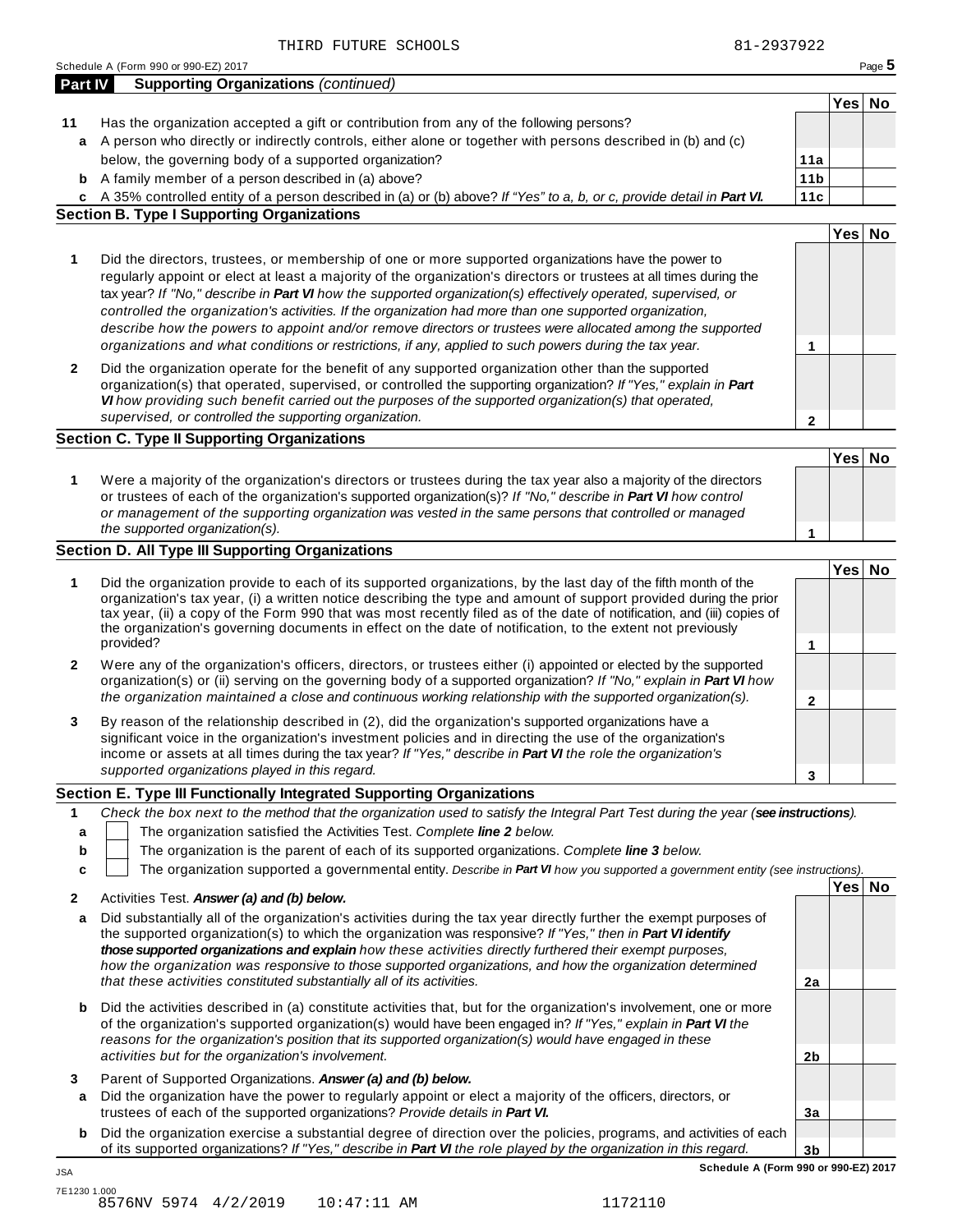| Schedule A (Form 990 or 990-EZ) 2017                                                                                                            |                         |                | Page 6                         |
|-------------------------------------------------------------------------------------------------------------------------------------------------|-------------------------|----------------|--------------------------------|
| Type III Non-Functionally Integrated 509(a)(3) Supporting Organizations<br>Part V                                                               |                         |                |                                |
| Check here if the organization satisfied the Integral Part Test as a qualifying trust on Nov. 20, 1970 (explain in Part VI). See<br>$\mathbf 1$ |                         |                |                                |
| instructions. All other Type III non-functionally integrated supporting organizations must complete Sections A through E.                       |                         |                |                                |
| <b>Section A - Adjusted Net Income</b>                                                                                                          |                         | (A) Prior Year | (B) Current Year               |
|                                                                                                                                                 |                         |                | (optional)                     |
| 1 Net short-term capital gain                                                                                                                   | 1                       |                |                                |
| 2 Recoveries of prior-year distributions                                                                                                        | $\overline{\mathbf{2}}$ |                |                                |
| 3 Other gross income (see instructions)                                                                                                         | 3                       |                |                                |
| 4 Add lines 1 through 3.                                                                                                                        | 4                       |                |                                |
| 5 Depreciation and depletion                                                                                                                    | 5                       |                |                                |
| 6 Portion of operating expenses paid or incurred for production or                                                                              |                         |                |                                |
| collection of gross income or for management, conservation, or                                                                                  |                         |                |                                |
| maintenance of property held for production of income (see instructions)                                                                        | 6                       |                |                                |
| 7 Other expenses (see instructions)                                                                                                             | 7                       |                |                                |
| 8 Adjusted Net Income (subtract lines 5, 6, and 7 from line 4).                                                                                 | 8                       |                |                                |
| <b>Section B - Minimum Asset Amount</b>                                                                                                         |                         | (A) Prior Year | (B) Current Year<br>(optional) |
| 1 Aggregate fair market value of all non-exempt-use assets (see                                                                                 |                         |                |                                |
| instructions for short tax year or assets held for part of year):                                                                               |                         |                |                                |
| a Average monthly value of securities                                                                                                           | 1a                      |                |                                |
| <b>b</b> Average monthly cash balances                                                                                                          | 1 <sub>b</sub>          |                |                                |
| c Fair market value of other non-exempt-use assets                                                                                              | 1 <sub>c</sub>          |                |                                |
| d Total (add lines 1a, 1b, and 1c)                                                                                                              | 1d                      |                |                                |
| e Discount claimed for blockage or other                                                                                                        |                         |                |                                |
| factors (explain in detail in Part VI):                                                                                                         |                         |                |                                |
| 2 Acquisition indebtedness applicable to non-exempt-use assets                                                                                  | $\mathbf{2}$            |                |                                |
| 3 Subtract line 2 from line 1d.                                                                                                                 | 3                       |                |                                |
| 4 Cash deemed held for exempt use. Enter 1-1/2% of line 3 (for greater amount,                                                                  |                         |                |                                |
| see instructions).                                                                                                                              | 4                       |                |                                |
| 5 Net value of non-exempt-use assets (subtract line 4 from line 3)                                                                              | 5                       |                |                                |
| 6 Multiply line 5 by .035.                                                                                                                      | 6                       |                |                                |
| 7 Recoveries of prior-year distributions                                                                                                        | $\overline{\mathbf{r}}$ |                |                                |
| 8 Minimum Asset Amount (add line 7 to line 6)                                                                                                   | 8                       |                |                                |
| <b>Section C - Distributable Amount</b>                                                                                                         |                         |                | <b>Current Year</b>            |
| 1 Adjusted net income for prior year (from Section A, line 8, Column A)                                                                         | 1                       |                |                                |
| 2 Enter 85% of line 1.                                                                                                                          | $\overline{\mathbf{2}}$ |                |                                |
| 3 Minimum asset amount for prior year (from Section B, line 8, Column A)                                                                        | 3                       |                |                                |
| 4 Enter greater of line 2 or line 3.                                                                                                            | 4                       |                |                                |
| 5 Income tax imposed in prior year                                                                                                              | 5                       |                |                                |
| 6 Distributable Amount. Subtract line 5 from line 4, unless subject to                                                                          |                         |                |                                |
| emergency temporary reduction (see instructions).                                                                                               | 6                       |                |                                |

**7** | Check here if the current year is the organization's first as a non-functionally integrated Type III supporting organization (see instructions).

**Schedule A (Form 990 or 990-EZ) 2017**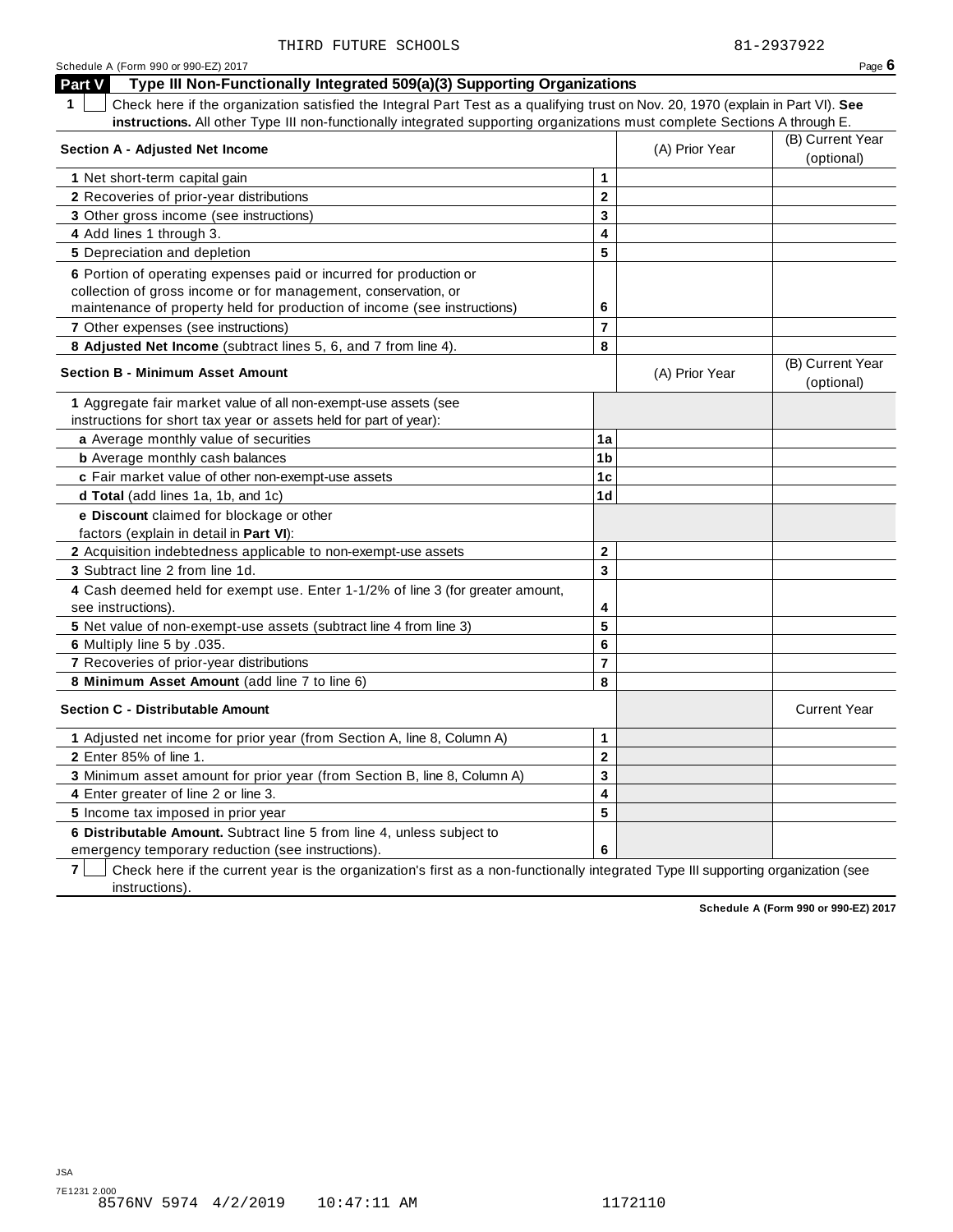|                         | Schedule A (Form 990 or 990-EZ) 2017                                                       |                                    |                                               | Page 7                                           |  |  |  |
|-------------------------|--------------------------------------------------------------------------------------------|------------------------------------|-----------------------------------------------|--------------------------------------------------|--|--|--|
| <b>Part V</b>           | Type III Non-Functionally Integrated 509(a)(3) Supporting Organizations (continued)        |                                    |                                               |                                                  |  |  |  |
|                         | <b>Section D - Distributions</b>                                                           |                                    |                                               | <b>Current Year</b>                              |  |  |  |
| 1                       | Amounts paid to supported organizations to accomplish exempt purposes                      |                                    |                                               |                                                  |  |  |  |
| $\mathbf{2}$            | Amounts paid to perform activity that directly furthers exempt purposes of supported       |                                    |                                               |                                                  |  |  |  |
|                         | organizations, in excess of income from activity                                           |                                    |                                               |                                                  |  |  |  |
| 3                       | Administrative expenses paid to accomplish exempt purposes of supported organizations      |                                    |                                               |                                                  |  |  |  |
| 4                       | Amounts paid to acquire exempt-use assets                                                  |                                    |                                               |                                                  |  |  |  |
| 5                       | Qualified set-aside amounts (prior IRS approval required)                                  |                                    |                                               |                                                  |  |  |  |
| 6                       | Other distributions (describe in Part VI). See instructions.                               |                                    |                                               |                                                  |  |  |  |
| $\overline{\mathbf{r}}$ | Total annual distributions. Add lines 1 through 6.                                         |                                    |                                               |                                                  |  |  |  |
| 8                       | Distributions to attentive supported organizations to which the organization is responsive |                                    |                                               |                                                  |  |  |  |
|                         | (provide details in Part VI). See instructions.                                            |                                    |                                               |                                                  |  |  |  |
| 9                       | Distributable amount for 2017 from Section C, line 6                                       |                                    |                                               |                                                  |  |  |  |
| 10                      | Line 8 amount divided by Line 9 amount                                                     |                                    |                                               |                                                  |  |  |  |
|                         | Section E - Distribution Allocations (see instructions)                                    | (i)<br><b>Excess Distributions</b> | (ii)<br><b>Underdistributions</b><br>Pre-2017 | (iii)<br><b>Distributable</b><br>Amount for 2017 |  |  |  |
| 1.                      | Distributable amount for 2017 from Section C, line 6                                       |                                    |                                               |                                                  |  |  |  |
| $\mathbf{2}$            | Underdistributions, if any, for years prior to 2017                                        |                                    |                                               |                                                  |  |  |  |
|                         | (reasonable cause required-explain in Part VI). See                                        |                                    |                                               |                                                  |  |  |  |
|                         | instructions.                                                                              |                                    |                                               |                                                  |  |  |  |
| 3                       | Excess distributions carryover, if any, to 2017                                            |                                    |                                               |                                                  |  |  |  |
| а                       |                                                                                            |                                    |                                               |                                                  |  |  |  |
| b                       | From 2013                                                                                  |                                    |                                               |                                                  |  |  |  |
| c                       | From 2014 <b></b>                                                                          |                                    |                                               |                                                  |  |  |  |
| d                       | From 2015                                                                                  |                                    |                                               |                                                  |  |  |  |
| е                       | From 2016 <b></b>                                                                          |                                    |                                               |                                                  |  |  |  |
| f                       | Total of lines 3a through e                                                                |                                    |                                               |                                                  |  |  |  |
| g                       | Applied to underdistributions of prior years                                               |                                    |                                               |                                                  |  |  |  |
| h                       | Applied to 2017 distributable amount                                                       |                                    |                                               |                                                  |  |  |  |
| j.                      | Carryover from 2012 not applied (see instructions)                                         |                                    |                                               |                                                  |  |  |  |
|                         | Remainder. Subtract lines 3g, 3h, and 3i from 3f.                                          |                                    |                                               |                                                  |  |  |  |
| 4                       | Distributions for 2017 from                                                                |                                    |                                               |                                                  |  |  |  |
|                         | Section D, line 7:<br>\$                                                                   |                                    |                                               |                                                  |  |  |  |
| a                       | Applied to underdistributions of prior years                                               |                                    |                                               |                                                  |  |  |  |
| b                       | Applied to 2017 distributable amount                                                       |                                    |                                               |                                                  |  |  |  |
| с                       | Remainder. Subtract lines 4a and 4b from 4.                                                |                                    |                                               |                                                  |  |  |  |
| 5                       | Remaining underdistributions for years prior to 2017, if                                   |                                    |                                               |                                                  |  |  |  |
|                         | any. Subtract lines 3g and 4a from line 2. For result                                      |                                    |                                               |                                                  |  |  |  |
|                         | greater than zero, explain in Part VI. See instructions.                                   |                                    |                                               |                                                  |  |  |  |
| 6                       | Remaining underdistributions for 2017. Subtract lines 3h                                   |                                    |                                               |                                                  |  |  |  |
|                         | and 4b from line 1. For result greater than zero, explain in                               |                                    |                                               |                                                  |  |  |  |
|                         | <b>Part VI.</b> See instructions.                                                          |                                    |                                               |                                                  |  |  |  |
| 7                       | Excess distributions carryover to 2018. Add lines 3j                                       |                                    |                                               |                                                  |  |  |  |
|                         | and 4c.                                                                                    |                                    |                                               |                                                  |  |  |  |
| 8                       | Breakdown of line 7:                                                                       |                                    |                                               |                                                  |  |  |  |
| a                       | Excess from 2013                                                                           |                                    |                                               |                                                  |  |  |  |
| b                       | Excess from 2014                                                                           |                                    |                                               |                                                  |  |  |  |
| c                       | Excess from 2015                                                                           |                                    |                                               |                                                  |  |  |  |
| d                       | Excess from 2016                                                                           |                                    |                                               |                                                  |  |  |  |
| е                       | Excess from 2017                                                                           |                                    |                                               |                                                  |  |  |  |
|                         |                                                                                            |                                    |                                               | <b>Cohodulo A (Form 000 or 000 EZ) 2017</b>      |  |  |  |

**Schedule A (Form 990 or 990-EZ) 2017**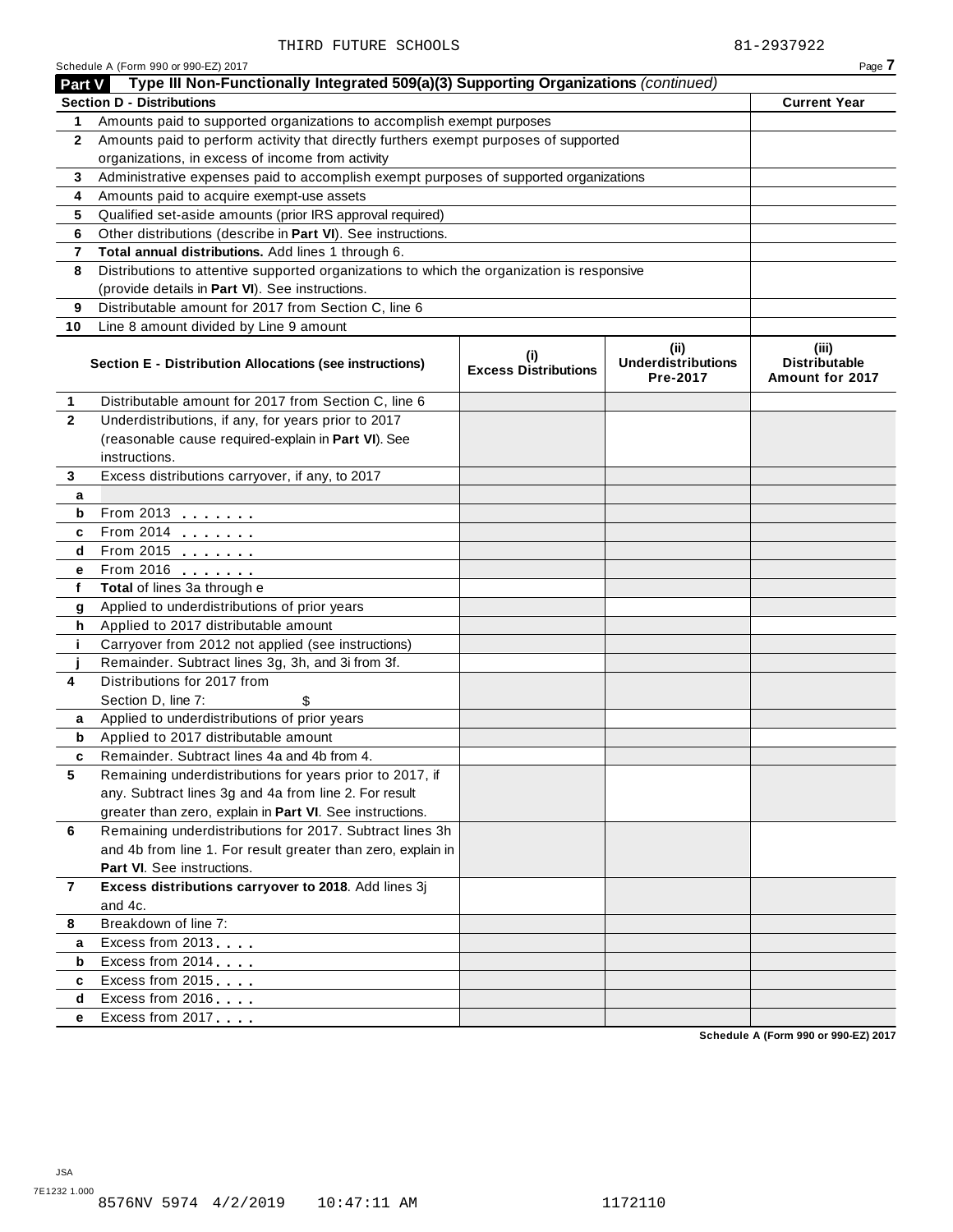**Supplemental Information.** Provide the explanations required by Part II, line 10; Part II, line 17a or 17b; Part **Part VI** III, line 12; Part IV, Section A, lines 1, 2, 3b, 3c, 4b, 4c, 5a, 6, 9a, 9b, 9c, 11a, 11b, and 11c; Part IV, Section B, lines 1 and 2; Part IV, Section C, line 1; Part IV, Section D, lines 2 and 3; Part IV, Section E, lines 1c, 2a, 2b, 3a and 3b; Part V, line 1; Part V, Section B, line 1e; Part V, Section D, lines 5, 6, and 8; and Part V, Section E, lines 2, 5, and 6. Also complete this part for any additional information. (See instructions.)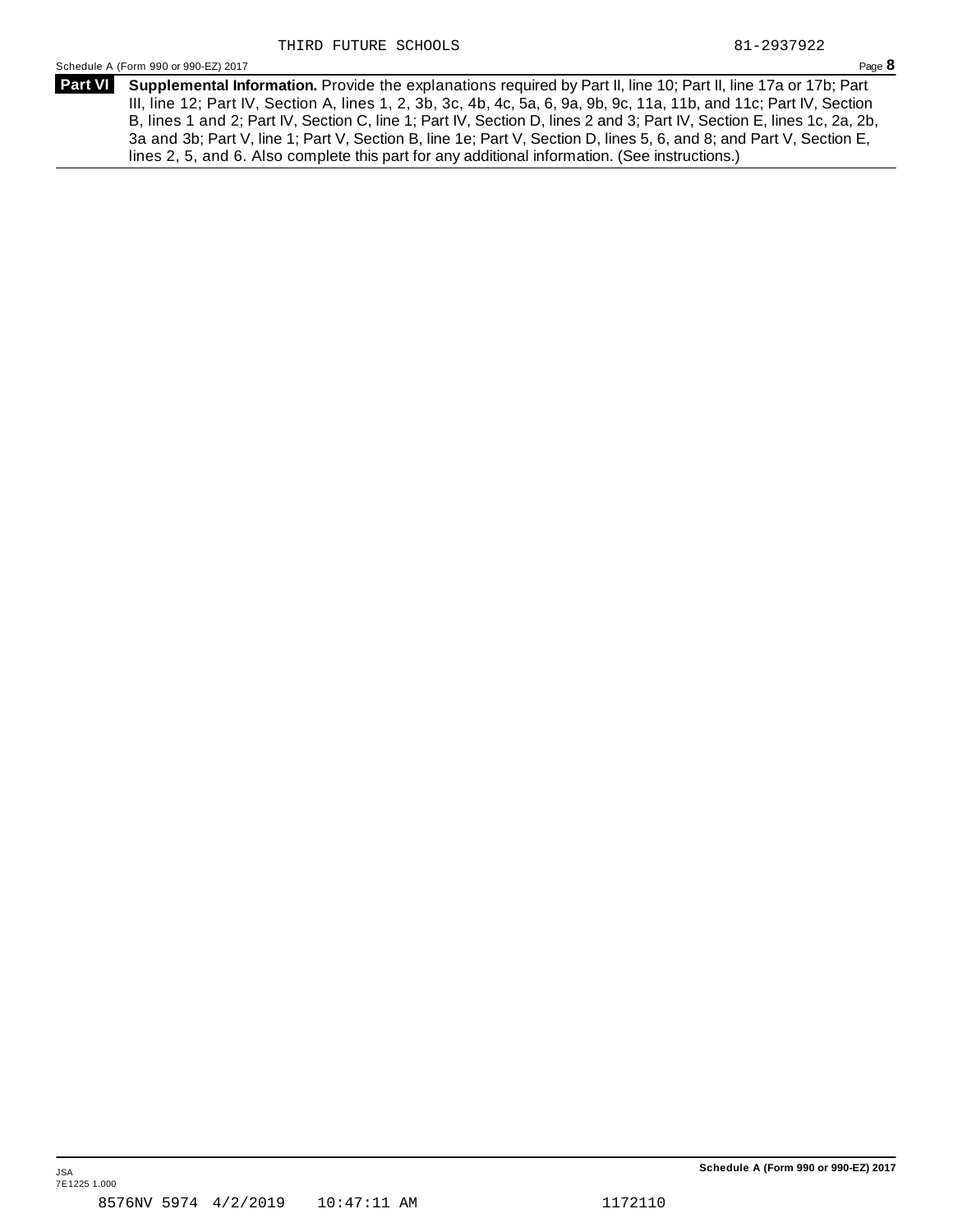**(Form 990, 990-EZ, or 990-PF)** Department of the Treasury<br>Internal Revenue Service

## **Schedule B**  $\leftarrow$  **Contributors**

(Porm 990, Form 990, Form 990-EZ, or Form 990-PF.<br>Department of the Treasury → Attach to Form 990, Form 990-EZ, or Form 990-PF.<br>Internal Revenue Service → → Go to www.irs.gov/Form990 for the latest information.<br>Name of th

 $20$ **17** 

81-2937922

THIRD FUTURE SCHOOLS

#### **Organization type** (check one):

| Filers of:         | Section:                                                                    |
|--------------------|-----------------------------------------------------------------------------|
| Form 990 or 990-EZ | $\mathbf{X}$<br>501(c)( $^3$<br>) (enter number) organization               |
|                    | $4947(a)(1)$ nonexempt charitable trust not treated as a private foundation |
|                    | 527 political organization                                                  |
| Form 990-PF        | $501(c)(3)$ exempt private foundation                                       |
|                    | 4947(a)(1) nonexempt charitable trust treated as a private foundation       |
|                    | $501(c)(3)$ taxable private foundation                                      |

Check if your organization is covered by the **General Rule** or a **Special Rule.**

**Note:** Only a section 501(c)(7), (8), or (10) organization can check boxes for both the General Rule and a Special Rule. See instructions.

#### **General Rule**

 $\overline{X}$  For an organization filing Form 990, 990-EZ, or 990-PF that received, during the year, contributions totaling \$5,000 or more (in money or property) from any one contributor. Complete Parts I and II. See instructions for determining a contributor's total contributions.

#### **Special Rules**

For an organization described in section 501(c)(3) filing Form 990 or 990-EZ that met the 33 1/3 % support test of the regulations under sections 509(a)(1) and 170(b)(1)(A)(vi), that checked Schedule A (Form 990 or 990-EZ), Part II, line 13, 16a, or 16b, and that received from any one contributor, during the year, total contributions of the greater of **(1)** \$5,000; or **(2)** 2% of the amount on (i) Form 990, Part VIII, line 1h; or (ii) Form 990-EZ, line 1. Complete Parts I and II.

For an organization described in section 501(c)(7), (8), or (10) filing Form 990 or 990-EZ that received from any one contributor, during the year, total contributions of more than \$1,000 *exclusively* for religious, charitable, scientific, literary, or educational purposes, or for the prevention of cruelty to children or animals. Complete Parts I, II, and III.

For an organization described in section 501(c)(7), (8), or (10) filing Form 990 or 990-EZ that received from any one contributor, during the year, contributions *exclusively* for religious, charitable, etc., purposes, but no such contributions totaled more than \$1,000. If this box is checked, enter here the total contributions that were received during the year for an *exclusively* religious, charitable, etc., purpose. Don't complete any of the parts unless the **General Rule** applies to this organization because it received *nonexclusively* religious, charitable, etc., contributions totaling \$5,000 or more during the year m m m m m m m m m m m m m m m m m m m m m m m m m m m m m m m I \$

**Caution:** An organization that isn't covered by the General Rule and/or the Special Rules doesn't file Schedule B (Form 990, 990-EZ, or 990-PF), but it **must** answer "No" on Part IV, line 2, of its Form 990; or check the box on line H of its Form 990-EZ or on its Form 990-PF, Part I, line 2, to certify that it doesn't meet the filing requirements of Schedule B (Form 990, 990-EZ, or 990-PF).

For Paperwork Reduction Act Notice, see the instructions for Form 990, 990-EZ, or 990-PF. Schedule B (Form 990, 990-EZ, or 990-PF) (2017)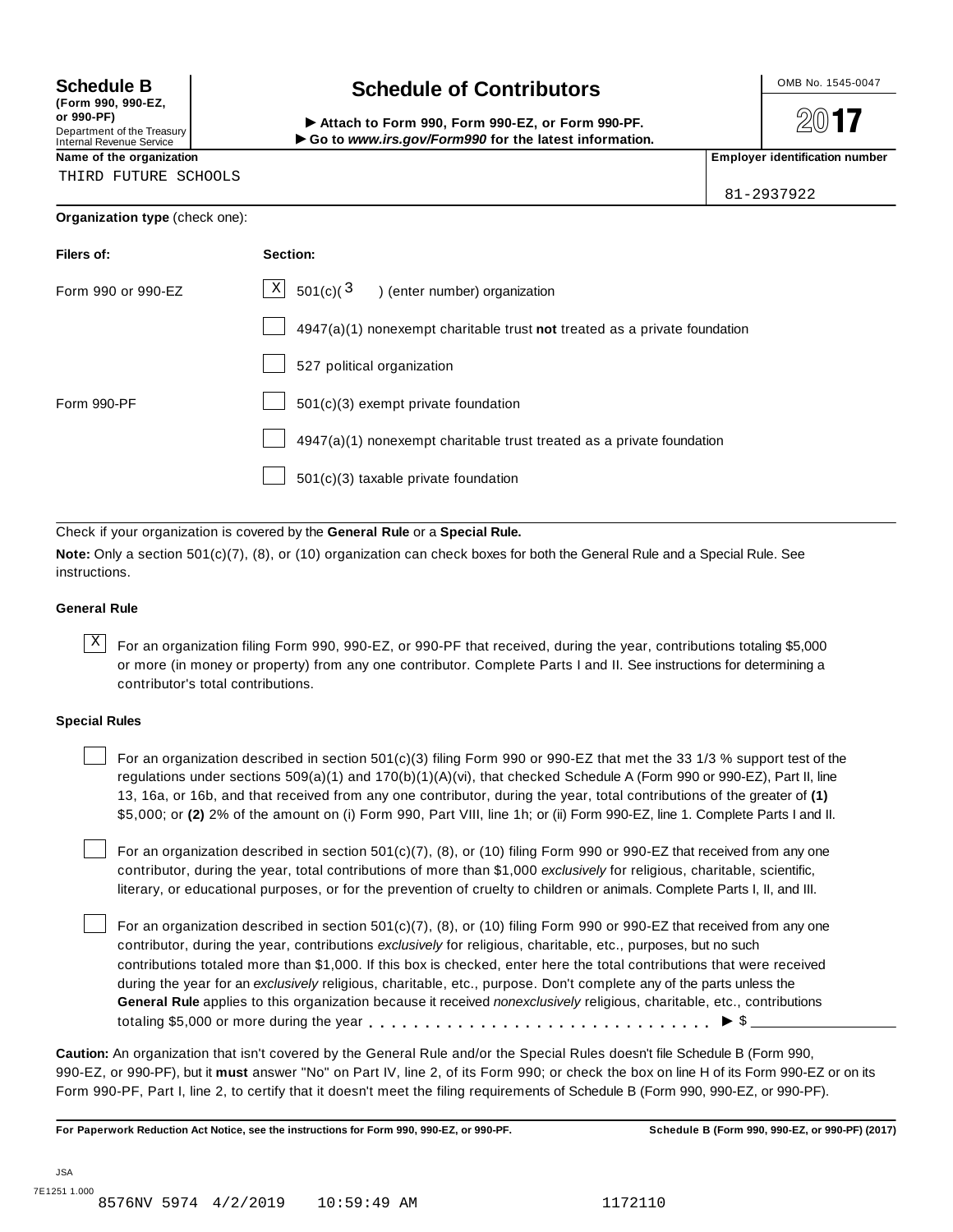81-2937922

| Part I      | Contributors (see instructions). Use duplicate copies of Part I if additional space is needed. |                                   |                                                                                                 |
|-------------|------------------------------------------------------------------------------------------------|-----------------------------------|-------------------------------------------------------------------------------------------------|
| (a)<br>No.  | (b)<br>Name, address, and ZIP + 4                                                              | (c)<br><b>Total contributions</b> | (d)<br>Type of contribution                                                                     |
| $\mathbf 1$ |                                                                                                | 50,000.<br>$\mathsf S$ .          | $\mathbf X$<br>Person<br>Payroll<br>Noncash<br>(Complete Part II for<br>noncash contributions.) |
| (a)<br>No.  | (b)<br>Name, address, and ZIP + 4                                                              | (c)<br><b>Total contributions</b> | (d)<br>Type of contribution                                                                     |
| 2           |                                                                                                | 150,000.<br>$\mathsf S$ .         | $\mathbf X$<br>Person<br>Payroll<br>Noncash<br>(Complete Part II for<br>noncash contributions.) |
| (a)<br>No.  | (b)<br>Name, address, and ZIP + 4                                                              | (c)<br><b>Total contributions</b> | (d)<br>Type of contribution                                                                     |
| 3           |                                                                                                | 145,000.<br>$$$ .                 | $\mathbf X$<br>Person<br>Payroll<br>Noncash<br>(Complete Part II for<br>noncash contributions.) |
| (a)<br>No.  | (b)<br>Name, address, and ZIP + 4                                                              | (c)<br><b>Total contributions</b> | (d)<br>Type of contribution                                                                     |
| 4           |                                                                                                | 60,000.<br>\$                     | Χ<br>Person<br>Payroll<br>Noncash<br>(Complete Part II for<br>noncash contributions.)           |
| (a)<br>No.  | (b)<br>Name, address, and ZIP + 4                                                              | (c)<br><b>Total contributions</b> | (d)<br>Type of contribution                                                                     |
| 5           |                                                                                                | 325,000.<br>\$                    | Χ<br>Person<br>Payroll<br>Noncash<br>(Complete Part II for<br>noncash contributions.)           |
| (a)<br>No.  | (b)<br>Name, address, and ZIP + 4                                                              | (c)<br><b>Total contributions</b> | (d)<br>Type of contribution                                                                     |
| 6           |                                                                                                | 419,960.<br>\$                    | Χ<br>Person<br>Payroll<br>Noncash<br>(Complete Part II for<br>noncash contributions.)           |

**Schedule B (Form 990, 990-EZ, or 990-PF) (2017)** JSA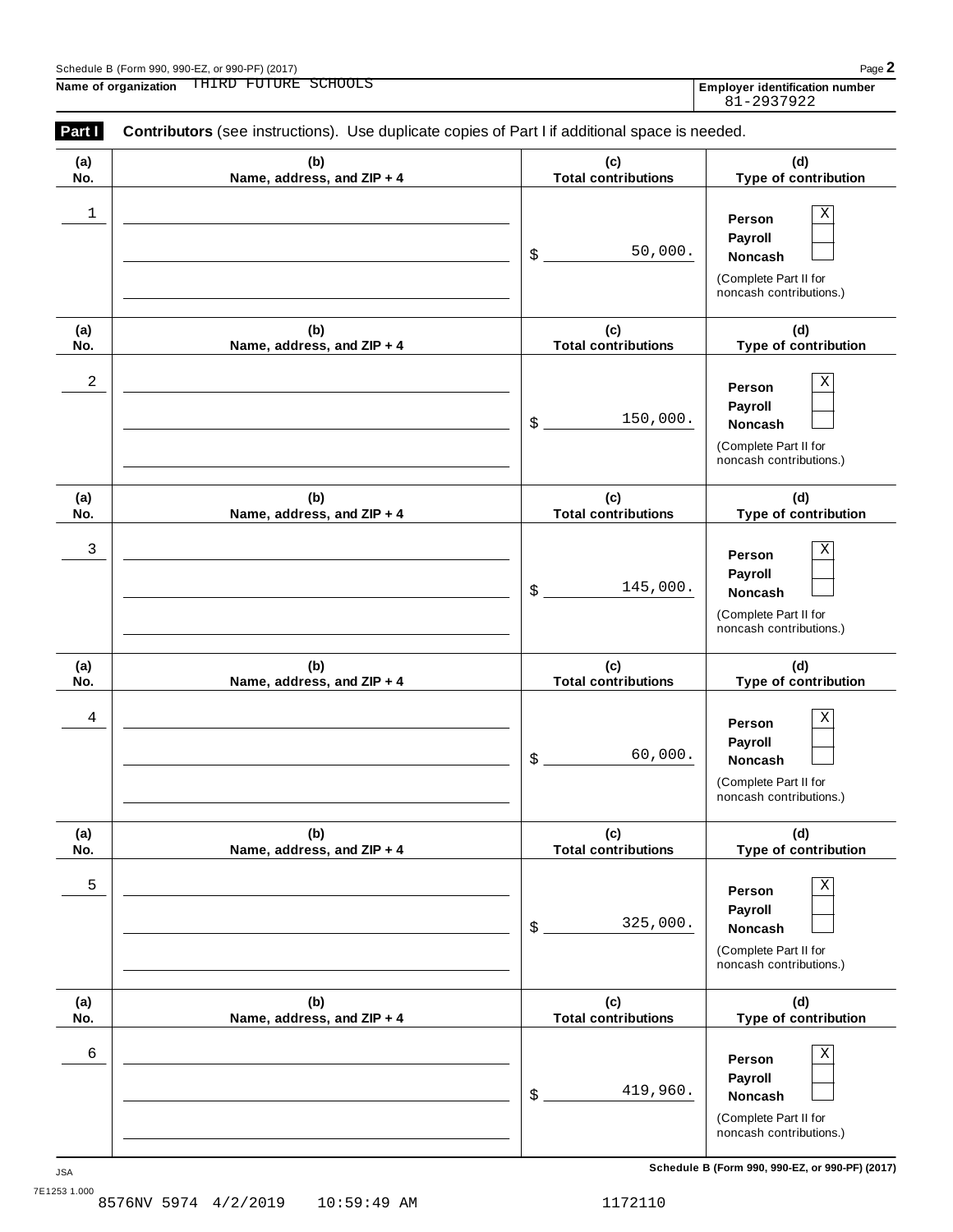| $\mathbf{A}$ . As a final set |  |
|-------------------------------|--|

**(a) No. from Part I**

7E1254 1.000

|                           |                                              | $$$ .                                           |                      |
|---------------------------|----------------------------------------------|-------------------------------------------------|----------------------|
| (a) No.<br>from<br>Part I | (b)<br>Description of noncash property given | (c)<br>FMV (or estimate)<br>(See instructions.) | (d)<br>Date received |
|                           |                                              |                                                 |                      |
|                           |                                              | $\frac{1}{2}$                                   |                      |
| (a) No.<br>from<br>Part I | (b)<br>Description of noncash property given | (c)<br>FMV (or estimate)<br>(See instructions.) | (d)<br>Date received |
|                           |                                              |                                                 |                      |
|                           |                                              | $\frac{1}{2}$                                   |                      |
| (a) No.<br>from<br>Part I | (b)<br>Description of noncash property given | (c)<br>FMV (or estimate)<br>(See instructions.) | (d)<br>Date received |
|                           |                                              |                                                 |                      |
|                           |                                              | $\delta$ .                                      |                      |
| (a) No.<br>from<br>Part I | (b)<br>Description of noncash property given | (c)<br>FMV (or estimate)<br>(See instructions.) | (d)<br>Date received |
|                           |                                              |                                                 |                      |
|                           |                                              | Φ                                               |                      |
| (a) No.<br>from<br>Part I | (b)<br>Description of noncash property given | (c)<br>FMV (or estimate)<br>(See instructions.) | (d)<br>Date received |
|                           |                                              |                                                 |                      |
|                           |                                              | \$                                              |                      |

**Part II** Noncash Property (see instructions). Use duplicate copies of Part II if additional space is needed.

**(b) Description of noncash property given**

 $S$ chedule B (Form 990, 990-EZ, or 990-PF) (2017)

**(d) Date received**

| Schedule B (I<br>or $990-PF$<br>(2017)<br>---<br>990-E<br>990.<br>(Form)<br>. | Page |
|-------------------------------------------------------------------------------|------|
|                                                                               |      |

**Name of organization** THIRD FUTURE SCHOOLS Employer identification number

81-2937922

**(c) FMV (or estimate) (See instructions.)**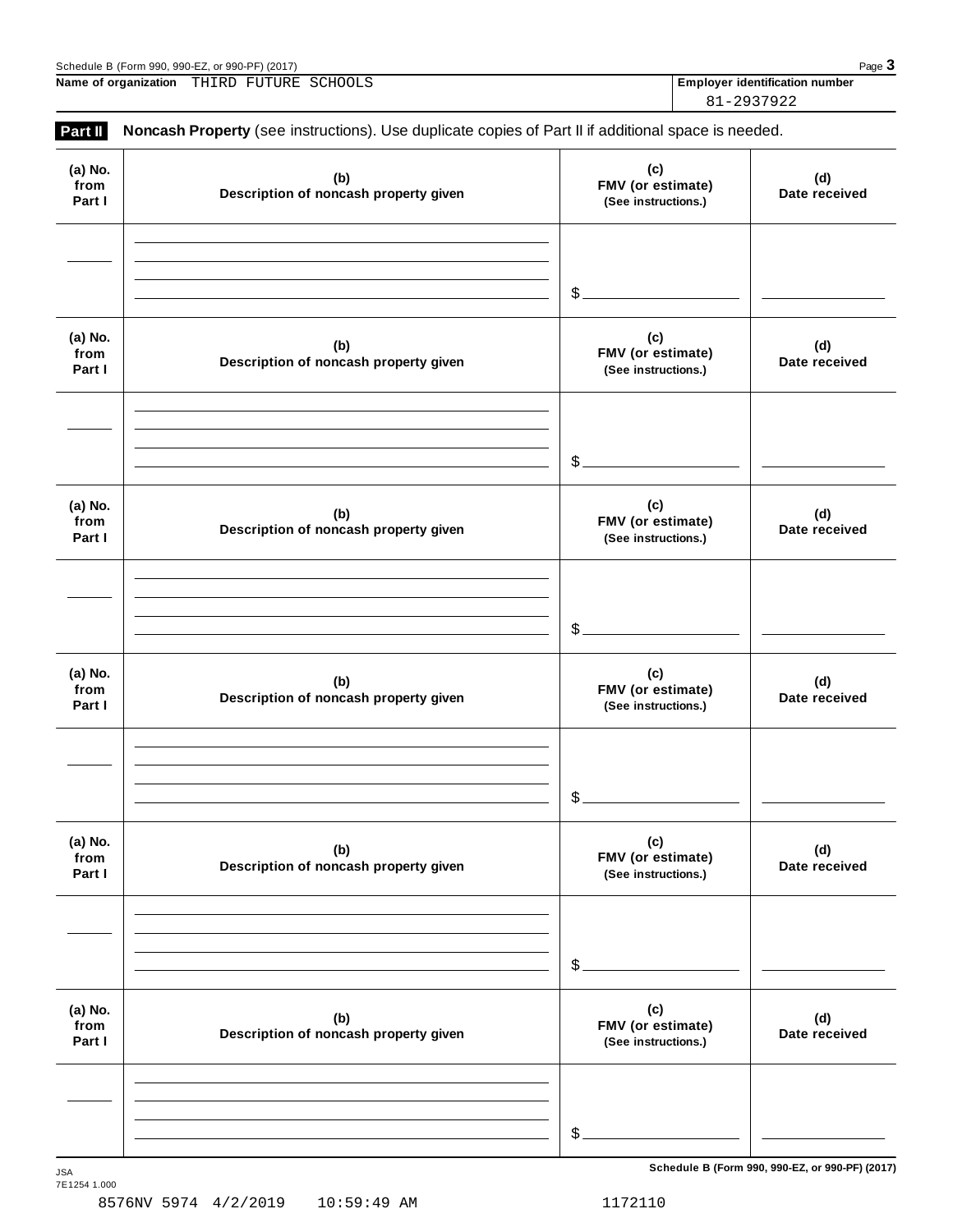|                             | Name of organization THIRD FUTURE SCHOOLS                                                                                                                                                                                                                                                                                                                                                                                               |                                                                                                             |  | Employer identification number<br>81-2937922    |  |  |  |
|-----------------------------|-----------------------------------------------------------------------------------------------------------------------------------------------------------------------------------------------------------------------------------------------------------------------------------------------------------------------------------------------------------------------------------------------------------------------------------------|-------------------------------------------------------------------------------------------------------------|--|-------------------------------------------------|--|--|--|
|                             | Part III Exclusively religious, charitable, etc., contributions to organizations described in section 501(c)(7), (8), or                                                                                                                                                                                                                                                                                                                |                                                                                                             |  |                                                 |  |  |  |
|                             | (10) that total more than \$1,000 for the year from any one contributor. Complete columns (a) through (e) and<br>the following line entry. For organizations completing Part III, enter the total of exclusively religious, charitable, etc.,<br>contributions of \$1,000 or less for the year. (Enter this information once. See instructions.) $\triangleright$ \$<br>Use duplicate copies of Part III if additional space is needed. |                                                                                                             |  |                                                 |  |  |  |
| $(a)$ No.<br>from<br>Part I | (b) Purpose of gift                                                                                                                                                                                                                                                                                                                                                                                                                     | (c) Use of gift                                                                                             |  | (d) Description of how gift is held             |  |  |  |
|                             |                                                                                                                                                                                                                                                                                                                                                                                                                                         |                                                                                                             |  |                                                 |  |  |  |
|                             |                                                                                                                                                                                                                                                                                                                                                                                                                                         | (e) Transfer of gift                                                                                        |  |                                                 |  |  |  |
|                             | Transferee's name, address, and ZIP + 4                                                                                                                                                                                                                                                                                                                                                                                                 |                                                                                                             |  | Relationship of transferor to transferee        |  |  |  |
| $(a)$ No.<br>from           |                                                                                                                                                                                                                                                                                                                                                                                                                                         |                                                                                                             |  |                                                 |  |  |  |
| Part I                      | (b) Purpose of gift                                                                                                                                                                                                                                                                                                                                                                                                                     | (c) Use of gift                                                                                             |  | (d) Description of how gift is held             |  |  |  |
|                             |                                                                                                                                                                                                                                                                                                                                                                                                                                         |                                                                                                             |  |                                                 |  |  |  |
|                             |                                                                                                                                                                                                                                                                                                                                                                                                                                         | (e) Transfer of gift<br>Transferee's name, address, and ZIP + 4<br>Relationship of transferor to transferee |  |                                                 |  |  |  |
|                             |                                                                                                                                                                                                                                                                                                                                                                                                                                         |                                                                                                             |  |                                                 |  |  |  |
| (a) No.<br>from<br>Part I   | (b) Purpose of gift                                                                                                                                                                                                                                                                                                                                                                                                                     | (c) Use of gift                                                                                             |  | (d) Description of how gift is held             |  |  |  |
|                             |                                                                                                                                                                                                                                                                                                                                                                                                                                         |                                                                                                             |  |                                                 |  |  |  |
|                             | (e) Transfer of gift                                                                                                                                                                                                                                                                                                                                                                                                                    |                                                                                                             |  |                                                 |  |  |  |
|                             | Transferee's name, address, and ZIP + 4                                                                                                                                                                                                                                                                                                                                                                                                 |                                                                                                             |  | Relationship of transferor to transferee        |  |  |  |
|                             |                                                                                                                                                                                                                                                                                                                                                                                                                                         |                                                                                                             |  |                                                 |  |  |  |
| $(a)$ No.<br>from<br>Part I | (b) Purpose of gift                                                                                                                                                                                                                                                                                                                                                                                                                     | (c) Use of gift                                                                                             |  | (d) Description of how gift is held             |  |  |  |
|                             |                                                                                                                                                                                                                                                                                                                                                                                                                                         |                                                                                                             |  |                                                 |  |  |  |
|                             |                                                                                                                                                                                                                                                                                                                                                                                                                                         | (e) Transfer of gift                                                                                        |  |                                                 |  |  |  |
|                             | Transferee's name, address, and ZIP + 4                                                                                                                                                                                                                                                                                                                                                                                                 |                                                                                                             |  | Relationship of transferor to transferee        |  |  |  |
|                             |                                                                                                                                                                                                                                                                                                                                                                                                                                         |                                                                                                             |  |                                                 |  |  |  |
|                             |                                                                                                                                                                                                                                                                                                                                                                                                                                         |                                                                                                             |  | Schedule B (Form 990, 990-EZ, or 990-PF) (2017) |  |  |  |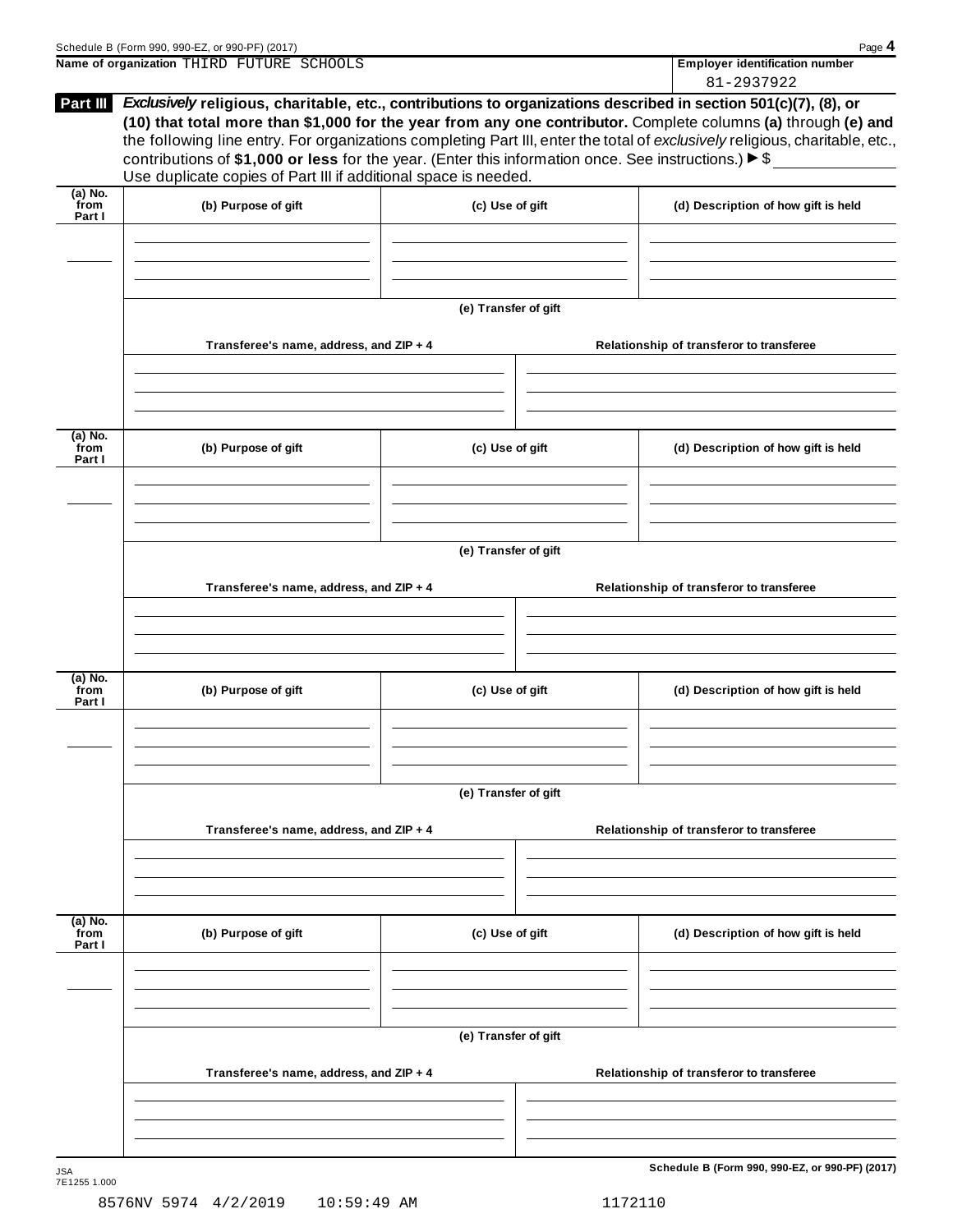# SCHEDULE D<br>
Supplemental Financial Statements<br>
Form 990)<br>
Part IV, line 6, 7, 8, 9, 10, 11a, 11b, 11c, 11d, 11e, 11f, 12a, or 12b.<br>
Attach to Form 990,<br>
Attach to Form 990,

|              |                                                             |                                                                                                                                                                                                                                      | Part IV, line 6, 7, 8, 9, 10, 11a, 11b, 11c, 11d, 11e, 11f, 12a, or 12b.                                                                                                                                                                                     |                                                                                                      | 4U L                            |
|--------------|-------------------------------------------------------------|--------------------------------------------------------------------------------------------------------------------------------------------------------------------------------------------------------------------------------------|--------------------------------------------------------------------------------------------------------------------------------------------------------------------------------------------------------------------------------------------------------------|------------------------------------------------------------------------------------------------------|---------------------------------|
|              | Department of the Treasury                                  |                                                                                                                                                                                                                                      | Attach to Form 990.                                                                                                                                                                                                                                          |                                                                                                      | <b>Open to Public</b>           |
|              | <b>Internal Revenue Service</b><br>Name of the organization |                                                                                                                                                                                                                                      | Go to www.irs.gov/Form990 for instructions and the latest information.                                                                                                                                                                                       | <b>Employer identification number</b>                                                                | Inspection                      |
|              |                                                             |                                                                                                                                                                                                                                      |                                                                                                                                                                                                                                                              |                                                                                                      |                                 |
|              | THIRD FUTURE SCHOOLS                                        |                                                                                                                                                                                                                                      | Organizations Maintaining Donor Advised Funds or Other Similar Funds or Accounts.                                                                                                                                                                            | 81-2937922                                                                                           |                                 |
|              | Part I                                                      |                                                                                                                                                                                                                                      | Complete if the organization answered "Yes" on Form 990, Part IV, line 6.                                                                                                                                                                                    |                                                                                                      |                                 |
|              |                                                             |                                                                                                                                                                                                                                      | (a) Donor advised funds                                                                                                                                                                                                                                      |                                                                                                      | (b) Funds and other accounts    |
|              |                                                             |                                                                                                                                                                                                                                      |                                                                                                                                                                                                                                                              |                                                                                                      |                                 |
| 1            |                                                             | Total number at end of year <b>that the state of the state of the state of the state of the state of the state of the state of the state of the state of the state of the state of the state of the state of the state of the st</b> |                                                                                                                                                                                                                                                              |                                                                                                      |                                 |
| 2            |                                                             | Aggregate value of contributions to (during year)                                                                                                                                                                                    |                                                                                                                                                                                                                                                              |                                                                                                      |                                 |
| 3            |                                                             | Aggregate value of grants from (during year)                                                                                                                                                                                         |                                                                                                                                                                                                                                                              |                                                                                                      |                                 |
| 4            |                                                             | Aggregate value at end of year expression and Aggregate value                                                                                                                                                                        |                                                                                                                                                                                                                                                              |                                                                                                      |                                 |
| 5            |                                                             |                                                                                                                                                                                                                                      | Did the organization inform all donors and donor advisors in writing that the assets held in donor advised                                                                                                                                                   |                                                                                                      |                                 |
|              |                                                             |                                                                                                                                                                                                                                      | funds are the organization's property, subject to the organization's exclusive legal control?                                                                                                                                                                |                                                                                                      | <b>Yes</b><br>No                |
| 6            |                                                             |                                                                                                                                                                                                                                      | Did the organization inform all grantees, donors, and donor advisors in writing that grant funds can be used                                                                                                                                                 |                                                                                                      |                                 |
|              |                                                             |                                                                                                                                                                                                                                      | only for charitable purposes and not for the benefit of the donor or donor advisor, or for any other purpose                                                                                                                                                 |                                                                                                      |                                 |
|              |                                                             | <b>Conservation Easements.</b>                                                                                                                                                                                                       |                                                                                                                                                                                                                                                              |                                                                                                      | <b>Yes</b><br>No                |
|              | Part II                                                     |                                                                                                                                                                                                                                      | Complete if the organization answered "Yes" on Form 990, Part IV, line 7.                                                                                                                                                                                    |                                                                                                      |                                 |
| 1            |                                                             |                                                                                                                                                                                                                                      | Purpose(s) of conservation easements held by the organization (check all that apply).                                                                                                                                                                        |                                                                                                      |                                 |
|              |                                                             |                                                                                                                                                                                                                                      |                                                                                                                                                                                                                                                              |                                                                                                      |                                 |
|              |                                                             | Preservation of land for public use (e.g., recreation or education)<br>Protection of natural habitat                                                                                                                                 |                                                                                                                                                                                                                                                              | Preservation of a historically important land area<br>Preservation of a certified historic structure |                                 |
|              |                                                             |                                                                                                                                                                                                                                      |                                                                                                                                                                                                                                                              |                                                                                                      |                                 |
|              |                                                             | Preservation of open space                                                                                                                                                                                                           |                                                                                                                                                                                                                                                              |                                                                                                      |                                 |
| $\mathbf{2}$ |                                                             |                                                                                                                                                                                                                                      | Complete lines 2a through 2d if the organization held a qualified conservation contribution in the form of a conservation                                                                                                                                    |                                                                                                      | Held at the End of the Tax Year |
|              |                                                             | easement on the last day of the tax year.                                                                                                                                                                                            |                                                                                                                                                                                                                                                              |                                                                                                      |                                 |
| a            |                                                             |                                                                                                                                                                                                                                      |                                                                                                                                                                                                                                                              | 2a                                                                                                   |                                 |
| b            |                                                             |                                                                                                                                                                                                                                      | Total acreage restricted by conservation easements                                                                                                                                                                                                           | 2 <sub>b</sub>                                                                                       |                                 |
| c            |                                                             |                                                                                                                                                                                                                                      | Number of conservation easements on a certified historic structure included in (a)                                                                                                                                                                           | 2c                                                                                                   |                                 |
| d            |                                                             |                                                                                                                                                                                                                                      | Number of conservation easements included in (c) acquired after 7/25/06, and not on a                                                                                                                                                                        |                                                                                                      |                                 |
|              |                                                             |                                                                                                                                                                                                                                      | historic structure listed in the National Register                                                                                                                                                                                                           | 2d                                                                                                   |                                 |
| 3            |                                                             |                                                                                                                                                                                                                                      | Number of conservation easements modified, transferred, released, extinguished, or terminated by the organization during the                                                                                                                                 |                                                                                                      |                                 |
|              | tax year $\blacktriangleright$ __                           |                                                                                                                                                                                                                                      | Number of states where property subject to conservation easement is located ▶ ___                                                                                                                                                                            |                                                                                                      |                                 |
| 4<br>5       |                                                             |                                                                                                                                                                                                                                      | Does the organization have a written policy regarding the periodic monitoring, inspection, handling of                                                                                                                                                       |                                                                                                      |                                 |
|              |                                                             |                                                                                                                                                                                                                                      | violations, and enforcement of the conservation easements it holds? $\ldots$ , , , , , ,                                                                                                                                                                     |                                                                                                      | <b>Yes</b><br><b>No</b>         |
| 6            |                                                             |                                                                                                                                                                                                                                      |                                                                                                                                                                                                                                                              |                                                                                                      |                                 |
|              |                                                             |                                                                                                                                                                                                                                      | Staff and volunteer hours devoted to monitoring, inspecting, handling of violations, and enforcing conservation easements during the year                                                                                                                    |                                                                                                      |                                 |
|              |                                                             |                                                                                                                                                                                                                                      | Amount of expenses incurred in monitoring, inspecting, handling of violations, and enforcing conservation easements during the year                                                                                                                          |                                                                                                      |                                 |
|              |                                                             |                                                                                                                                                                                                                                      |                                                                                                                                                                                                                                                              |                                                                                                      |                                 |
| 8            |                                                             |                                                                                                                                                                                                                                      | Does each conservation easement reported on line 2(d) above satisfy the requirements of section 170(h)(4)(B)(i)                                                                                                                                              |                                                                                                      |                                 |
|              |                                                             |                                                                                                                                                                                                                                      |                                                                                                                                                                                                                                                              |                                                                                                      | Yes<br><b>No</b>                |
| 9            |                                                             |                                                                                                                                                                                                                                      | In Part XIII, describe how the organization reports conservation easements in its revenue and expense statement, and                                                                                                                                         |                                                                                                      |                                 |
|              |                                                             |                                                                                                                                                                                                                                      | balance sheet, and include, if applicable, the text of the footnote to the organization's financial statements that describes the                                                                                                                            |                                                                                                      |                                 |
|              |                                                             | organization's accounting for conservation easements.                                                                                                                                                                                |                                                                                                                                                                                                                                                              |                                                                                                      |                                 |
|              | Part III                                                    |                                                                                                                                                                                                                                      | Organizations Maintaining Collections of Art, Historical Treasures, or Other Similar Assets.                                                                                                                                                                 |                                                                                                      |                                 |
|              |                                                             |                                                                                                                                                                                                                                      | Complete if the organization answered "Yes" on Form 990, Part IV, line 8.                                                                                                                                                                                    |                                                                                                      |                                 |
| 1a           |                                                             |                                                                                                                                                                                                                                      |                                                                                                                                                                                                                                                              |                                                                                                      |                                 |
|              |                                                             |                                                                                                                                                                                                                                      | If the organization elected, as permitted under SFAS 116 (ASC 958), not to report in its revenue statement and balance sheet works of art, historical treasures, or other similar assets held for public exhibition, education                               |                                                                                                      |                                 |
| b            |                                                             | public service, provide the following amounts relating to these items:                                                                                                                                                               | If the organization elected, as permitted under SFAS 116 (ASC 958), to report in its revenue statement and balance sheet<br>works of art, historical treasures, or other similar assets held for public exhibition, education, or research in furtherance of |                                                                                                      |                                 |
|              |                                                             |                                                                                                                                                                                                                                      |                                                                                                                                                                                                                                                              |                                                                                                      | $\triangleright$ \$             |
|              |                                                             |                                                                                                                                                                                                                                      |                                                                                                                                                                                                                                                              |                                                                                                      |                                 |
| $\mathbf{2}$ |                                                             |                                                                                                                                                                                                                                      | If the organization received or held works of art, historical treasures, or other similar assets for financial gain, provide the                                                                                                                             |                                                                                                      |                                 |
|              |                                                             |                                                                                                                                                                                                                                      | following amounts required to be reported under SFAS 116 (ASC 958) relating to these items:                                                                                                                                                                  |                                                                                                      |                                 |
| а            |                                                             |                                                                                                                                                                                                                                      |                                                                                                                                                                                                                                                              |                                                                                                      |                                 |
| b            |                                                             |                                                                                                                                                                                                                                      | Assets included in Form 990, Part $X$ , $\ldots$ , $\ldots$ , $\ldots$ , $\ldots$ , $\ldots$ , $\ldots$ , $\ldots$ , $\ldots$ , $\blacktriangleright$ $\S$                                                                                                   |                                                                                                      |                                 |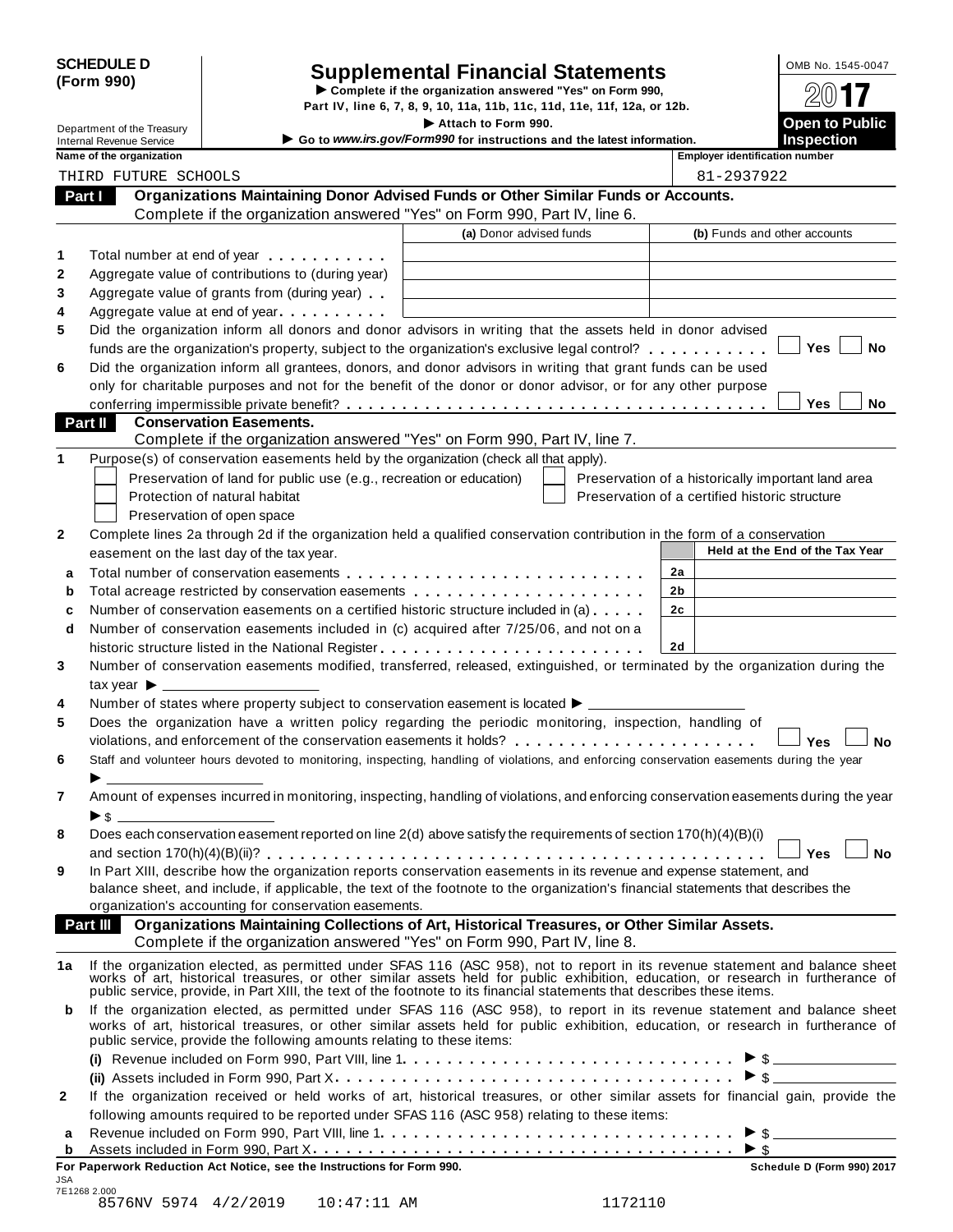| 81-2937922 |  |
|------------|--|
|            |  |

|          | Schedule D (Form 990) 2017                                                                                                                                                                                                     |                                              |   |                |                           |                    |                                                                                                                                                                                                                               |                     |            | Page 2    |
|----------|--------------------------------------------------------------------------------------------------------------------------------------------------------------------------------------------------------------------------------|----------------------------------------------|---|----------------|---------------------------|--------------------|-------------------------------------------------------------------------------------------------------------------------------------------------------------------------------------------------------------------------------|---------------------|------------|-----------|
| Part III | Organizations Maintaining Collections of Art, Historical Treasures, or Other Similar Assets (continued)                                                                                                                        |                                              |   |                |                           |                    |                                                                                                                                                                                                                               |                     |            |           |
| 3        | Using the organization's acquisition, accession, and other records, check any of the following that are a significant use of its                                                                                               |                                              |   |                |                           |                    |                                                                                                                                                                                                                               |                     |            |           |
|          | collection items (check all that apply):                                                                                                                                                                                       |                                              |   |                |                           |                    |                                                                                                                                                                                                                               |                     |            |           |
| a        | Public exhibition                                                                                                                                                                                                              |                                              | d |                | Loan or exchange programs |                    |                                                                                                                                                                                                                               |                     |            |           |
| b        | Scholarly research                                                                                                                                                                                                             |                                              | е |                |                           |                    | Other and the contract of the contract of the contract of the contract of the contract of the contract of the contract of the contract of the contract of the contract of the contract of the contract of the contract of the |                     |            |           |
| c        | Preservation for future generations                                                                                                                                                                                            |                                              |   |                |                           |                    |                                                                                                                                                                                                                               |                     |            |           |
| 4        | Provide a description of the organization's collections and explain how they further the organization's exempt purpose in Part                                                                                                 |                                              |   |                |                           |                    |                                                                                                                                                                                                                               |                     |            |           |
|          | XIII.                                                                                                                                                                                                                          |                                              |   |                |                           |                    |                                                                                                                                                                                                                               |                     |            |           |
| 5        | During the year, did the organization solicit or receive donations of art, historical treasures, or other similar                                                                                                              |                                              |   |                |                           |                    |                                                                                                                                                                                                                               |                     |            |           |
|          | assets to be sold to raise funds rather than to be maintained as part of the organization's collection?                                                                                                                        |                                              |   |                |                           |                    |                                                                                                                                                                                                                               | Yes                 |            | No        |
|          | <b>Escrow and Custodial Arrangements.</b><br>Part IV<br>Complete if the organization answered "Yes" on Form 990, Part IV, line 9, or reported an amount on Form                                                                |                                              |   |                |                           |                    |                                                                                                                                                                                                                               |                     |            |           |
|          | 990, Part X, line 21.                                                                                                                                                                                                          |                                              |   |                |                           |                    |                                                                                                                                                                                                                               |                     |            |           |
|          | 1a Is the organization an agent, trustee, custodian or other intermediary for contributions or other assets not                                                                                                                |                                              |   |                |                           |                    |                                                                                                                                                                                                                               |                     |            |           |
|          |                                                                                                                                                                                                                                |                                              |   |                |                           |                    |                                                                                                                                                                                                                               | Yes                 |            | <b>No</b> |
| b        | If "Yes," explain the arrangement in Part XIII and complete the following table:                                                                                                                                               |                                              |   |                |                           |                    |                                                                                                                                                                                                                               |                     |            |           |
|          |                                                                                                                                                                                                                                |                                              |   |                |                           |                    | Amount                                                                                                                                                                                                                        |                     |            |           |
| c        |                                                                                                                                                                                                                                |                                              |   |                | 1c                        |                    |                                                                                                                                                                                                                               |                     |            |           |
| d        | Additions during the year enterpretation of the state of the state of the state of the state of the state of the state of the state of the state of the state of the state of the state of the state of the state of the state |                                              |   |                | 1 <sub>d</sub>            |                    |                                                                                                                                                                                                                               |                     |            |           |
| e        |                                                                                                                                                                                                                                |                                              |   |                |                           | 1e                 |                                                                                                                                                                                                                               |                     |            |           |
| f        |                                                                                                                                                                                                                                |                                              |   |                | 1f                        |                    |                                                                                                                                                                                                                               |                     |            |           |
| 2a       | Did the organization include an amount on Form 990, Part X, line 21, for escrow or custodial account liability?                                                                                                                |                                              |   |                |                           |                    |                                                                                                                                                                                                                               | Yes                 |            | <b>No</b> |
|          | b If "Yes," explain the arrangement in Part XIII. Check here if the explanation has been provided on Part XIII                                                                                                                 |                                              |   |                |                           |                    |                                                                                                                                                                                                                               |                     |            |           |
|          | <b>Endowment Funds.</b><br><b>Part V</b>                                                                                                                                                                                       |                                              |   |                |                           |                    |                                                                                                                                                                                                                               |                     |            |           |
|          | Complete if the organization answered "Yes" on Form 990, Part IV, line 10.                                                                                                                                                     |                                              |   |                |                           |                    |                                                                                                                                                                                                                               |                     |            |           |
|          |                                                                                                                                                                                                                                | (a) Current year                             |   | (b) Prior year |                           | (c) Two years back | (d) Three years back                                                                                                                                                                                                          | (e) Four years back |            |           |
| 1а       | Beginning of year balance                                                                                                                                                                                                      |                                              |   |                |                           |                    |                                                                                                                                                                                                                               |                     |            |           |
| b        | Contributions                                                                                                                                                                                                                  |                                              |   |                |                           |                    |                                                                                                                                                                                                                               |                     |            |           |
| С        | Net investment earnings, gains,                                                                                                                                                                                                |                                              |   |                |                           |                    |                                                                                                                                                                                                                               |                     |            |           |
|          | and losses                                                                                                                                                                                                                     |                                              |   |                |                           |                    |                                                                                                                                                                                                                               |                     |            |           |
| d        | Grants or scholarships <b>State of State State</b>                                                                                                                                                                             |                                              |   |                |                           |                    |                                                                                                                                                                                                                               |                     |            |           |
| е        | Other expenditures for facilities                                                                                                                                                                                              |                                              |   |                |                           |                    |                                                                                                                                                                                                                               |                     |            |           |
|          | and programs                                                                                                                                                                                                                   | the control of the control of the control of |   |                |                           |                    |                                                                                                                                                                                                                               |                     |            |           |
|          | Administrative expenses                                                                                                                                                                                                        | the control of the control of the control of |   |                |                           |                    |                                                                                                                                                                                                                               |                     |            |           |
| g        | End of year balance expansion of L                                                                                                                                                                                             |                                              |   |                |                           |                    |                                                                                                                                                                                                                               |                     |            |           |
| 2<br>a   | Provide the estimated percentage of the current year end balance (line 1g, column (a)) held as:<br>Board designated or quasi-endowment >                                                                                       |                                              | % |                |                           |                    |                                                                                                                                                                                                                               |                     |            |           |
| b        | Permanent endowment ▶                                                                                                                                                                                                          | ℅                                            |   |                |                           |                    |                                                                                                                                                                                                                               |                     |            |           |
| C        | Temporarily restricted endowment ▶                                                                                                                                                                                             | %                                            |   |                |                           |                    |                                                                                                                                                                                                                               |                     |            |           |
|          | The percentages on lines 2a, 2b, and 2c should equal 100%.                                                                                                                                                                     |                                              |   |                |                           |                    |                                                                                                                                                                                                                               |                     |            |           |
|          | 3a Are there endowment funds not in the possession of the organization that are held and administered for the                                                                                                                  |                                              |   |                |                           |                    |                                                                                                                                                                                                                               |                     |            |           |
|          | organization by:                                                                                                                                                                                                               |                                              |   |                |                           |                    |                                                                                                                                                                                                                               |                     | <b>Yes</b> | No        |
|          |                                                                                                                                                                                                                                |                                              |   |                |                           |                    |                                                                                                                                                                                                                               | 3a(i)               |            |           |
|          |                                                                                                                                                                                                                                |                                              |   |                |                           |                    |                                                                                                                                                                                                                               | 3a(ii)              |            |           |
| b        | If "Yes" on line 3a(ii), are the related organizations listed as required on Schedule R?                                                                                                                                       |                                              |   |                |                           |                    |                                                                                                                                                                                                                               | 3b                  |            |           |
| 4        | Describe in Part XIII the intended uses of the organization's endowment funds.                                                                                                                                                 |                                              |   |                |                           |                    |                                                                                                                                                                                                                               |                     |            |           |
|          | Land, Buildings, and Equipment.<br>Complete if the organization answered "Yes" on Form 990, Part IV, line 11a. See Form 990, Part X, line 10.<br><b>Part VI</b>                                                                |                                              |   |                |                           |                    |                                                                                                                                                                                                                               |                     |            |           |
|          | Description of property                                                                                                                                                                                                        | (a) Cost or other basis                      |   |                | (b) Cost or other basis   |                    | (c) Accumulated                                                                                                                                                                                                               | (d) Book value      |            |           |
|          | <u> 1989 - Johann Barbara, martxa alemaniar a</u>                                                                                                                                                                              | (investment)                                 |   |                | (other)                   |                    | depreciation                                                                                                                                                                                                                  |                     |            |           |
| 1a       |                                                                                                                                                                                                                                |                                              |   |                |                           |                    |                                                                                                                                                                                                                               |                     |            |           |
| b        | Buildings                                                                                                                                                                                                                      |                                              |   |                | 751,023.                  |                    | 50,068.                                                                                                                                                                                                                       |                     | 700,955.   |           |
| C<br>d   | Leasehold improvements entitled and the set of                                                                                                                                                                                 |                                              |   |                |                           |                    |                                                                                                                                                                                                                               |                     |            |           |
| е        | Equipment                                                                                                                                                                                                                      |                                              |   |                | 160, 386.                 |                    |                                                                                                                                                                                                                               |                     | 160,386.   |           |
|          | Total. Add lines 1a through 1e. (Column (d) must equal Form 990, Part X, column (B), line 10c.)                                                                                                                                |                                              |   |                |                           |                    |                                                                                                                                                                                                                               |                     | 861,341.   |           |
|          |                                                                                                                                                                                                                                |                                              |   |                |                           |                    |                                                                                                                                                                                                                               |                     |            |           |

**Schedule D (Form 990) 2017**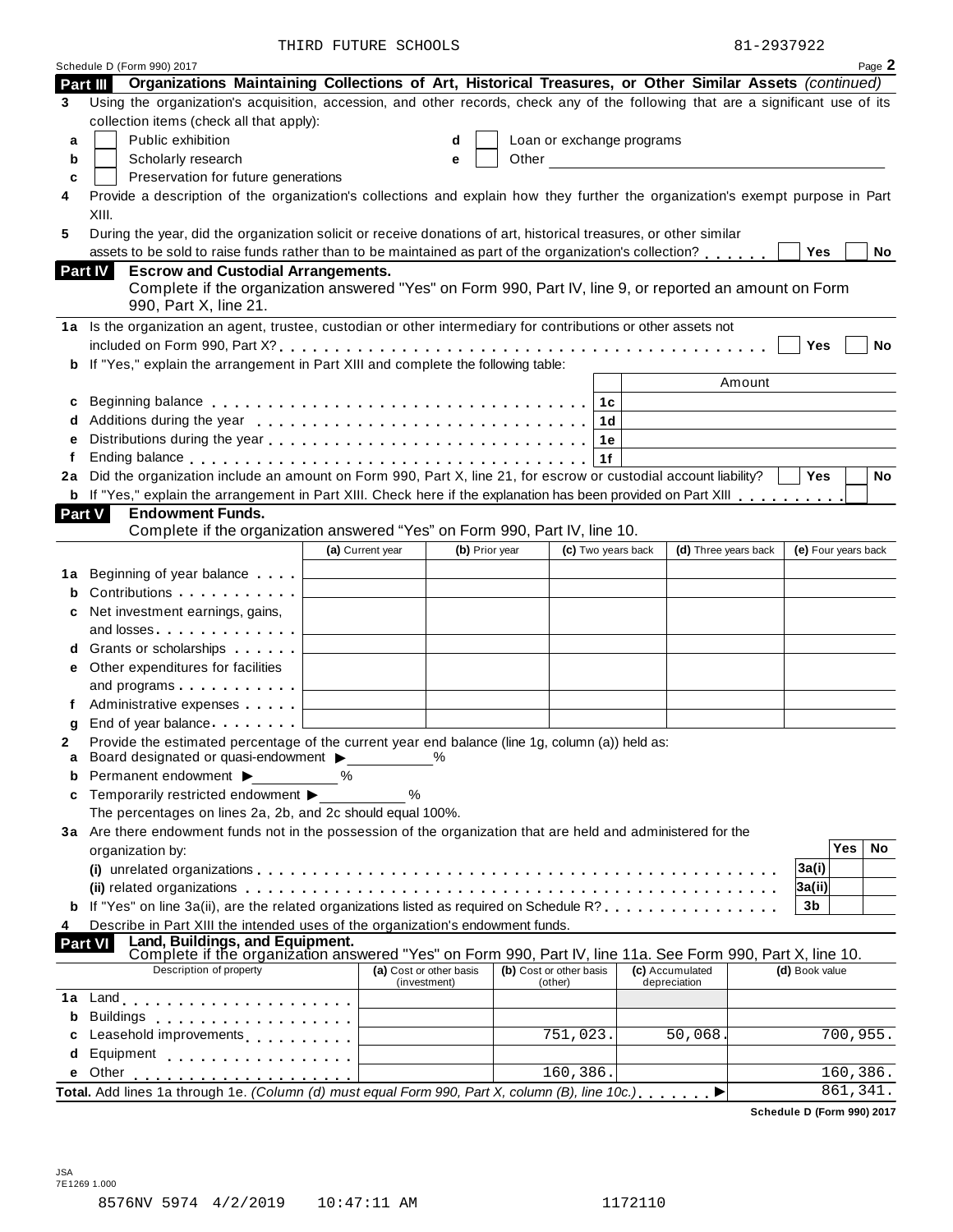|                  | Schedule D (Form 990) 2017                                                                                                    |                 | Page 3                                                                                                                                               |
|------------------|-------------------------------------------------------------------------------------------------------------------------------|-----------------|------------------------------------------------------------------------------------------------------------------------------------------------------|
| Part VII         | <b>Investments - Other Securities.</b>                                                                                        |                 | Complete if the organization answered "Yes" on Form 990, Part IV, line 11b. See Form 990, Part X, line 12.                                           |
|                  | (a) Description of security or category<br>(including name of security)                                                       | (b) Book value  | (c) Method of valuation:<br>Cost or end-of-year market value                                                                                         |
|                  | (1) Financial derivatives                                                                                                     |                 |                                                                                                                                                      |
|                  | (2) Closely-held equity interests                                                                                             |                 |                                                                                                                                                      |
|                  | $(3)$ Other $(3)$                                                                                                             |                 |                                                                                                                                                      |
| (A)              |                                                                                                                               |                 |                                                                                                                                                      |
| (B)              |                                                                                                                               |                 |                                                                                                                                                      |
| (C)              |                                                                                                                               |                 |                                                                                                                                                      |
| (D)              |                                                                                                                               |                 |                                                                                                                                                      |
| (E)              |                                                                                                                               |                 |                                                                                                                                                      |
| (F)              |                                                                                                                               |                 |                                                                                                                                                      |
| (G)              |                                                                                                                               |                 |                                                                                                                                                      |
| (H)              | Total. (Column (b) must equal Form 990, Part X, col. (B) line 12.) $\blacktriangleright$                                      |                 |                                                                                                                                                      |
| <b>Part VIII</b> | <b>Investments - Program Related.</b>                                                                                         |                 |                                                                                                                                                      |
|                  |                                                                                                                               |                 | Complete if the organization answered "Yes" on Form 990, Part IV, line 11c. See Form 990, Part X, line 13.                                           |
|                  | (a) Description of investment                                                                                                 | (b) Book value  | (c) Method of valuation:                                                                                                                             |
|                  |                                                                                                                               |                 | Cost or end-of-year market value                                                                                                                     |
| (1)              |                                                                                                                               |                 |                                                                                                                                                      |
| (2)              |                                                                                                                               |                 |                                                                                                                                                      |
| (3)              |                                                                                                                               |                 |                                                                                                                                                      |
| (4)              |                                                                                                                               |                 |                                                                                                                                                      |
| (5)              |                                                                                                                               |                 |                                                                                                                                                      |
| (6)              |                                                                                                                               |                 |                                                                                                                                                      |
| (7)              |                                                                                                                               |                 |                                                                                                                                                      |
| (8)              |                                                                                                                               |                 |                                                                                                                                                      |
| (9)              |                                                                                                                               |                 |                                                                                                                                                      |
|                  | Total. (Column (b) must equal Form 990, Part X, col. (B) line 13.) $\blacktriangleright$                                      |                 |                                                                                                                                                      |
| <b>Part IX</b>   | <b>Other Assets.</b>                                                                                                          |                 |                                                                                                                                                      |
|                  |                                                                                                                               |                 | Complete if the organization answered "Yes" on Form 990, Part IV, line 11d. See Form 990, Part X, line 15.                                           |
|                  | (1) LEASE DEPOSIT                                                                                                             | (a) Description | (b) Book value<br>61,500.                                                                                                                            |
|                  |                                                                                                                               |                 |                                                                                                                                                      |
| (2)<br>(3)       |                                                                                                                               |                 |                                                                                                                                                      |
|                  |                                                                                                                               |                 |                                                                                                                                                      |
| (4)<br>(5)       |                                                                                                                               |                 |                                                                                                                                                      |
| (6)              |                                                                                                                               |                 |                                                                                                                                                      |
| (7)              |                                                                                                                               |                 |                                                                                                                                                      |
| (8)              |                                                                                                                               |                 |                                                                                                                                                      |
| (9)              |                                                                                                                               |                 |                                                                                                                                                      |
|                  | Total. (Column (b) must equal Form 990, Part X, col. (B) line 15.). $\ldots \ldots \ldots \ldots \ldots \ldots \ldots \ldots$ |                 | 61,500.                                                                                                                                              |
| Part X           | <b>Other Liabilities.</b>                                                                                                     |                 | Complete if the organization answered "Yes" on Form 990, Part IV, line 11e or 11f. See Form 990, Part X,                                             |
|                  | line 25.                                                                                                                      |                 |                                                                                                                                                      |
| 1.               | (a) Description of liability                                                                                                  | (b) Book value  |                                                                                                                                                      |
|                  | (1) Federal income taxes                                                                                                      |                 |                                                                                                                                                      |
|                  | (2) NET PENSION LIABILITY                                                                                                     | 14, 342, 116.   |                                                                                                                                                      |
|                  | (3) NET OPED LIABILITY                                                                                                        | 327,514.        |                                                                                                                                                      |
| (4)              |                                                                                                                               |                 |                                                                                                                                                      |
| (5)              |                                                                                                                               |                 |                                                                                                                                                      |
| (6)              |                                                                                                                               |                 |                                                                                                                                                      |
| (7)<br>(8)       |                                                                                                                               |                 |                                                                                                                                                      |
| (9)              |                                                                                                                               |                 |                                                                                                                                                      |
|                  | Total. (Column (b) must equal Form 990, Part X, col. (B) line 25.) $\blacktriangleright$                                      | 14,669,630.     |                                                                                                                                                      |
|                  |                                                                                                                               |                 | 2. Liability for uncertain tax positions. In Part XIII, provide the text of the footnote to the organization's financial statements that reports the |

organization's liability for uncertain tax positions under FIN 48 (ASC 740). Check here ifthe text of the footnote has been provided in Part XIII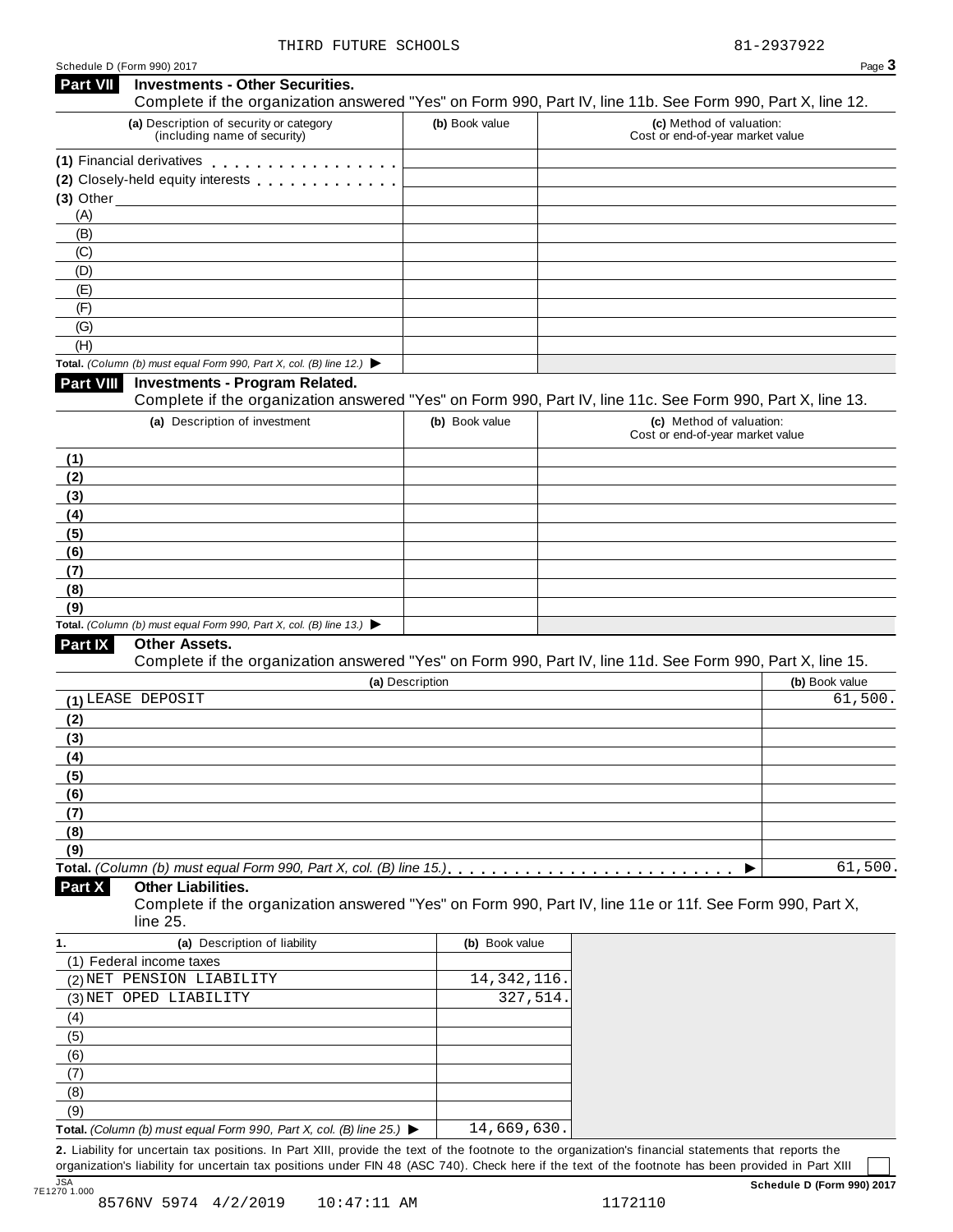|  | THIRD FUTURE SCHOOLS |
|--|----------------------|
|  |                      |

|                 | Schedule D (Form 990) 2017                                                                                                                                           |              | Page 4        |
|-----------------|----------------------------------------------------------------------------------------------------------------------------------------------------------------------|--------------|---------------|
| Part XI         | Reconciliation of Revenue per Audited Financial Statements With Revenue per Return.<br>Complete if the organization answered "Yes" on Form 990, Part IV, line 12a.   |              |               |
| 1               | Total revenue, gains, and other support per audited financial statements                                                                                             | $\mathbf{1}$ | 5,350,113.    |
| $\overline{2}$  | Amounts included on line 1 but not on Form 990, Part VIII, line 12:                                                                                                  |              |               |
| a               | 2a<br>Net unrealized gains (losses) on investments                                                                                                                   |              |               |
| b               | 2 <sub>b</sub>                                                                                                                                                       |              |               |
| c               | 2 <sub>c</sub>                                                                                                                                                       |              |               |
| d               | 250,000.<br>2d                                                                                                                                                       |              |               |
| е               |                                                                                                                                                                      | 2e           | 250,000.      |
| 3               |                                                                                                                                                                      | 3            | 5, 100, 113.  |
| 4               | Amounts included on Form 990, Part VIII, line 12, but not on line 1:                                                                                                 |              |               |
| a               | 4a<br>Investment expenses not included on Form 990, Part VIII, line 7b                                                                                               |              |               |
| b               | 4b                                                                                                                                                                   |              |               |
| C.              |                                                                                                                                                                      | 4c           |               |
| 5.              | Total revenue. Add lines 3 and 4c. (This must equal Form 990, Part I, line 12.)                                                                                      | 5            | 5, 100, 113.  |
| <b>Part XII</b> | Reconciliation of Expenses per Audited Financial Statements With Expenses per Return.<br>Complete if the organization answered "Yes" on Form 990, Part IV, line 12a. |              | 5,953,663.    |
| 1               |                                                                                                                                                                      | 1            |               |
| 2               | Amounts included on line 1 but not on Form 990, Part IX, line 25:                                                                                                    |              |               |
| a               | 2a                                                                                                                                                                   |              |               |
| b               | 2 <sub>b</sub>                                                                                                                                                       |              |               |
| C               | 2 <sub>c</sub>                                                                                                                                                       |              |               |
| d               | 1,709,501.                                                                                                                                                           |              |               |
| е               |                                                                                                                                                                      | 2e           | 1,709,501.    |
| 3.              |                                                                                                                                                                      | 3            | 4, 244, 162.  |
| 4               | Amounts included on Form 990, Part IX, line 25, but not on line 1:                                                                                                   |              |               |
| a               | 4а<br>Investment expenses not included on Form 990, Part VIII, line 7b $\ldots \ldots$                                                                               |              |               |
| b               | 6, 127, 025.<br>4 <sub>b</sub>                                                                                                                                       |              |               |
| c               |                                                                                                                                                                      | 4c           | 6, 127, 025.  |
| 5.              | Total expenses. Add lines 3 and 4c. (This must equal Form 990, Part I, line 18.)                                                                                     | 5            | 10, 371, 187. |
|                 | Part XIII Supplemental Information.                                                                                                                                  |              |               |
|                 | Provide the descriptions required for Part II, lines 3, 5, and 9; Part III, lines 1a and 4; Part IV, lines 1b and 2b; Part V, line 4; Part X, line                   |              |               |

2; Part XI, lines 2d and 4b; and Part XII, lines 2d and 4b. Also complete this part to provide any additional information.

SEE PAGE 5

JSA **Schedule D (Form 990) 2017**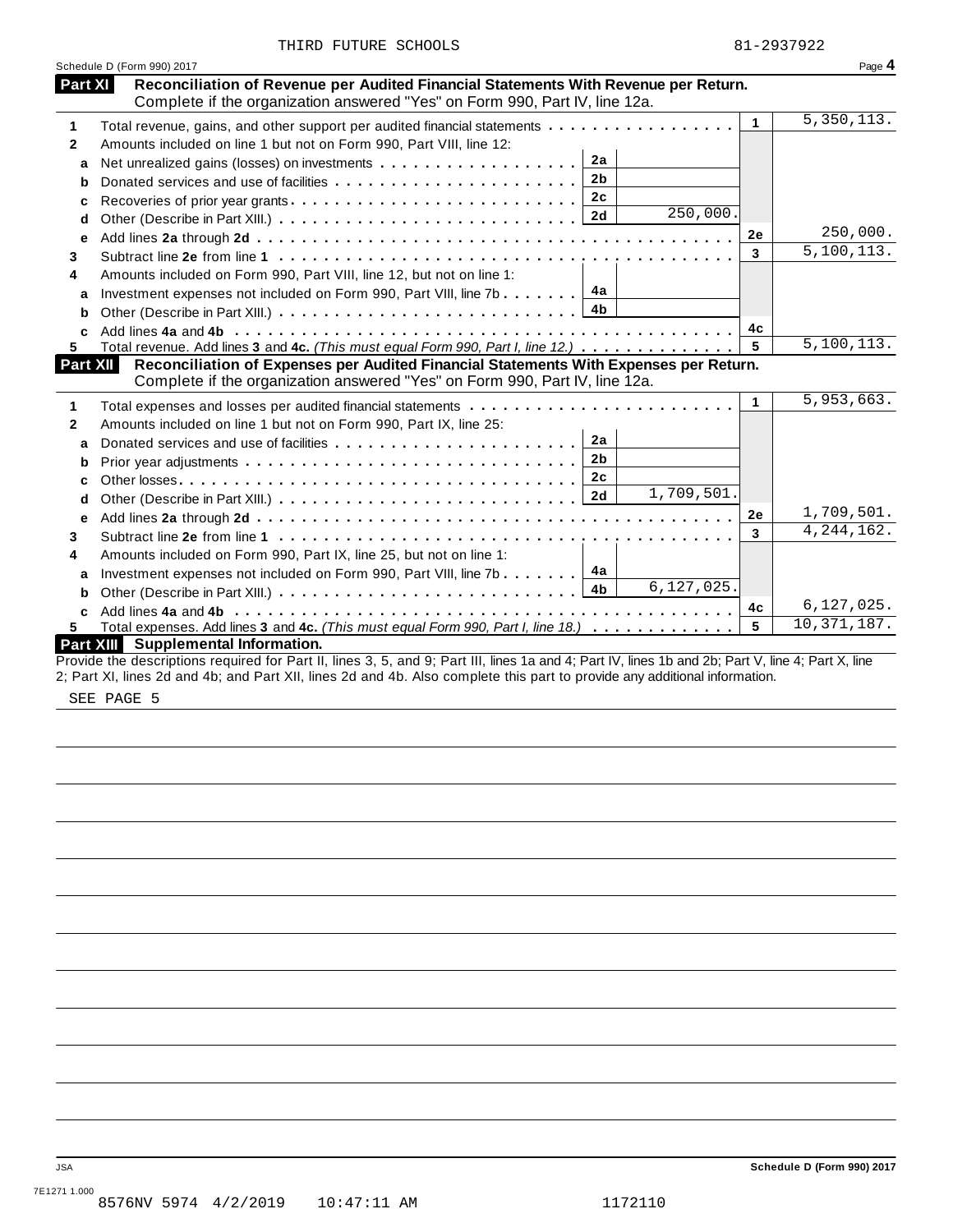| 81-2937922 | Page 5 |
|------------|--------|
|            |        |

| Schedule D (Form 990) 2017 | THIRD FUTURE SCHOOLS                                                   | 81-2937922 | Page 5 |
|----------------------------|------------------------------------------------------------------------|------------|--------|
|                            | <b>Part XIII</b> Supplemental Information (continued)                  |            |        |
|                            | SCHEDULE D, PART X, LINE 2                                             |            |        |
|                            |                                                                        |            |        |
|                            | UNCERTAIN TAX POSITIONS:                                               |            |        |
|                            | MANAGEMENT HAS EVALUATED THEIR INCOME TAX POSITIONS UNDER THE GUIDANCE |            |        |
|                            | INCLUDED IN ASC 740. BASED ON THEIR REVIEW, MANAGEMENT HAS NOT         |            |        |
|                            | IDENTIFIED ANY MATERIAL UNCERTAIN TAX POSITIONS TO BE RECORDED OR      |            |        |
|                            | DISCLOSED IN THE FINANCIAL STATEMENTS.                                 |            |        |
|                            |                                                                        |            |        |
|                            |                                                                        |            |        |
|                            | SCHEDULE D, PART XI, LINE 2D                                           |            |        |
|                            | REVENUE ON BOOKS, NOT ON RETURN                                        |            |        |
|                            | 250,000<br>REVENUE REMOVED THROUGH CONSOLIDATION                       |            |        |
|                            |                                                                        |            |        |
|                            | SCHEDULE D, PART XII, LINE 2D                                          |            |        |
|                            | EXPENSES ON BOOKS, NOT ON RETURN:                                      |            |        |
|                            | CAPITAL OUTLAYS TREATED AS EXPENDITURES                                |            |        |
|                            | 204,584<br>ON GOVERMENTAL FUNDS REPORT                                 |            |        |
|                            | 1,504,917<br>EXPENSES REMOVED THROUGH CONSOLIDATION                    |            |        |
| TOTAL                      | 1,709,501                                                              |            |        |
|                            |                                                                        |            |        |
|                            | SCHEDULE D, PART XII, LINE 4B                                          |            |        |
|                            | EXPENSES ON RETURN, NOT ON BOOKS:                                      |            |        |
|                            |                                                                        |            |        |
|                            | DEPRECIATION EXPENSE TREATED AS CAPITAL OUTLAY                         |            |        |
|                            | 50,068<br>ON GOVERMENTAL FUND REPORT                                   |            |        |
|                            | 1,025,101<br>INTERCOMPANY GRANT                                        |            |        |
|                            | PENSION EXPENSE NOT REPORTED AS AN EXPENDITURE ON THE                  |            |        |
|                            | 5,051,856<br>GOVERMENTAL FUND REPORT                                   |            |        |
| $_{\tt TOTAL}$             | 6,127,025                                                              |            |        |
|                            |                                                                        |            |        |

JSA 7E1226 1.000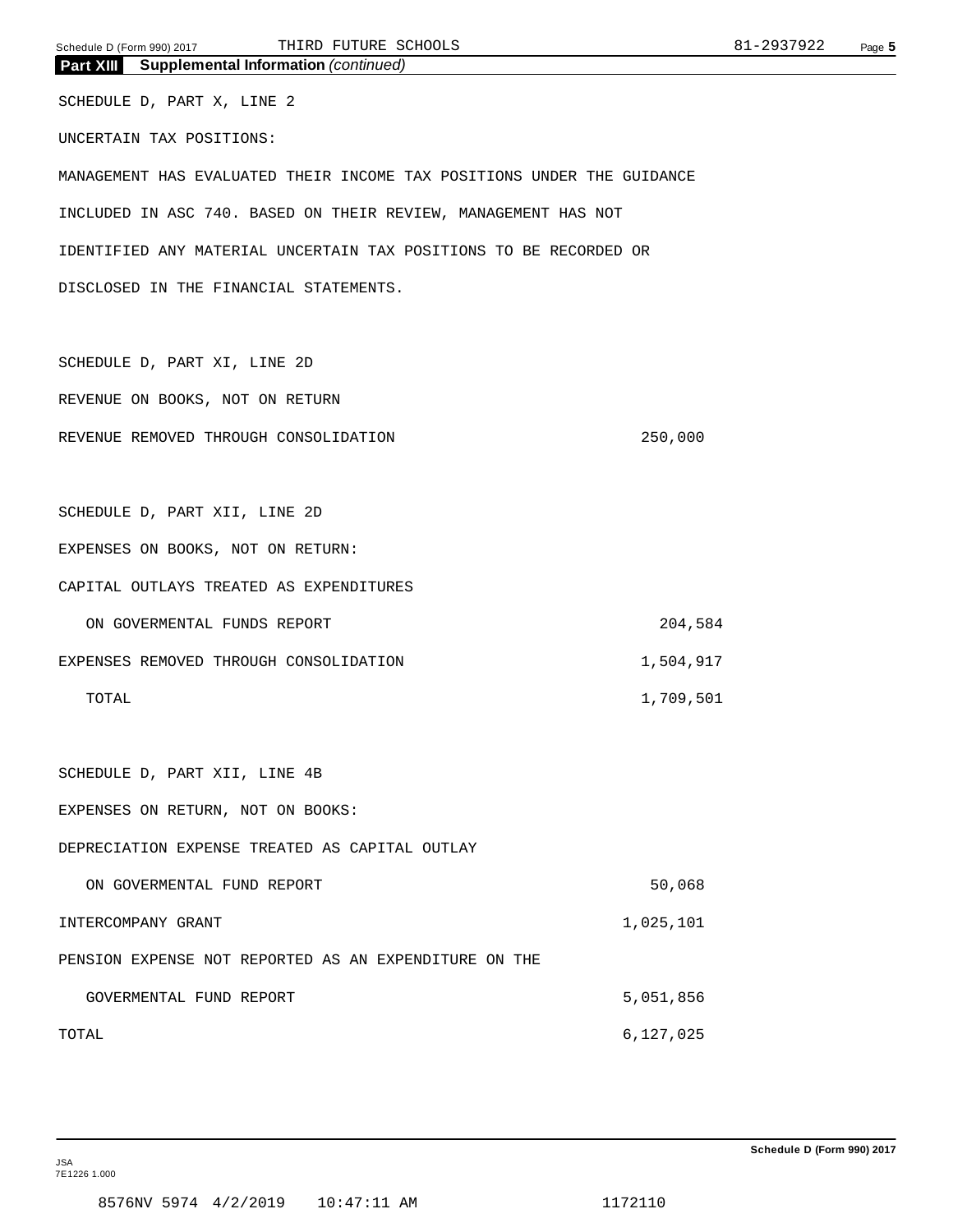**Part I**

## **Schools**

| <b>UVIILDULL L</b><br>(Form 990 or 990-EZ) | <b>JUNUUS</b><br>Complete if the organization answered "Yes" on Form 990,<br>Part IV, line 13, or Form 990-EZ, Part VI, line 48. | 2017                  |  |
|--------------------------------------------|----------------------------------------------------------------------------------------------------------------------------------|-----------------------|--|
| Department of the Treasury                 | Attach to Form 990 or Form 990-EZ.                                                                                               | <b>Open to Public</b> |  |
| Internal Revenue Service                   | Go to www.irs.gov/Form990 for the latest information.                                                                            | <b>Inspection</b>     |  |



Name of the organization **intervalse of the organization intervalse of the organization number intervalse of the organization intervalse of the organization intervalse of the organization intervalse of the organi** 

THIRD FUTURE SCHOOLS 81-2937922

|    |                                                                                                                      |                | <b>YES</b> | <b>NO</b> |
|----|----------------------------------------------------------------------------------------------------------------------|----------------|------------|-----------|
| 1  | Does the organization have a racially nondiscriminatory policy toward students by statement in its charter,          |                |            |           |
|    | bylaws, other governing instrument, or in a resolution of its governing body?                                        | $\mathbf{1}$   | Χ          |           |
|    | Does the organization include a statement of its racially nondiscriminatory policy toward students in all its        |                |            |           |
|    | brochures, catalogues, and other written communications with the public dealing with student admissions,             |                |            |           |
|    |                                                                                                                      | $\mathbf{2}$   | Χ          |           |
|    | Has the organization publicized its racially nondiscriminatory policy through newspaper or broadcast media           |                |            |           |
|    | during the period of solicitation for students, or during the registration period if it has no solicitation program, |                |            |           |
|    | in a way that makes the policy known to all parts of the general community it serves? If "Yes," please               |                |            |           |
|    |                                                                                                                      | 3              | Χ          |           |
|    | SEE SUPPLEMENTAL PAGE                                                                                                |                |            |           |
|    |                                                                                                                      |                |            |           |
|    |                                                                                                                      |                |            |           |
|    | Does the organization maintain the following?                                                                        |                | Χ          |           |
|    | Records indicating the racial composition of the student body, faculty, and administrative staff?                    | 4a             |            |           |
| b  | Records documenting that scholarships and other financial assistance are awarded on a racially                       |                | Χ          |           |
|    |                                                                                                                      | 4b             |            |           |
|    | c Copies of all catalogues, brochures, announcements, and other written communications to the public dealing         |                |            |           |
|    |                                                                                                                      | 4с             | Χ<br>X     |           |
|    |                                                                                                                      | 4 <sub>d</sub> |            |           |
|    | If you answered "No" to any of the above, please explain. If you need more space, use Part II.                       |                |            |           |
|    |                                                                                                                      |                |            |           |
|    |                                                                                                                      |                |            |           |
|    |                                                                                                                      |                |            |           |
|    | Does the organization discriminate by race in any way with respect to:                                               |                |            | Χ         |
| a  |                                                                                                                      | 5a             |            |           |
|    |                                                                                                                      |                |            | Χ         |
|    |                                                                                                                      | 5b             |            |           |
| c  |                                                                                                                      | 5с             |            | Χ         |
|    |                                                                                                                      | 5d             |            | Χ         |
|    |                                                                                                                      |                |            |           |
|    |                                                                                                                      | 5e             |            | Χ         |
|    |                                                                                                                      |                |            |           |
|    |                                                                                                                      | 5f             |            | Χ         |
|    |                                                                                                                      |                |            |           |
| g  |                                                                                                                      | 5g             |            | Χ         |
|    |                                                                                                                      |                |            |           |
|    |                                                                                                                      | 5h             |            | Χ         |
|    | If you answered "Yes" to any of the above, please explain. If you need more space, use Part II.                      |                |            |           |
|    |                                                                                                                      |                |            |           |
|    |                                                                                                                      |                |            |           |
|    |                                                                                                                      |                |            |           |
|    |                                                                                                                      |                |            |           |
| 6а | Does the organization receive any financial aid or assistance from a governmental agency?                            | 6a             | Χ          |           |
|    | <b>b</b> Has the organization's right to such aid ever been revoked or suspended?                                    | 6b             |            | X         |
|    | If you answered "Yes" on either line 6a or line 6b, explain on Part II.                                              |                |            |           |
|    | Does the organization certify that it has complied with the applicable requirements of sections 4.01 through         |                |            |           |
|    | 4.05 of Rev. Proc. 75-50, 1975-2 C.B. 587, covering racial nondiscrimination? If "No," explain on Part II            |                | Χ          |           |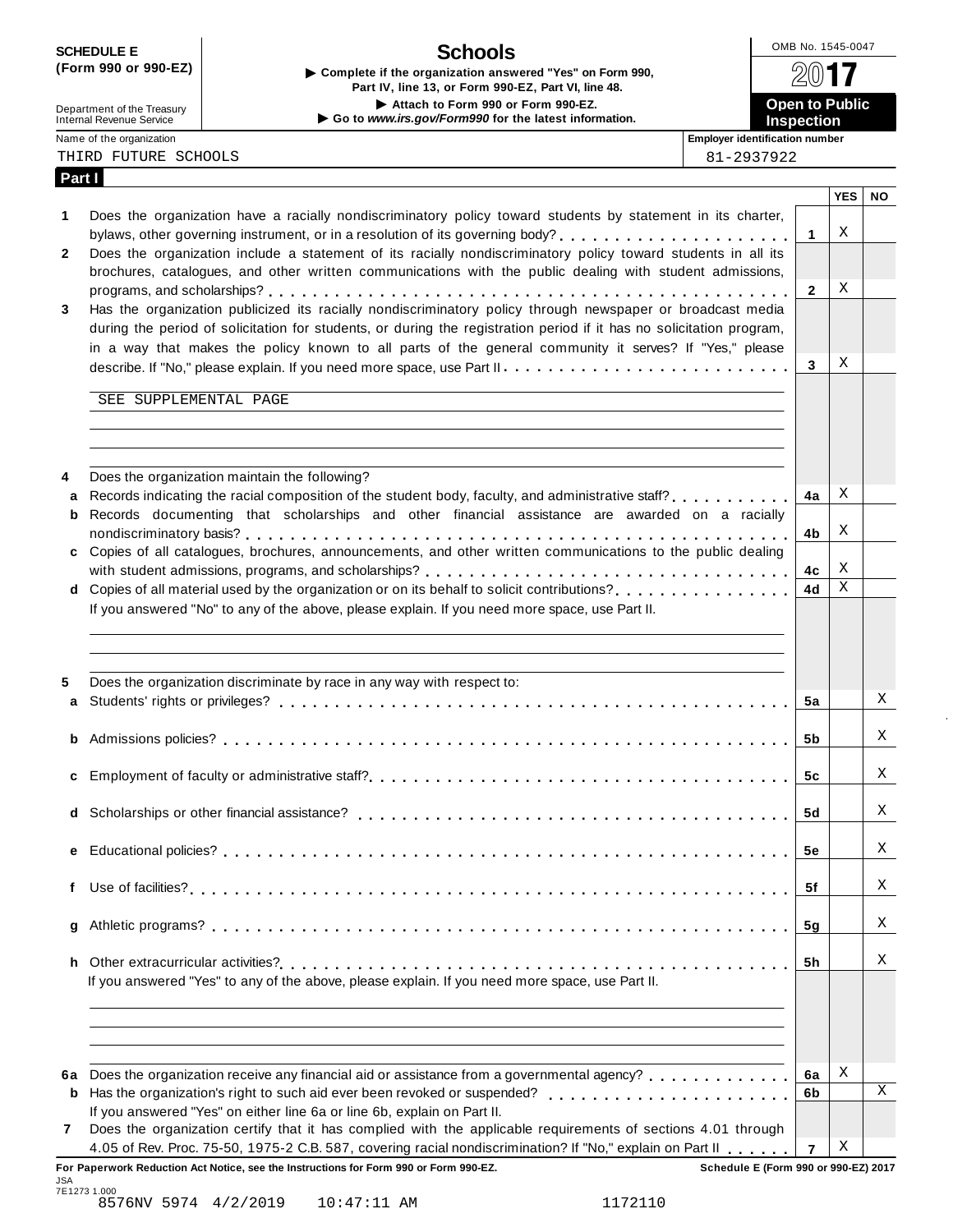**Supplemental Information.** Provide the explanations required by Part I, lines 3, 4d, 5h, 6b, and 7, as applicable. **Part II** Supplemental Information. Provide the explanations required Maso provide any other additional information (see instructions).

SCHEDULE E, PART I, LINE 3

RACIALLY NONDISCRIMINATORY POLICY:

THE POLICY IS AVAILABLE ON THE SCHOOL WEBSITE.

SCHEDULE E, PART I, LINE 6A

FINANCIAL AID OR ASSISTANCE FROM A GOVERNMENTAL AGENCY:

THE SCHOOL RECEIVES FUNDING FROM THE COLORADO DEPARTMENT OF EDUCATION.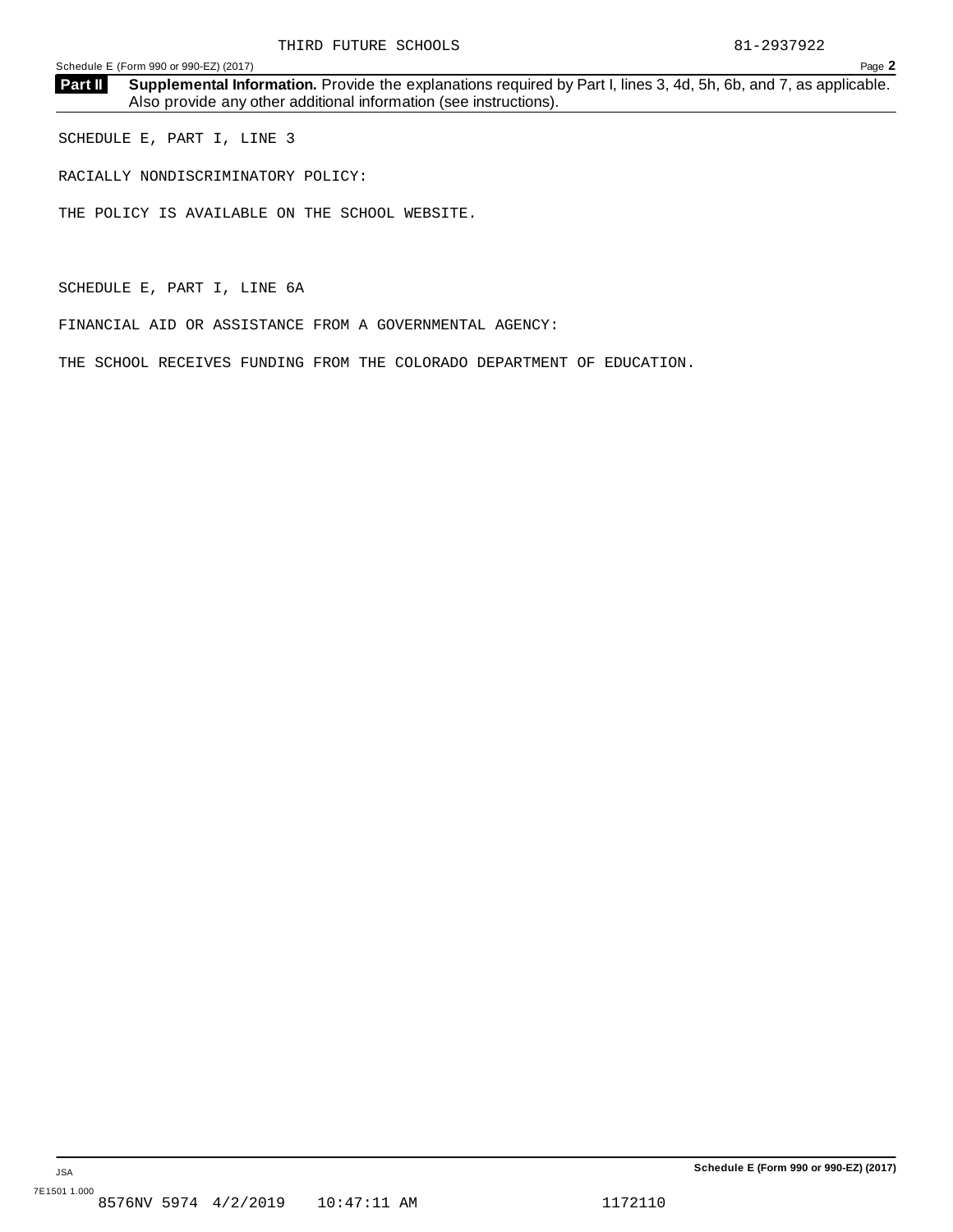| <b>SCHEDULE I</b><br>(Form 990)                                                                                                                                                                                                                                                      |            |                                    | <b>Grants and Other Assistance to Organizations,</b><br>Governments, and Individuals in the United States |                                       |                                                             |                                          | OMB No. 1545-0047                     |
|--------------------------------------------------------------------------------------------------------------------------------------------------------------------------------------------------------------------------------------------------------------------------------------|------------|------------------------------------|-----------------------------------------------------------------------------------------------------------|---------------------------------------|-------------------------------------------------------------|------------------------------------------|---------------------------------------|
|                                                                                                                                                                                                                                                                                      |            |                                    | Complete if the organization answered "Yes" on Form 990, Part IV, line 21 or 22.                          |                                       |                                                             |                                          | $201$ <b>7</b>                        |
| Department of the Treasury                                                                                                                                                                                                                                                           |            |                                    | Attach to Form 990.                                                                                       |                                       |                                                             |                                          | <b>Open to Public</b>                 |
| <b>Internal Revenue Service</b>                                                                                                                                                                                                                                                      |            |                                    | Go to www.irs.gov/Form990 for the latest information.                                                     |                                       |                                                             |                                          | Inspection                            |
| Name of the organization                                                                                                                                                                                                                                                             |            |                                    |                                                                                                           |                                       |                                                             | <b>Employer identification number</b>    |                                       |
| THIRD FUTURE SCHOOLS<br><b>General Information on Grants and Assistance</b>                                                                                                                                                                                                          |            |                                    |                                                                                                           |                                       |                                                             | 81-2937922                               |                                       |
| Part I                                                                                                                                                                                                                                                                               |            |                                    |                                                                                                           |                                       |                                                             |                                          |                                       |
| Does the organization maintain records to substantiate the amount of the grants or assistance, the grantees' eligibility for the grants or assistance, and<br>1.                                                                                                                     |            |                                    |                                                                                                           |                                       |                                                             |                                          | $X$ Yes<br>No                         |
| Describe in Part IV the organization's procedures for monitoring the use of grant funds in the United States.<br>2                                                                                                                                                                   |            |                                    |                                                                                                           |                                       |                                                             |                                          |                                       |
| Grants and Other Assistance to Domestic Organizations and Domestic Governments. Complete if the organization answered "Yes" on Form<br>Part II<br>990, Part IV, line 21, for any recipient that received more than \$5,000. Part II can be duplicated if additional space is needed. |            |                                    |                                                                                                           |                                       |                                                             |                                          |                                       |
| 1 (a) Name and address of organization<br>or government                                                                                                                                                                                                                              | $(b)$ EIN  | (c) IRC section<br>(if applicable) | (d) Amount of cash<br>grant                                                                               | (e) Amount of non-<br>cash assistance | (f) Method of valuation<br>(book, FMV, appraisal,<br>other) | (g) Description of<br>noncash assistance | (h) Purpose of grant<br>or assistance |
| (1) THIRD FUTURE SCHOOLS BUILDING CORPORATION                                                                                                                                                                                                                                        |            |                                    |                                                                                                           |                                       |                                                             |                                          | SUPPORT                               |
| 441 N SABLE BLVD AURORA, CO 80011                                                                                                                                                                                                                                                    | 82-1661585 | 501(C)(3)                          | 1,025,101.                                                                                                |                                       |                                                             |                                          | MISSION                               |
| (2)                                                                                                                                                                                                                                                                                  |            |                                    |                                                                                                           |                                       |                                                             |                                          |                                       |
| (3)                                                                                                                                                                                                                                                                                  |            |                                    |                                                                                                           |                                       |                                                             |                                          |                                       |
| (4)                                                                                                                                                                                                                                                                                  |            |                                    |                                                                                                           |                                       |                                                             |                                          |                                       |
| (5)                                                                                                                                                                                                                                                                                  |            |                                    |                                                                                                           |                                       |                                                             |                                          |                                       |
| (6)                                                                                                                                                                                                                                                                                  |            |                                    |                                                                                                           |                                       |                                                             |                                          |                                       |
| (7)                                                                                                                                                                                                                                                                                  |            |                                    |                                                                                                           |                                       |                                                             |                                          |                                       |
| (8)                                                                                                                                                                                                                                                                                  |            |                                    |                                                                                                           |                                       |                                                             |                                          |                                       |
| (9)                                                                                                                                                                                                                                                                                  |            |                                    |                                                                                                           |                                       |                                                             |                                          |                                       |
| (10)                                                                                                                                                                                                                                                                                 |            |                                    |                                                                                                           |                                       |                                                             |                                          |                                       |
| (11)                                                                                                                                                                                                                                                                                 |            |                                    |                                                                                                           |                                       |                                                             |                                          |                                       |
| (12)                                                                                                                                                                                                                                                                                 |            |                                    |                                                                                                           |                                       |                                                             |                                          |                                       |
| $\mathbf{2}$<br>3<br>For Paperwork Reduction Act Notice, see the Instructions for Form 990.                                                                                                                                                                                          |            |                                    |                                                                                                           |                                       |                                                             |                                          | 1.<br>Schedule I (Form 990) (2017)    |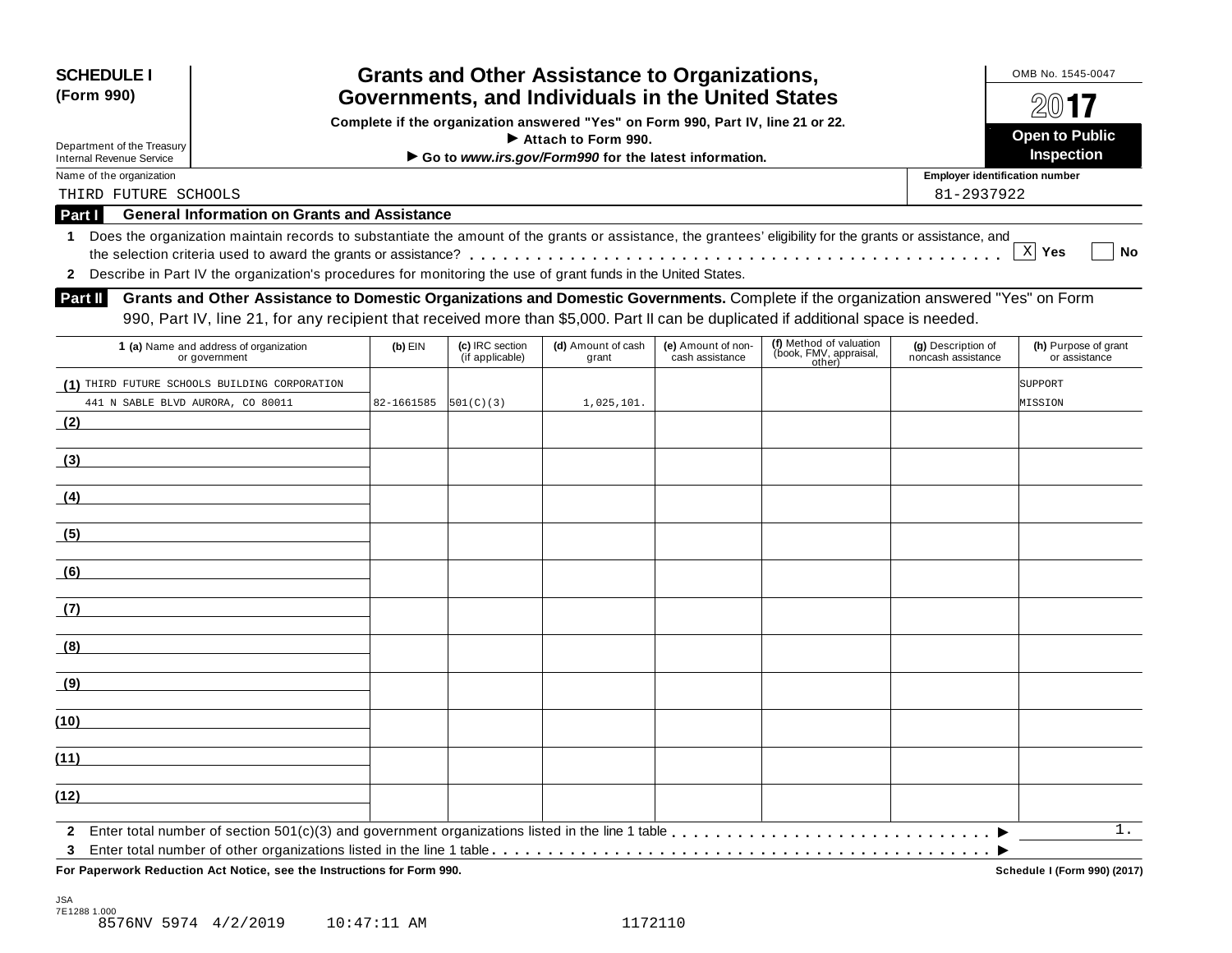# **Part III** Grants and Other Assistance to Domestic Individuals. Complete if the organization answered "Yes" on Form 990, Part IV, line 22.<br>Part III can be duplicated if additional space is needed.

| (a) Type of grant or assistance                                                                                                                                | (b) Number of<br>recipients | (c) Amount of<br>cash grant | (d) Amount of<br>non-cash assistance | (e) Method of valuation (book,<br>FMV, appraisal, other) | (f) Description of non-cash assistance |
|----------------------------------------------------------------------------------------------------------------------------------------------------------------|-----------------------------|-----------------------------|--------------------------------------|----------------------------------------------------------|----------------------------------------|
|                                                                                                                                                                |                             |                             |                                      |                                                          |                                        |
|                                                                                                                                                                |                             |                             |                                      |                                                          |                                        |
|                                                                                                                                                                |                             |                             |                                      |                                                          |                                        |
|                                                                                                                                                                |                             |                             |                                      |                                                          |                                        |
| 5                                                                                                                                                              |                             |                             |                                      |                                                          |                                        |
|                                                                                                                                                                |                             |                             |                                      |                                                          |                                        |
|                                                                                                                                                                |                             |                             |                                      |                                                          |                                        |
| Supplemental Information. Provide the information required in Part I, line 2, Part III, column (b); and any other additional<br><b>Part IV</b><br>information. |                             |                             |                                      |                                                          |                                        |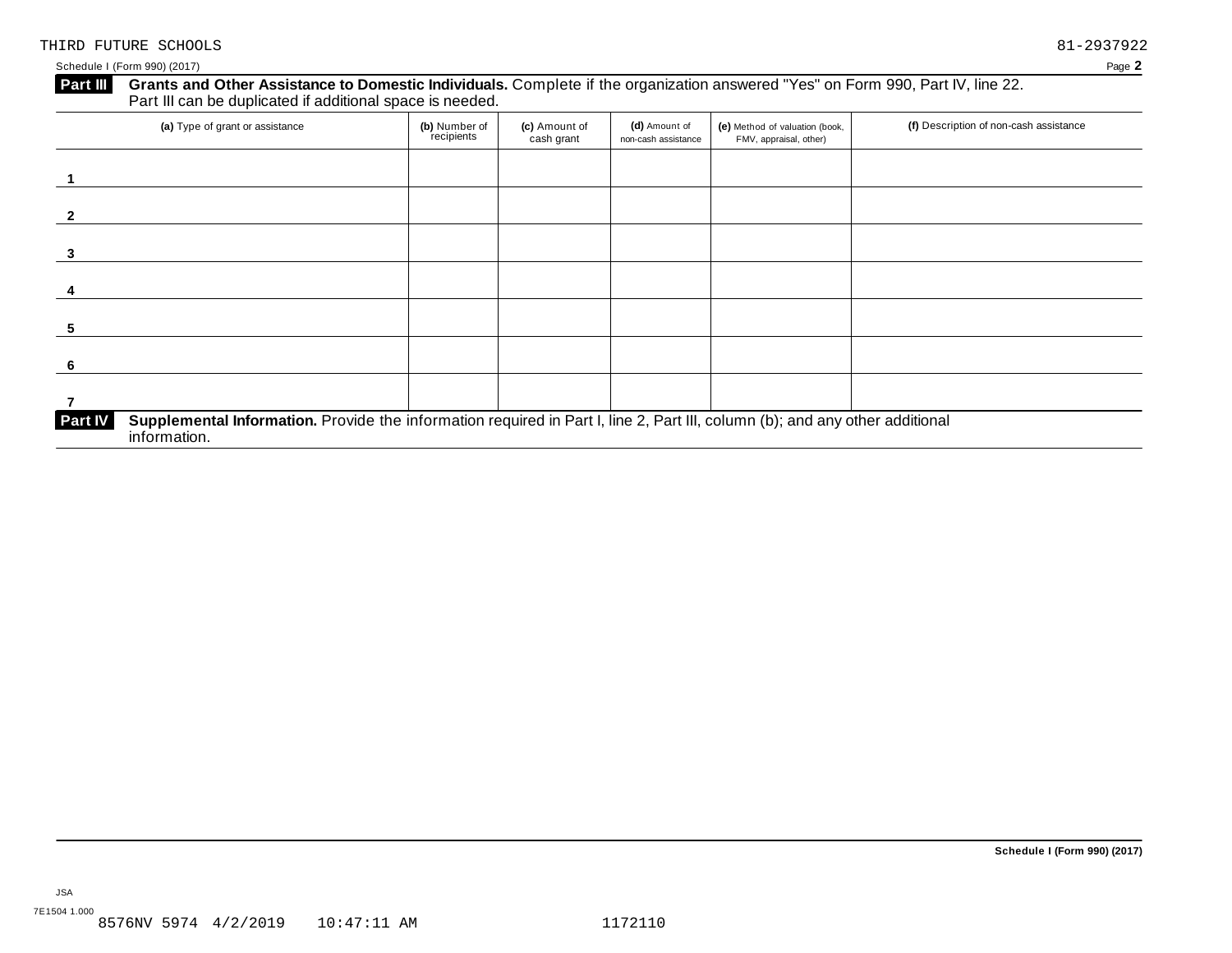| <b>SCHEDULE L</b><br>(Form 990 or 990-EZ) > Complete if the organization answered "Yes" on Form 990, Part IV, line 25a, 25b, 26, 27, 28a, |                                                                                                                                              |                                                                  |    |                            | <b>Transactions With Interested Persons</b>                                                                  |         |                        |                                       |            |                              | OMB No. 1545-0047     |            |                |
|-------------------------------------------------------------------------------------------------------------------------------------------|----------------------------------------------------------------------------------------------------------------------------------------------|------------------------------------------------------------------|----|----------------------------|--------------------------------------------------------------------------------------------------------------|---------|------------------------|---------------------------------------|------------|------------------------------|-----------------------|------------|----------------|
|                                                                                                                                           |                                                                                                                                              |                                                                  |    |                            | 28b, or 28c, or Form 990-EZ, Part V, line 38a or 40b.                                                        |         |                        |                                       |            |                              |                       |            |                |
| Department of the Treasury                                                                                                                |                                                                                                                                              |                                                                  |    |                            | Attach to Form 990 or Form 990-EZ.<br>Go to www.irs.gov/Form990 for instructions and the latest information. |         |                        |                                       |            |                              | <b>Open To Public</b> |            |                |
| <b>Internal Revenue Service</b><br>Name of the organization                                                                               |                                                                                                                                              |                                                                  |    |                            |                                                                                                              |         |                        | <b>Employer identification number</b> |            |                              | <b>Inspection</b>     |            |                |
| THIRD FUTURE SCHOOLS                                                                                                                      |                                                                                                                                              |                                                                  |    |                            |                                                                                                              |         |                        |                                       | 81-2937922 |                              |                       |            |                |
| Part I                                                                                                                                    | Excess Benefit Transactions (section $501(c)(3)$ , section $501(c)(4)$ , and $501(c)(29)$ organizations only).                               |                                                                  |    |                            |                                                                                                              |         |                        |                                       |            |                              |                       |            |                |
|                                                                                                                                           | Complete if the organization answered "Yes" on Form 990, Part IV, line 25a or 25b, or Form 990-EZ, Part V, line 40b.                         |                                                                  |    |                            |                                                                                                              |         |                        |                                       |            |                              |                       |            |                |
|                                                                                                                                           |                                                                                                                                              |                                                                  |    |                            | (b) Relationship between disqualified person and                                                             |         |                        |                                       |            |                              |                       |            | (d) Corrected? |
| 1<br>(a) Name of disqualified person                                                                                                      |                                                                                                                                              |                                                                  |    | organization               |                                                                                                              |         |                        | (c) Description of transaction        |            |                              |                       |            | Yesİ No        |
| (1)                                                                                                                                       |                                                                                                                                              |                                                                  |    |                            |                                                                                                              |         |                        |                                       |            |                              |                       |            |                |
| (2)                                                                                                                                       |                                                                                                                                              |                                                                  |    |                            |                                                                                                              |         |                        |                                       |            |                              |                       |            |                |
| (3)                                                                                                                                       |                                                                                                                                              |                                                                  |    |                            |                                                                                                              |         |                        |                                       |            |                              |                       |            |                |
| (4)<br>(5)                                                                                                                                |                                                                                                                                              |                                                                  |    |                            |                                                                                                              |         |                        |                                       |            |                              |                       |            |                |
| (6)                                                                                                                                       |                                                                                                                                              |                                                                  |    |                            |                                                                                                              |         |                        |                                       |            |                              |                       |            |                |
| $\mathbf{2}$                                                                                                                              | Enter the amount of tax incurred by the organization managers or disqualified persons during the year                                        |                                                                  |    |                            |                                                                                                              |         |                        |                                       |            |                              |                       |            |                |
|                                                                                                                                           |                                                                                                                                              |                                                                  |    |                            |                                                                                                              |         |                        |                                       |            |                              |                       |            |                |
| 3                                                                                                                                         | Enter the amount of tax, if any, on line 2, above, reimbursed by the organization. $\ldots$ , $\ldots$ , $\ldots$ , $\blacktriangleright$ \$ |                                                                  |    |                            |                                                                                                              |         |                        |                                       |            |                              |                       |            |                |
|                                                                                                                                           |                                                                                                                                              |                                                                  |    |                            |                                                                                                              |         |                        |                                       |            |                              |                       |            |                |
| Part II                                                                                                                                   | Loans to and/or From Interested Persons.                                                                                                     |                                                                  |    |                            |                                                                                                              |         |                        |                                       |            |                              |                       |            |                |
|                                                                                                                                           | Complete if the organization answered "Yes" on Form 990-EZ, Part V, line 38a or Form 990, Part IV, line 26; or if the                        |                                                                  |    |                            |                                                                                                              |         |                        |                                       |            |                              |                       |            |                |
|                                                                                                                                           | organization reported an amount on Form 990, Part X, line 5, 6, or 22.                                                                       |                                                                  |    |                            |                                                                                                              |         |                        |                                       |            |                              |                       |            |                |
|                                                                                                                                           |                                                                                                                                              |                                                                  |    |                            |                                                                                                              |         |                        |                                       |            |                              |                       |            |                |
| (a) Name of interested person                                                                                                             | (b) Relationship<br>with organization                                                                                                        | (c) Purpose of<br>loan                                           |    | (d) Loan to or<br>from the | (e) Original<br>principal amount                                                                             |         | (f) Balance due        |                                       |            | (g) In default? (h) Approved | by board or           | agreement? | (i) Written    |
| ATTACHMENT 1                                                                                                                              |                                                                                                                                              |                                                                  |    | organization?              |                                                                                                              |         |                        |                                       |            |                              | committee?            |            |                |
|                                                                                                                                           |                                                                                                                                              |                                                                  | To | From                       |                                                                                                              |         |                        | <b>Yes</b>                            | No         | Yes                          | No                    | Yes        | No             |
| (1)                                                                                                                                       |                                                                                                                                              |                                                                  |    |                            |                                                                                                              |         |                        |                                       |            |                              |                       |            |                |
| (2)                                                                                                                                       |                                                                                                                                              |                                                                  |    |                            |                                                                                                              |         |                        |                                       |            |                              |                       |            |                |
| (3)                                                                                                                                       |                                                                                                                                              |                                                                  |    |                            |                                                                                                              |         |                        |                                       |            |                              |                       |            |                |
| (4)                                                                                                                                       |                                                                                                                                              |                                                                  |    |                            |                                                                                                              |         |                        |                                       |            |                              |                       |            |                |
| (5)                                                                                                                                       |                                                                                                                                              |                                                                  |    |                            |                                                                                                              |         |                        |                                       |            |                              |                       |            |                |
| (6)                                                                                                                                       |                                                                                                                                              |                                                                  |    |                            |                                                                                                              |         |                        |                                       |            |                              |                       |            |                |
| (7)                                                                                                                                       |                                                                                                                                              |                                                                  |    |                            |                                                                                                              |         |                        |                                       |            |                              |                       |            |                |
| (8)<br>(9)                                                                                                                                |                                                                                                                                              |                                                                  |    |                            |                                                                                                              |         |                        |                                       |            |                              |                       |            |                |
| (10)                                                                                                                                      |                                                                                                                                              |                                                                  |    |                            |                                                                                                              |         |                        |                                       |            |                              |                       |            |                |
| Total                                                                                                                                     |                                                                                                                                              |                                                                  |    |                            |                                                                                                              | \$<br>▸ | 405,000                |                                       |            |                              |                       |            |                |
| Part III                                                                                                                                  | <b>Grants or Assistance Benefiting Interested Persons.</b>                                                                                   |                                                                  |    |                            |                                                                                                              |         |                        |                                       |            |                              |                       |            |                |
|                                                                                                                                           | Complete if the organization answered "Yes" on Form 990, Part IV, line 27.                                                                   |                                                                  |    |                            |                                                                                                              |         |                        |                                       |            |                              |                       |            |                |
| (a) Name of interested person                                                                                                             |                                                                                                                                              | (b) Relationship between interested $ $ (c) Amount of assistance |    |                            |                                                                                                              |         | (d) Type of assistance |                                       |            | (e) Purpose of assistance    |                       |            |                |
|                                                                                                                                           |                                                                                                                                              | person and the organization                                      |    |                            |                                                                                                              |         |                        |                                       |            |                              |                       |            |                |
| (1)                                                                                                                                       |                                                                                                                                              |                                                                  |    |                            |                                                                                                              |         |                        |                                       |            |                              |                       |            |                |
| (2)                                                                                                                                       |                                                                                                                                              |                                                                  |    |                            |                                                                                                              |         |                        |                                       |            |                              |                       |            |                |
| (3)                                                                                                                                       |                                                                                                                                              |                                                                  |    |                            |                                                                                                              |         |                        |                                       |            |                              |                       |            |                |
| (4)                                                                                                                                       |                                                                                                                                              |                                                                  |    |                            |                                                                                                              |         |                        |                                       |            |                              |                       |            |                |
| (5)                                                                                                                                       |                                                                                                                                              |                                                                  |    |                            |                                                                                                              |         |                        |                                       |            |                              |                       |            |                |
| (6)<br>(7)                                                                                                                                |                                                                                                                                              |                                                                  |    |                            |                                                                                                              |         |                        |                                       |            |                              |                       |            |                |
|                                                                                                                                           |                                                                                                                                              |                                                                  |    |                            |                                                                                                              |         |                        |                                       |            |                              |                       |            |                |
|                                                                                                                                           |                                                                                                                                              |                                                                  |    |                            |                                                                                                              |         |                        |                                       |            |                              |                       |            |                |
|                                                                                                                                           |                                                                                                                                              |                                                                  |    |                            |                                                                                                              |         |                        |                                       |            |                              |                       |            |                |
| (8)<br>(9)<br>(10)                                                                                                                        |                                                                                                                                              |                                                                  |    |                            |                                                                                                              |         |                        |                                       |            |                              |                       |            |                |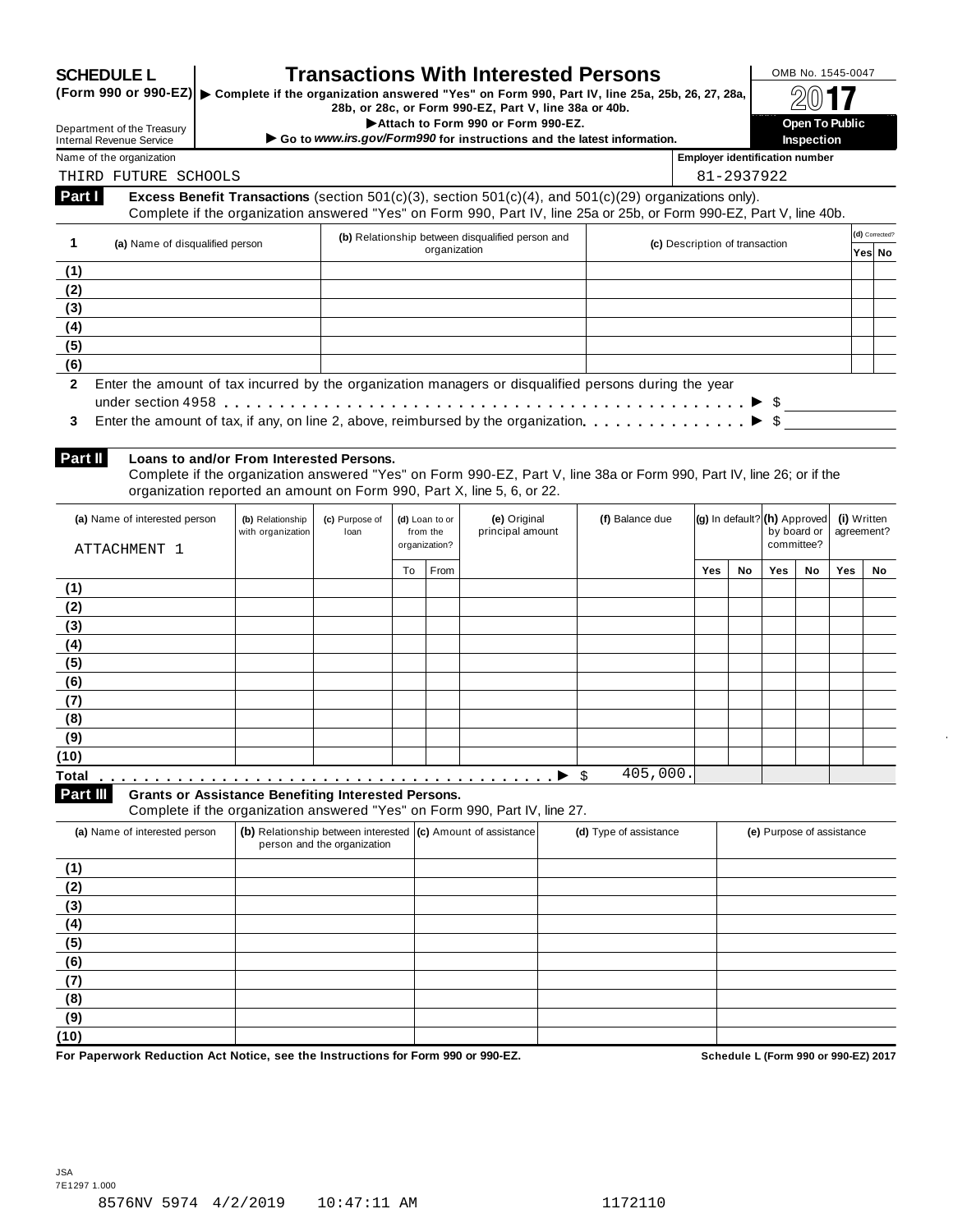Schedule <sup>L</sup> (Form <sup>990</sup> or 990-EZ) <sup>2017</sup> Page **2**

**Business Transactions Involving Interested Persons.**

**Part IV** Business Transactions Involving Interested Persons.<br>Complete if the organization answered "Yes" on Form 990, Part IV, line 28a, 28b, or 28c.

| (a) Name of interested person             | (b) Relationship between<br>interested person and the<br>organization | (c) Amount of<br>transaction | (d) Description of transaction |            | (e) Sharing of<br>organization's<br>revenues? |  |
|-------------------------------------------|-----------------------------------------------------------------------|------------------------------|--------------------------------|------------|-----------------------------------------------|--|
|                                           |                                                                       |                              |                                | <b>Yes</b> | No                                            |  |
| (1)<br>MADELINE MILES                     | FAMILY MEMBER TO CEO                                                  | 46,383.                      | EMPLOYEE OF ORGANIZATION       |            | X                                             |  |
| (2)                                       |                                                                       |                              |                                |            |                                               |  |
| (3)                                       |                                                                       |                              |                                |            |                                               |  |
| (4)                                       |                                                                       |                              |                                |            |                                               |  |
| (5)                                       |                                                                       |                              |                                |            |                                               |  |
| (6)                                       |                                                                       |                              |                                |            |                                               |  |
| (7)                                       |                                                                       |                              |                                |            |                                               |  |
| (8)                                       |                                                                       |                              |                                |            |                                               |  |
| (9)                                       |                                                                       |                              |                                |            |                                               |  |
| (10)                                      |                                                                       |                              |                                |            |                                               |  |
| Part V<br><b>Supplemental Information</b> |                                                                       |                              |                                |            |                                               |  |

**Part V** Supplemental information<br>Provide additional information for responses to questions on Schedule L (see instructions).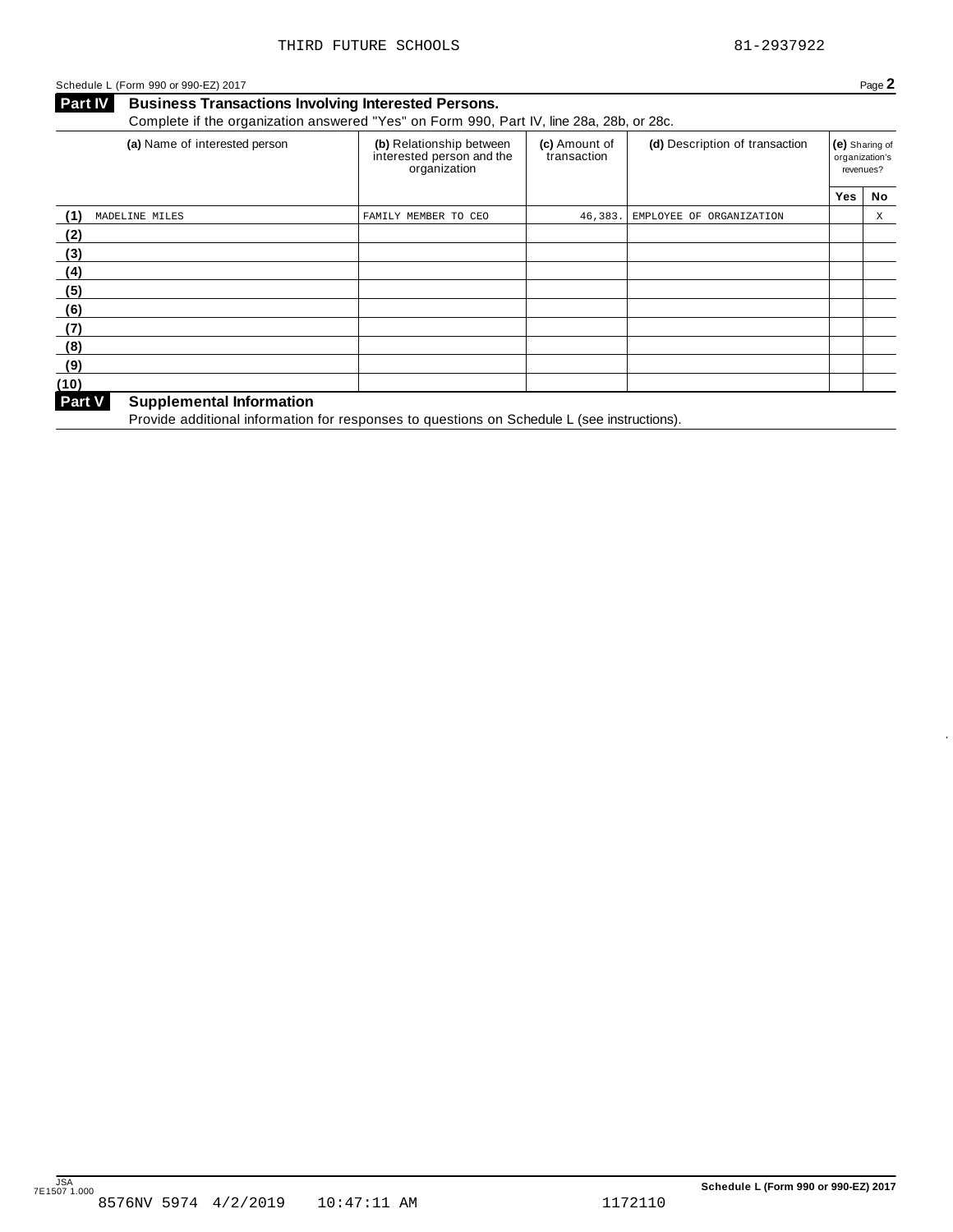<span id="page-36-0"></span>Schedule <sup>L</sup> (Form <sup>990</sup> or 990-EZ) <sup>2017</sup> Page **2**

**Business Transactions Involving Interested Persons.** Complete if the organization answered "Yes" on Form 990, Part IV, line 28a, 28b, or 28c.

| (a) Name of interested person | (b) Relationship between<br>interested person and the<br>organization | (c) Amount of<br>transaction | (d) Description of transaction |            | (e) Sharing of<br>organization's<br>revenues? |  |
|-------------------------------|-----------------------------------------------------------------------|------------------------------|--------------------------------|------------|-----------------------------------------------|--|
|                               |                                                                       |                              |                                | <b>Yes</b> | No                                            |  |
| (1)                           |                                                                       |                              |                                |            |                                               |  |
| (2)                           |                                                                       |                              |                                |            |                                               |  |
| (3)                           |                                                                       |                              |                                |            |                                               |  |
| (4)                           |                                                                       |                              |                                |            |                                               |  |
| (5)                           |                                                                       |                              |                                |            |                                               |  |
| (6)                           |                                                                       |                              |                                |            |                                               |  |
| (7)                           |                                                                       |                              |                                |            |                                               |  |
| (8)                           |                                                                       |                              |                                |            |                                               |  |
| (9)                           |                                                                       |                              |                                |            |                                               |  |
| (10)                          |                                                                       |                              |                                |            |                                               |  |

**Supplemental Information**

Provide additional information for responses to questions on Schedule L (see instructions).

#### SCHEDULE L, PART II

| <b>NAME</b>                                         |          | FLOYD MIKE MILES |
|-----------------------------------------------------|----------|------------------|
| RELATIONSHIP WITH ORGANIZATION CEO                  |          |                  |
| PURPOSE OF LOAN                                     |          | CONSTRUCTION     |
| LOAN TO OR FROM THE ORG.?                           |          | X TO FROM        |
| ORIGINAL PRINCIPAL AMOUNT                           |          | 205,000.         |
| <b>BALANCE DUE</b>                                  |          | 205,000.         |
| IN DEFAULT?                                         |          | YES X NO         |
| APPROVED BY BOARD OR COMMITTEE X YES                |          | NO.              |
| WRITTEN AGREEMENT?                                  | X YES    | NO.              |
|                                                     |          |                  |
| <b>NAME</b>                                         | JOHN LEY |                  |
| RELATIONSHIP WITH ORGANIZATION FAMILY MEMBER TO CEO |          |                  |
| PURPOSE OF LOAN                                     |          | CONSTRUCTION     |
| LOAN TO OR FROM THE ORG.?                           |          | X TO FROM        |
| ORIGINAL PRINCIPAL AMOUNT                           |          | 200,000.         |
| <b>BALANCE DUE</b>                                  |          | 200,000.         |
| IN DEFAULT?                                         |          | YES X NO         |
| APPROVED BY BOARD OR COMMITTEE X YES                |          | NO.              |
| WRITTEN AGREEMENT?                                  | X YES    | NO.              |

#### ATTACHMENT 1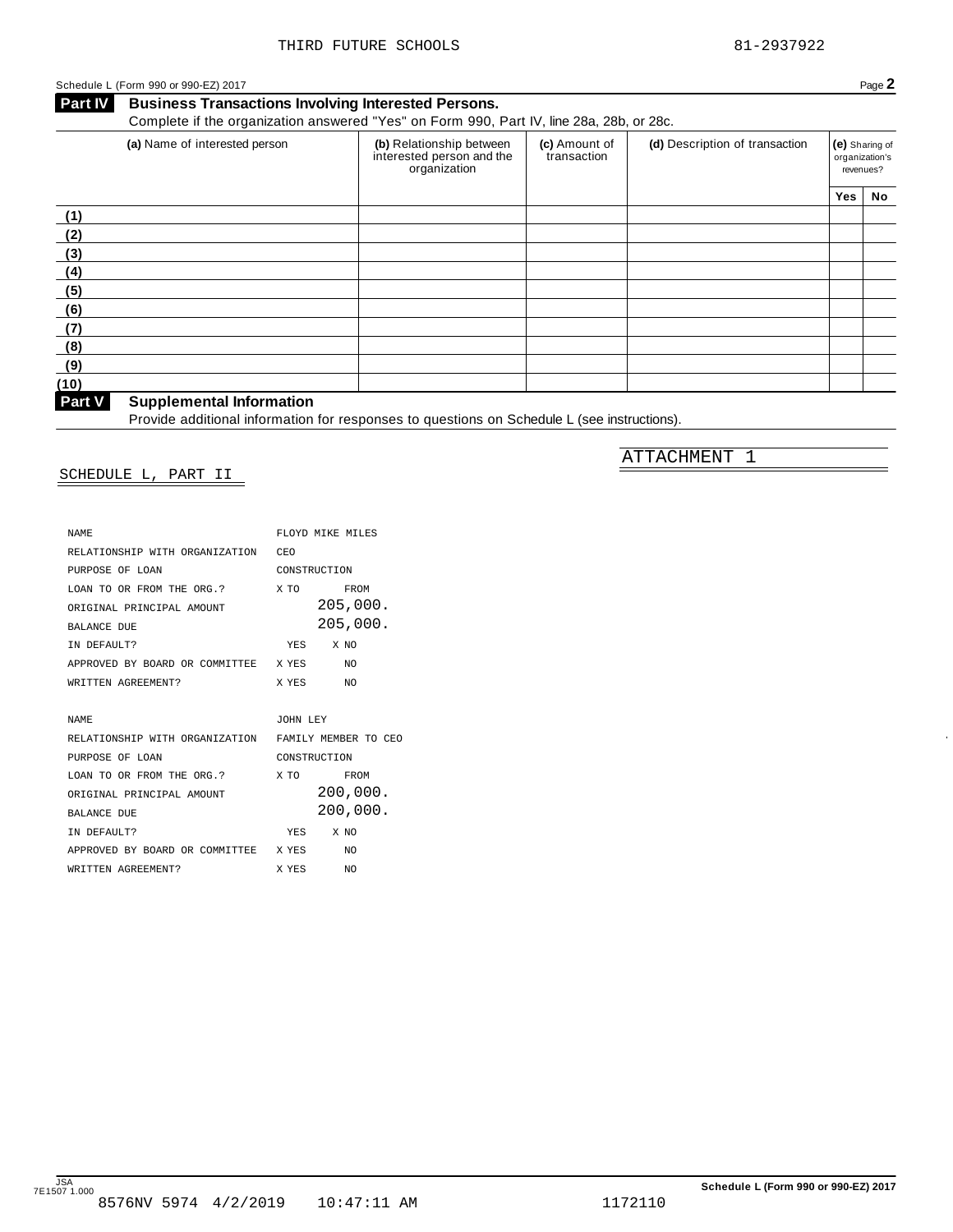## **SCHEDULE O** Supplemental Information to Form 990 or 990-EZ DMB No. 1545-0047

**(Form 990 or 990-EZ) Complete to provide information for responses to specific questions on** plete to provide information for responses to specific questions on  $\Box$   $\Box$   $\Box$ **EXECTED TO PUBLIC 2012 CONSIDER**<br> **EXECTED CONSIDER**<br> **EXECUTED CONSIDERATION CONSIDERATION CONSIDERATION CONSIDERATION CONSIDERATION CONSIDERATION CONSIDERATION CONSIDERATION CONSIDERATION CONS** Department of the Treasury <br>Depen to Public<br>Name of the organization<br>Name of the organization<br>Name of the organization<br>Name of the organization



Department of the Treasury<br>Internal Revenue Service

gov/form990. **Inspection**<br>**Employer identification number** 

FORM 990, PART VI, SECTION B, LINE 7A

OTHER PERSON WHO HAVE THE POWER TO ELECT BOARD MEMBERS:

THE PARENTS OF ENROLLED STUDENTS CAN ELECT UP TO TWO PARENTS AS MEMBERS

OF THE BOARD.

FORM 990, PART VI, SECTION B, LINE 11A

PROCESS TO REVIEW 990:

MEMBERS WERE GIVEN A COPY OF THE 990 FOR THEM TO REVIEW.

FORM 990, PART VI, SECTION B, LINE 15A & 15B

CEO COMPENSATION POLICY:

THIRD FUTURE SCHOOL BOARD OF DIRECTORS EVALUATES THE CEO'S COMPENSATION

BASED ON THE ANNUAL PERFORMANCE EVALUATION.

FORM 990, PART VI, SECTION C, LINE 19 GOVERNING DOCUMENTS DISCLOSURE EXPLANATION. DOCUMENTS AVAILABLE UPON REQUEST. THEY ARE ALSO AVAILABLE ON THE WEBSITE UNDER FINANCIAL TRANSPARENCY.

FORM 990, PART XI, LINE 9 OTHER CHANGE IN NET ASSETS:

PENSION EXPENSE 5,051,856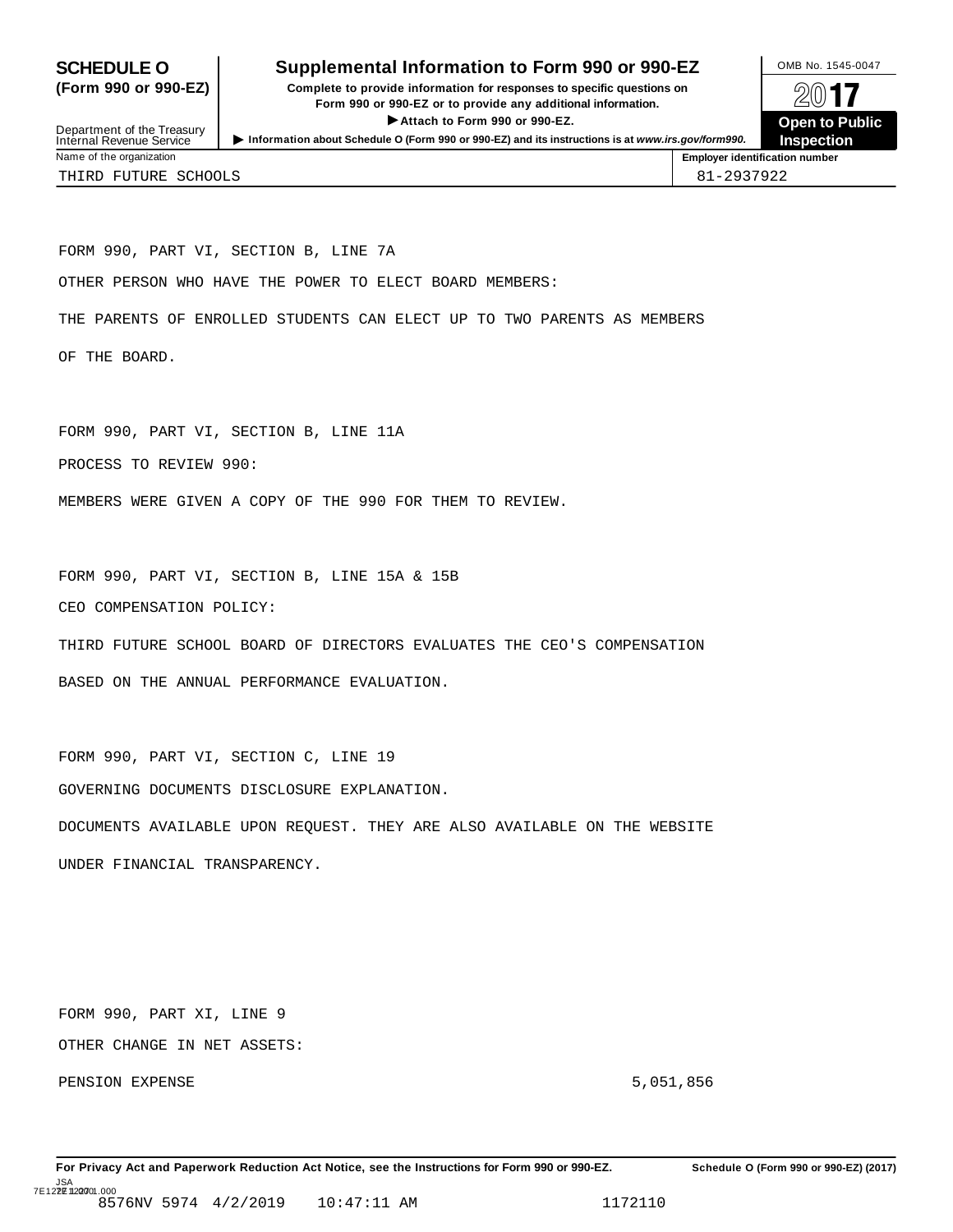<span id="page-38-0"></span>CHANGE IN PENSION EXPENSE IN ACCORDANCE

WITH GASB 68 ( 14,669,630)

 $( 9, 617, 774)$ 

#### FORM 990, PART III, LINE 1 - ORGANIZATION'S MISSION

A TEAM OF DEDICATED TEACHERS AND LEADERS, WORKING IN A HIGH PERFORMANCE AND CARING CULTURE, MAINTAINS AN INTENSE FOCUS ON ACADEMIC ACHIEVEMENT AND PERFORMANCE OUTCOMES. STUDENTS FIND SUCCESS AND ARE ENGAGED THROUGH PERSONALIZED LEARNING, WHICH ALLOWS STUDENTS TO WORK AT THEIR OWN PACE AND LEARN IN A WAY MORE SUITED TO THEIR STRENGTHS. THE ACADEMY HOLDS HIGH EXPECTATIONS FOR STUDENTS AND STAFF AND BELIEVES THAT EVERYONE CAN CREATE THEIR FUTURE.

ATTACHMENT 2

#### FORM 990, PART III - PROGRAM SERVICE, LINE 4A

A KINDERGARTEN THROUGH 6TH GRADE CHARTER SCHOOL THAT IS A MODEL FOR THE NEXT GENERATION OF SCHOOLS, WORKING TO PREPARE STUDENTS, ESPECIALLY POOR AND MINORITY STUDENTS FOR THE WORKPLACE AND COLLEGE.

A TEAM OF DEDICATED TEACHERS AND LEADERS, WORKING IN A HIGH PERFORMANCE AND CARING CULTURE, MAINTAINS AN INTENSE FOCUS ON ACADEMIC ACHIEVEMENT AND PERFORMANCE OUTCOMES. STUDENTS FIND SUCCESS AND ARE ENGAGED THROUGH PERSONALIZED LEARNING, WHICH ALLOWS STUDENTS TO WORK AT THEIR OWN PACE AND LEARN IN A WAY MORE SUITED TO THEIR STRENGTHS. DURING THE 2017-2018 SCHOOL YEAR, THE

ATTACHMENT 1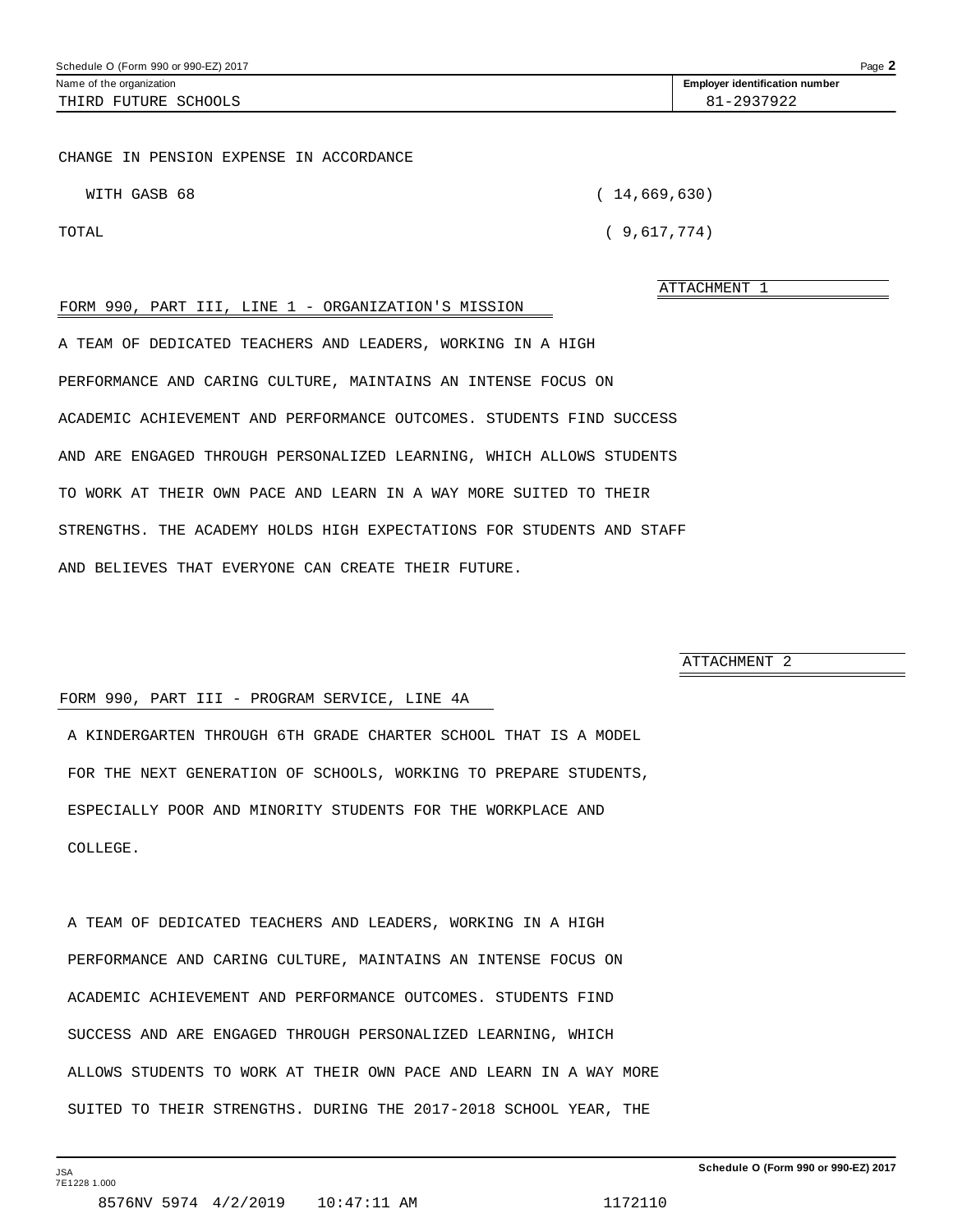<span id="page-39-0"></span>

| Schedule O (Form 990 or 990-EZ) 2017<br>Page $\blacktriangle$ |                                       |  |  |  |
|---------------------------------------------------------------|---------------------------------------|--|--|--|
| Name of the organization                                      | <b>Employer identification number</b> |  |  |  |
| SCHOOLS<br>THIRD FUTURE                                       | 81-2937922                            |  |  |  |

ATTACHMENT 2 (CONT'D)

#### ACADEMY EDUCATED APPROXIMATELY 611 STUDENTS. THE ACADEMY HOLDS

HIGH EXPECTATIONS FOR STUDENTS AND STAFF AND BELIEVES THAT

EVERYONE CAN CREATE THEIR FUTURE.

ATTACHMENT 3

## 990, PART VII- COMPENSATION OF THE FIVE HIGHEST PAID IND. CONTRACTORS

| NAME AND ADDRESS                                | DESCRIPTION OF SERVICES | COMPENSATION |
|-------------------------------------------------|-------------------------|--------------|
| UNIFIED BUILDING GROUP<br>517 GRANT AVE         | GENERAL CONTRACTOR      | 256,731.     |
| LOUISVILLE, CO 80027                            |                         |              |
| DAVID BUDROW<br>730 17TH ST<br>DENVER, CO 80202 | ARCHITECT               | 168,966.     |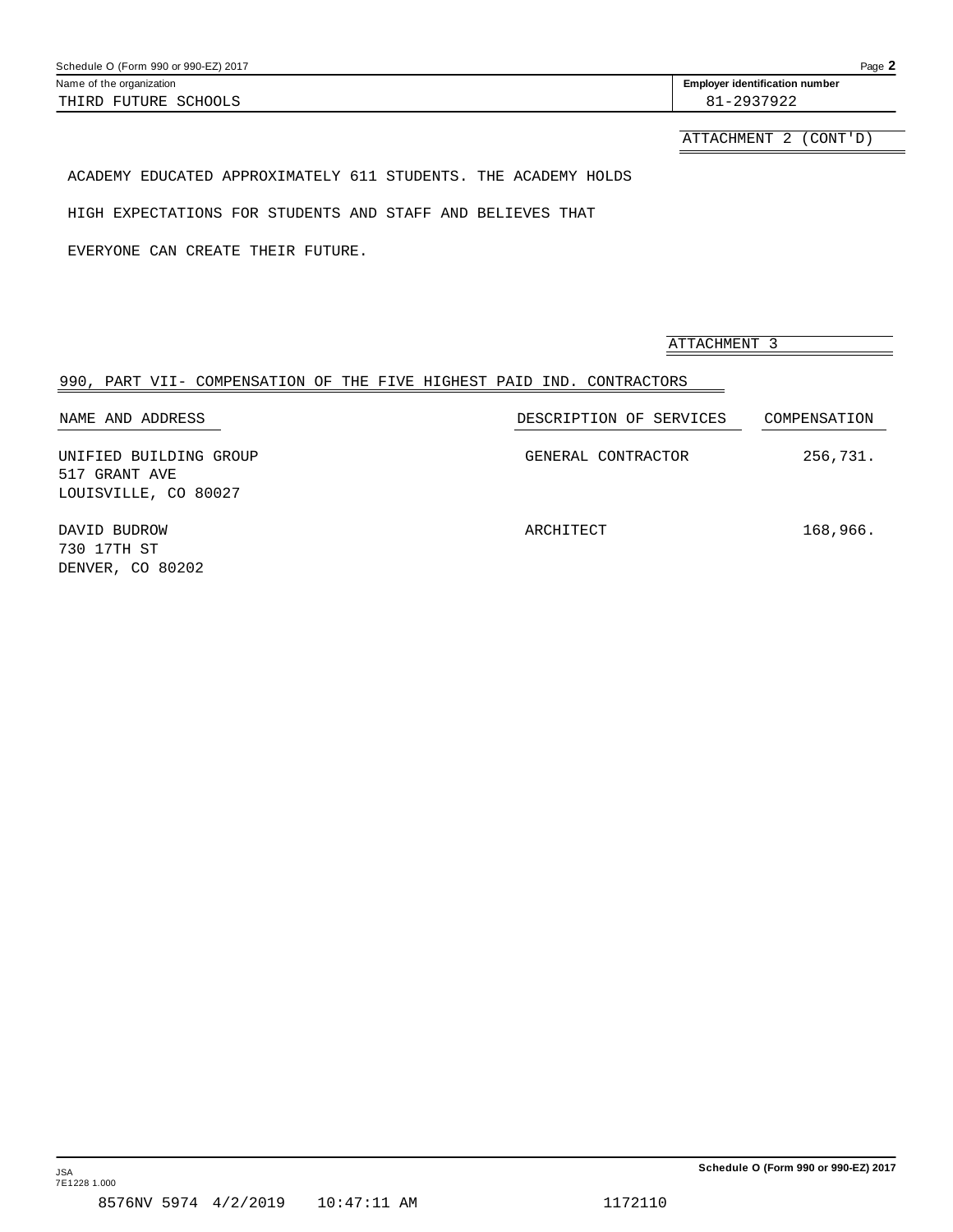## OMB No. 1545-0047 **SCHEDULE R (Form 990) Related Organizations and Unrelated Partnerships**

 $\triangleright$  Complete if the organization answered "Yes" on Form 990, Part IV, line 33, 34, 35b, 36, or 37.



Department of the Treasury<br>Internal Revenue Service

THIRD FUTURE SCHOOLS 81-2937922

#### **Part I Identification of Disregarded Entities.** Complete if the organization answered "Yes" on Form 990, Part IV, line 33.

| (a)<br>Name, address, and EIN (if applicable) of disregarded entity | (b)<br>Primary activity | (c)<br>Legal domicile (state<br>or foreign country) | (d)<br>Total income | (e)<br>End-of-year assets | (f)<br>Direct controlling<br>entity |
|---------------------------------------------------------------------|-------------------------|-----------------------------------------------------|---------------------|---------------------------|-------------------------------------|
| (1)                                                                 |                         |                                                     |                     |                           |                                     |
| (2)                                                                 |                         |                                                     |                     |                           |                                     |
| (3)                                                                 |                         |                                                     |                     |                           |                                     |
| (4)                                                                 |                         |                                                     |                     |                           |                                     |
| (5)                                                                 |                         |                                                     |                     |                           |                                     |
| (6)                                                                 |                         |                                                     |                     |                           |                                     |

**Identification of Related Tax-Exempt Organizations.** Complete if the organization answered "Yes" on Form 990, Part IV, line 34, because it had **Part II** dentitivation of Neiated Tax-Exempt organizations during the tax year.

| (a)<br>Name, address, and EIN of related organization    | (b)<br>Primary activity | (c)<br>Legal domicile (state<br>or foreign country) | (d)<br>Exempt Code section | (e)<br>Public charity status<br>(if section $501(c)(3)$ ) | (f)<br>Direct controlling<br>entity | (g)<br>Section 512(b)(13)<br>controlled<br>entity? |    |
|----------------------------------------------------------|-------------------------|-----------------------------------------------------|----------------------------|-----------------------------------------------------------|-------------------------------------|----------------------------------------------------|----|
|                                                          |                         |                                                     |                            |                                                           |                                     | Yes                                                | No |
| THIRD FUTURE SCHOOLS BUILDING CORP.<br>82-1661585<br>(1) |                         |                                                     |                            |                                                           |                                     |                                                    |    |
| 441 N SABLE BLVD<br>AURORA, CO 80011                     | REAL ESTATE             | <b>CO</b>                                           | 501(C)(3)                  | LINE 12                                                   | TFS                                 | Χ                                                  |    |
| (2)                                                      |                         |                                                     |                            |                                                           |                                     |                                                    |    |
|                                                          |                         |                                                     |                            |                                                           |                                     |                                                    |    |
| (3)                                                      |                         |                                                     |                            |                                                           |                                     |                                                    |    |
|                                                          |                         |                                                     |                            |                                                           |                                     |                                                    |    |
| (4)                                                      |                         |                                                     |                            |                                                           |                                     |                                                    |    |
|                                                          |                         |                                                     |                            |                                                           |                                     |                                                    |    |
| (5)                                                      |                         |                                                     |                            |                                                           |                                     |                                                    |    |
|                                                          |                         |                                                     |                            |                                                           |                                     |                                                    |    |
| (6)                                                      |                         |                                                     |                            |                                                           |                                     |                                                    |    |
|                                                          |                         |                                                     |                            |                                                           |                                     |                                                    |    |
| (7)                                                      |                         |                                                     |                            |                                                           |                                     |                                                    |    |
|                                                          |                         |                                                     |                            |                                                           |                                     |                                                    |    |

**For Paperwork Reduction Act Notice, see the Instructions for Form 990. Schedule R (Form 990) 2017**

JSA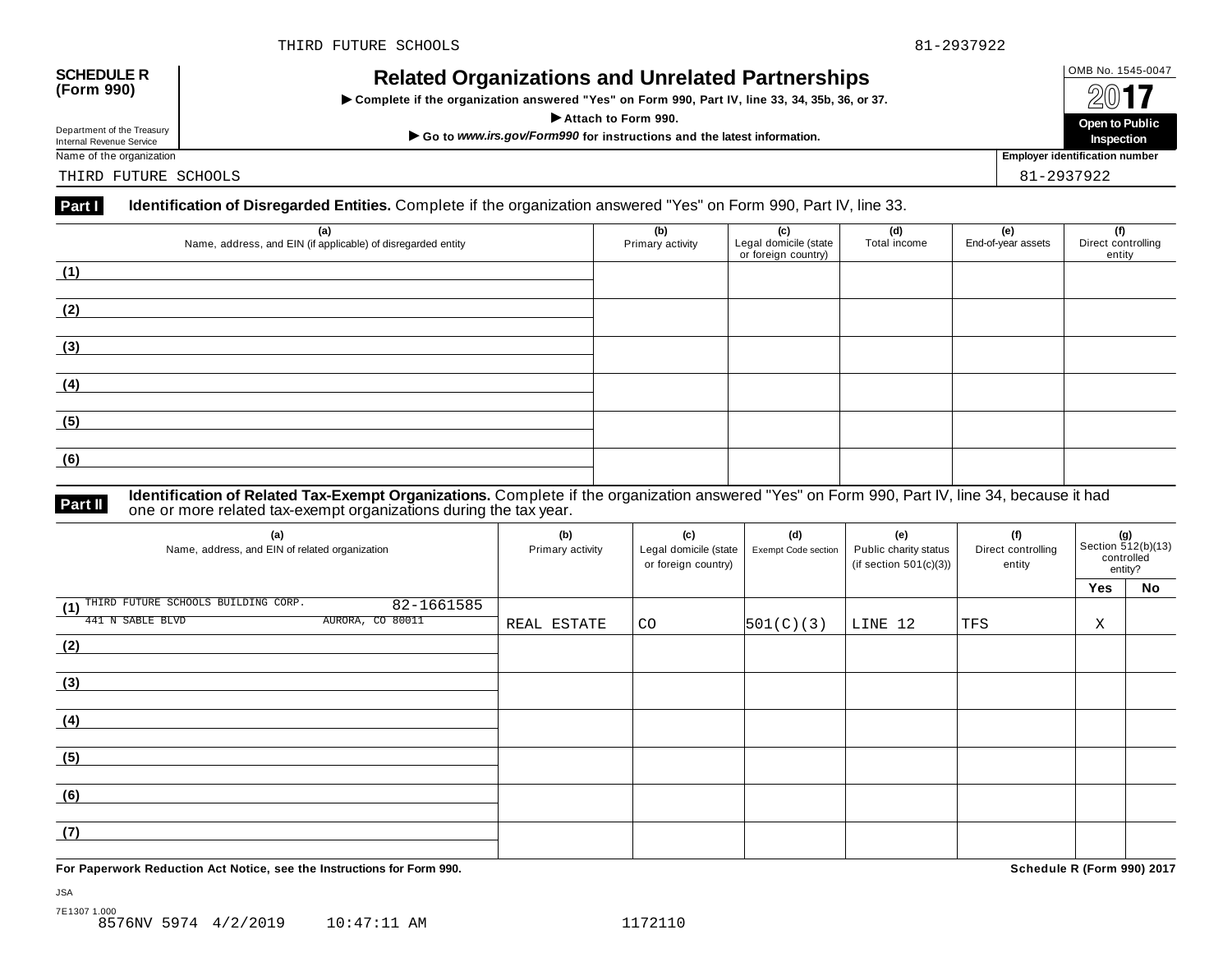**Identification of Related Organizations Taxable as a Partnership.** Complete if the organization answered "Yes" on Form 990, Part IV, line 34, **because it had one or more related organizations Taxable as a Partnership.** Complete if the organization of Related organizations treated as a partnership during the tax year.

| (a)<br>Name, address, and EIN of<br>related organization | (b)<br>Primary activity | (c)<br>Legal<br>domicile<br>(state or<br>foreign<br>country) | (d)<br>Direct controlling<br>entity | (e)<br>Predominant<br>Frecomman<br>income (related,<br>unrelated,<br>excluded from<br>sections 512 - 514) | (f)<br>Share of total<br>income | (g)<br>Share of end-of-<br>year assets | (h)<br>Disproportionate<br>allocations? |  | (i)<br>Code V - UBI<br>amount in box 20<br>of Schedule K-1<br>(Form 1065) | (j)<br>General or<br>managing<br>partner? |  | (k)<br>Percentage<br>ownership |
|----------------------------------------------------------|-------------------------|--------------------------------------------------------------|-------------------------------------|-----------------------------------------------------------------------------------------------------------|---------------------------------|----------------------------------------|-----------------------------------------|--|---------------------------------------------------------------------------|-------------------------------------------|--|--------------------------------|
|                                                          |                         |                                                              |                                     |                                                                                                           |                                 |                                        | Yes No                                  |  |                                                                           | Yes No                                    |  |                                |
| (1)                                                      |                         |                                                              |                                     |                                                                                                           |                                 |                                        |                                         |  |                                                                           |                                           |  |                                |
| (2)                                                      |                         |                                                              |                                     |                                                                                                           |                                 |                                        |                                         |  |                                                                           |                                           |  |                                |
| (3)                                                      |                         |                                                              |                                     |                                                                                                           |                                 |                                        |                                         |  |                                                                           |                                           |  |                                |
| (4)                                                      |                         |                                                              |                                     |                                                                                                           |                                 |                                        |                                         |  |                                                                           |                                           |  |                                |
| (5)                                                      |                         |                                                              |                                     |                                                                                                           |                                 |                                        |                                         |  |                                                                           |                                           |  |                                |
| (6)                                                      |                         |                                                              |                                     |                                                                                                           |                                 |                                        |                                         |  |                                                                           |                                           |  |                                |
| (7)                                                      |                         |                                                              |                                     |                                                                                                           |                                 |                                        |                                         |  |                                                                           |                                           |  |                                |

# **Part IV** Identification of Related Organizations Taxable as a Corporation or Trust. Complete if the organization answered "Yes" on Form 990, Part IV,<br>line 34, because it had one or more related organizations treated as a

| (a)<br>Name, address, and EIN of related organization | (b)<br>Primary activity | (c)<br>Legal domicile<br>(state or foreign<br>country) | (d)<br>Direct controlling<br>entity | (e)<br>Type of entity<br>(C corp, S corp, or trust) | (f)<br>Share of total<br>income | (g)<br>Share of<br>Share of Percentage $\begin{bmatrix} 512(b)(13) \\ 512(b)(13) \\ 61(c)(13) \\ 121(c)(13) \\ 131(c)(13) \\ 141(d) \\ 151d) \end{bmatrix}$ | $\begin{vmatrix} \n\textbf{(h)} \\ \n\text{Percentage} \n\end{vmatrix}$ Section | entity? |  |
|-------------------------------------------------------|-------------------------|--------------------------------------------------------|-------------------------------------|-----------------------------------------------------|---------------------------------|-------------------------------------------------------------------------------------------------------------------------------------------------------------|---------------------------------------------------------------------------------|---------|--|
|                                                       |                         |                                                        |                                     |                                                     |                                 |                                                                                                                                                             |                                                                                 | Yes No  |  |
| (1)                                                   |                         |                                                        |                                     |                                                     |                                 |                                                                                                                                                             |                                                                                 |         |  |
| (2)                                                   |                         |                                                        |                                     |                                                     |                                 |                                                                                                                                                             |                                                                                 |         |  |
| (3)                                                   |                         |                                                        |                                     |                                                     |                                 |                                                                                                                                                             |                                                                                 |         |  |
| (4)                                                   |                         |                                                        |                                     |                                                     |                                 |                                                                                                                                                             |                                                                                 |         |  |
| (5)                                                   |                         |                                                        |                                     |                                                     |                                 |                                                                                                                                                             |                                                                                 |         |  |
| (6)                                                   |                         |                                                        |                                     |                                                     |                                 |                                                                                                                                                             |                                                                                 |         |  |
| (7)                                                   |                         |                                                        |                                     |                                                     |                                 |                                                                                                                                                             |                                                                                 |         |  |

JSA **Schedule R (Form 990) 2017**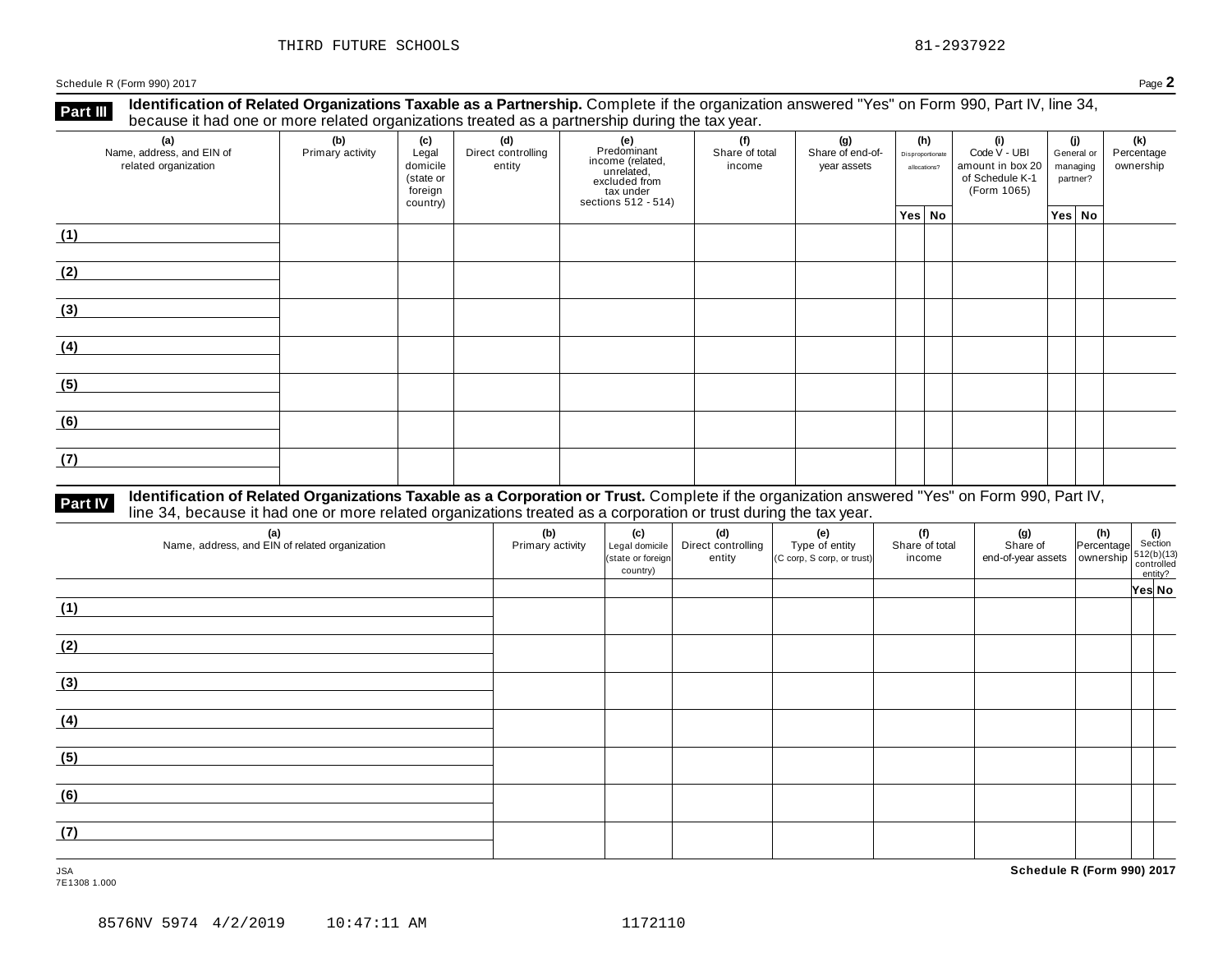| Part V       | Transactions With Related Organizations. Complete if the organization answered "Yes" on Form 990, Part IV, line 34, 35b, or 36.                                                       |                            |                 |                                          |                |                         |                              |
|--------------|---------------------------------------------------------------------------------------------------------------------------------------------------------------------------------------|----------------------------|-----------------|------------------------------------------|----------------|-------------------------|------------------------------|
|              | Note: Complete line 1 if any entity is listed in Parts II, III, or IV of this schedule.                                                                                               |                            |                 |                                          |                | Yes No                  |                              |
|              | During the tax year, did the organization engage in any of the following transactions with one or more related organizations listed in Parts II-IV?                                   |                            |                 |                                          |                |                         |                              |
| a            |                                                                                                                                                                                       |                            |                 |                                          | 1a             |                         | Χ                            |
|              |                                                                                                                                                                                       |                            |                 |                                          | 1 <sub>b</sub> | $\mathbf X$             |                              |
|              |                                                                                                                                                                                       |                            |                 |                                          | 1 <sub>c</sub> |                         | Χ                            |
|              |                                                                                                                                                                                       |                            |                 |                                          | 1 <sub>d</sub> |                         | $\mathbf X$                  |
|              |                                                                                                                                                                                       |                            |                 |                                          | 1e             |                         | X                            |
|              |                                                                                                                                                                                       |                            |                 |                                          | 1f             |                         | Χ                            |
|              |                                                                                                                                                                                       |                            |                 |                                          | 1 <sub>g</sub> |                         | $\mathbf X$                  |
| g            |                                                                                                                                                                                       |                            |                 |                                          | 1h             |                         | Χ                            |
|              |                                                                                                                                                                                       |                            |                 |                                          | 1i             |                         | X                            |
|              |                                                                                                                                                                                       |                            |                 |                                          | 1j             |                         | $\mathbf x$                  |
|              |                                                                                                                                                                                       |                            |                 |                                          |                |                         |                              |
|              |                                                                                                                                                                                       |                            |                 |                                          | 1k             | X                       |                              |
|              |                                                                                                                                                                                       |                            |                 |                                          | 11             | $\overline{\mathbf{x}}$ |                              |
|              |                                                                                                                                                                                       |                            |                 |                                          | 1m             | $\overline{\mathbf{x}}$ |                              |
|              |                                                                                                                                                                                       |                            |                 |                                          | 1n             | $\overline{\mathbf{x}}$ |                              |
|              |                                                                                                                                                                                       |                            |                 |                                          | 1 <sub>o</sub> | $\overline{\mathbf{x}}$ |                              |
|              |                                                                                                                                                                                       |                            |                 |                                          |                |                         |                              |
|              |                                                                                                                                                                                       |                            |                 |                                          | 1p             |                         | Х                            |
|              |                                                                                                                                                                                       |                            |                 |                                          | 1q             |                         | $\mathbf X$                  |
|              |                                                                                                                                                                                       |                            |                 |                                          |                |                         |                              |
|              |                                                                                                                                                                                       |                            |                 |                                          | 1r             |                         | Х<br>$\overline{\mathbf{x}}$ |
|              |                                                                                                                                                                                       |                            |                 |                                          | 1s             |                         |                              |
|              | 2 If the answer to any of the above is "Yes," see the instructions for information on who must complete this line, including covered relationships and transaction thresholds.<br>(a) | (b)                        | (c)             |                                          | (d)            |                         |                              |
|              | Name of related organization                                                                                                                                                          | Transaction<br>$type(a-s)$ | Amount involved | Method of determining<br>amount involved |                |                         |                              |
| (1)          | THIRD FUTURE SCHOOLS BUILDING CORPORATION                                                                                                                                             | В                          | 1,009,540.      | TRANSFER AMOUNT                          |                |                         |                              |
| (2)          |                                                                                                                                                                                       |                            |                 |                                          |                |                         |                              |
| (3)          |                                                                                                                                                                                       |                            |                 |                                          |                |                         |                              |
|              |                                                                                                                                                                                       |                            |                 |                                          |                |                         |                              |
| (4)          |                                                                                                                                                                                       |                            |                 |                                          |                |                         |                              |
| (5)          |                                                                                                                                                                                       |                            |                 |                                          |                |                         |                              |
| (6)          |                                                                                                                                                                                       |                            |                 |                                          |                |                         |                              |
| JSA          |                                                                                                                                                                                       |                            |                 | Schedule R (Form 990) 2017               |                |                         |                              |
| 7E1309 2.000 |                                                                                                                                                                                       |                            |                 |                                          |                |                         |                              |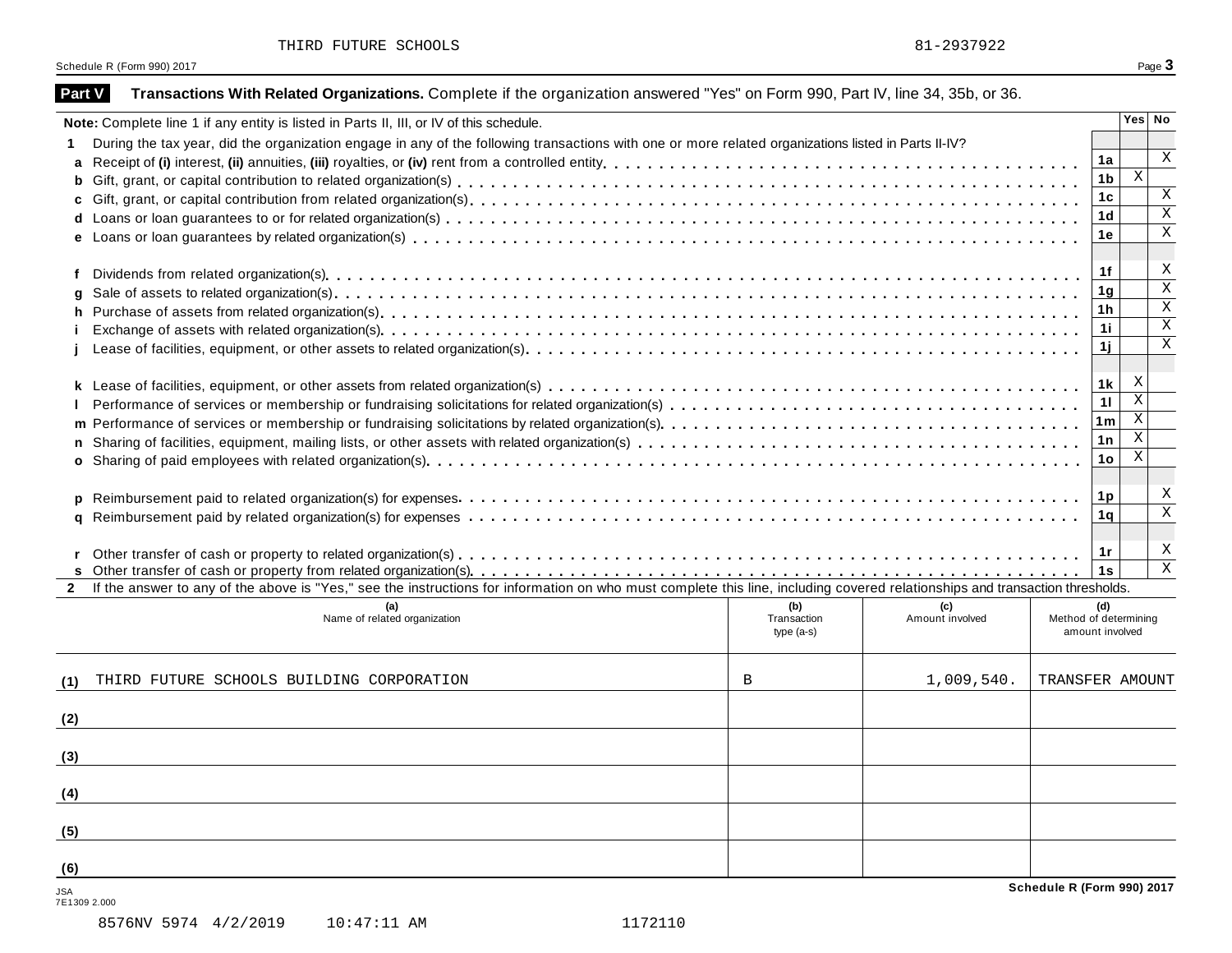## **Part VI Unrelated Organizations Taxable as a Partnership.** Complete if the organization answered "Yes" on Form 990, Part IV, line 37.

Provide the following information for each entity taxed as a partnership through which the organization conducted more than five percent of its activities (measured by total assets or gross revenue) that was not a related organization. See instructions regarding exclusion for certain investment partnerships.

| $\mathbf{v}$<br>$\sim$ $\sim$ $\sim$<br>(a)<br>Name, address, and EIN of entity | ໍ້<br>(b)<br>Primary activity<br>$\overline{(c)}$<br>(d)<br>Legal domicile<br>(state or foreign<br>Predominant<br>income (related,<br>country)<br>unrelated, excluded<br>from tax under |  | (e)<br>Are all partners<br>section<br>501(c)(3)<br>organizations? |  | (f)<br>Share of<br>total income | (g)<br>Share of<br>end-of-year<br>assets | (h)<br>Disproportionate<br>allocations? |        | $(i)$<br>Code $\vee$ - UBI<br>amount in box 20<br>of Schedule K-1<br>(Form 1065) | (j)<br>General or<br>managing<br>partner? |     | (k)<br>Percentage<br>ownership |                            |
|---------------------------------------------------------------------------------|-----------------------------------------------------------------------------------------------------------------------------------------------------------------------------------------|--|-------------------------------------------------------------------|--|---------------------------------|------------------------------------------|-----------------------------------------|--------|----------------------------------------------------------------------------------|-------------------------------------------|-----|--------------------------------|----------------------------|
|                                                                                 |                                                                                                                                                                                         |  | sections 512-514)                                                 |  | Yes No                          |                                          |                                         | Yes No |                                                                                  |                                           | Yes | No                             |                            |
| (1)                                                                             |                                                                                                                                                                                         |  |                                                                   |  |                                 |                                          |                                         |        |                                                                                  |                                           |     |                                |                            |
| (2)                                                                             |                                                                                                                                                                                         |  |                                                                   |  |                                 |                                          |                                         |        |                                                                                  |                                           |     |                                |                            |
| (3)                                                                             |                                                                                                                                                                                         |  |                                                                   |  |                                 |                                          |                                         |        |                                                                                  |                                           |     |                                |                            |
| (4)                                                                             |                                                                                                                                                                                         |  |                                                                   |  |                                 |                                          |                                         |        |                                                                                  |                                           |     |                                |                            |
| (5)                                                                             |                                                                                                                                                                                         |  |                                                                   |  |                                 |                                          |                                         |        |                                                                                  |                                           |     |                                |                            |
| (6)                                                                             |                                                                                                                                                                                         |  |                                                                   |  |                                 |                                          |                                         |        |                                                                                  |                                           |     |                                |                            |
| (7)                                                                             |                                                                                                                                                                                         |  |                                                                   |  |                                 |                                          |                                         |        |                                                                                  |                                           |     |                                |                            |
| (8)                                                                             |                                                                                                                                                                                         |  |                                                                   |  |                                 |                                          |                                         |        |                                                                                  |                                           |     |                                |                            |
| (9)                                                                             |                                                                                                                                                                                         |  |                                                                   |  |                                 |                                          |                                         |        |                                                                                  |                                           |     |                                |                            |
| (10)                                                                            |                                                                                                                                                                                         |  |                                                                   |  |                                 |                                          |                                         |        |                                                                                  |                                           |     |                                |                            |
| (11)                                                                            |                                                                                                                                                                                         |  |                                                                   |  |                                 |                                          |                                         |        |                                                                                  |                                           |     |                                |                            |
| (12)                                                                            |                                                                                                                                                                                         |  |                                                                   |  |                                 |                                          |                                         |        |                                                                                  |                                           |     |                                |                            |
| (13)                                                                            |                                                                                                                                                                                         |  |                                                                   |  |                                 |                                          |                                         |        |                                                                                  |                                           |     |                                |                            |
| (14)                                                                            |                                                                                                                                                                                         |  |                                                                   |  |                                 |                                          |                                         |        |                                                                                  |                                           |     |                                |                            |
| (15)                                                                            |                                                                                                                                                                                         |  |                                                                   |  |                                 |                                          |                                         |        |                                                                                  |                                           |     |                                |                            |
| (16)                                                                            |                                                                                                                                                                                         |  |                                                                   |  |                                 |                                          |                                         |        |                                                                                  |                                           |     |                                |                            |
| <b>JSA</b>                                                                      |                                                                                                                                                                                         |  |                                                                   |  |                                 |                                          |                                         |        |                                                                                  |                                           |     |                                | Schedule R (Form 990) 2017 |